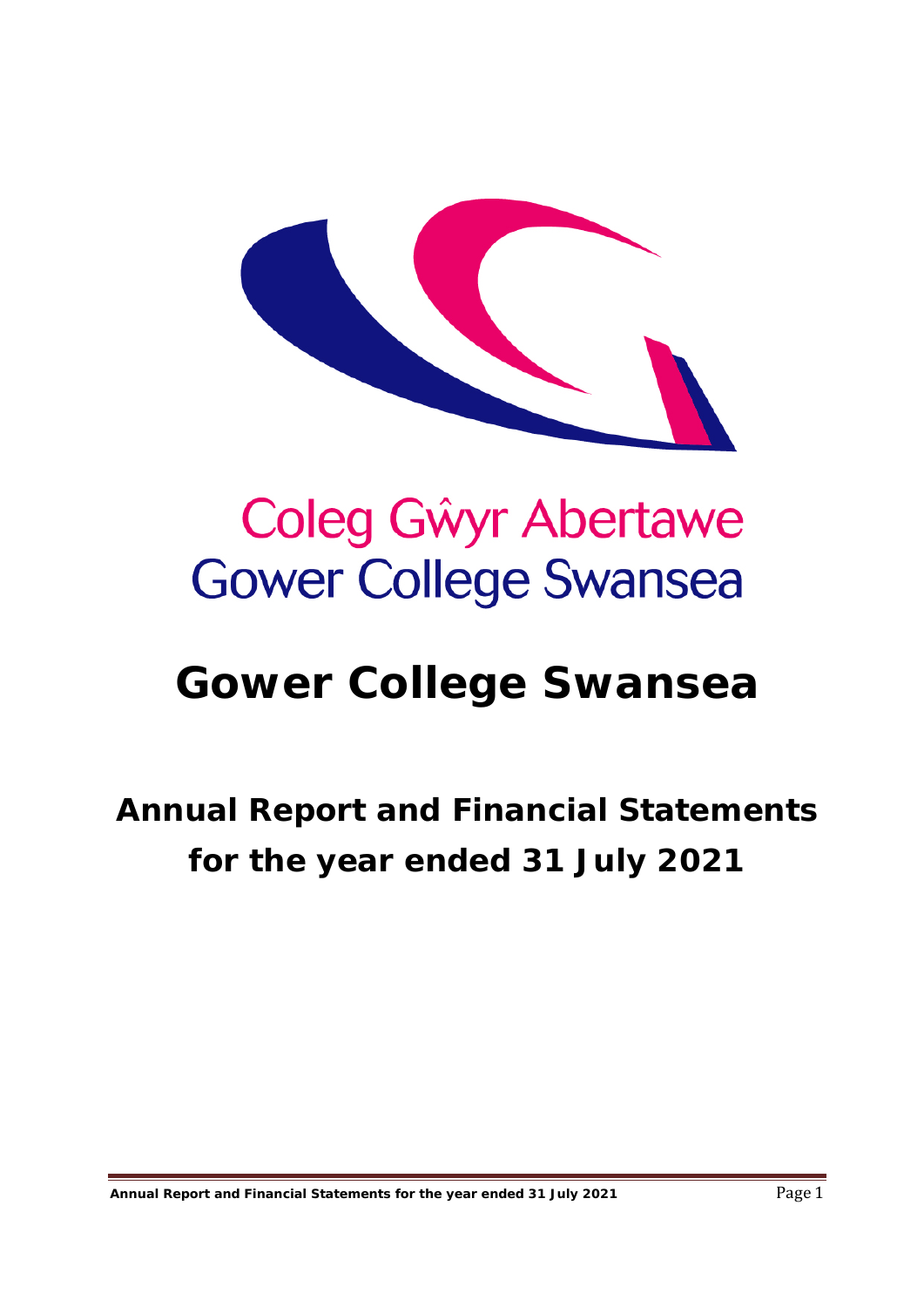# **Key Management Personnel, Board of Governors and Professional advisers**

#### **Key management personnel**

Key management personnel are defined as members of the Strategic Planning Group and were represented by the following in 2020/21:

Mark Jones, Principal and CEO; Accounting officer Nick Brazil, Deputy Principal Nikki Neale, Director of Curriculum and Quality Paul Kift, Director of Skills and Business Development Sarah King, Director of HR Mike Glover, Director of Finance

#### **Board of Governors**

A full list of Governors is given on pages 27-28 of these financial statements. Mrs S Barron acted as Clerk to the Corporation throughout the period.

#### **Financial statements auditor and reporting accountants:**

Mazars LLP 90 Victoria Street Bristol BS1 6DP

#### **Internal auditors:**

TIAA Limited 53 – 55 Gosport Business Centre Aerodrome Road Gosport PO13 0FQ

#### **Bankers:**

**HSBC** 1 Alexandra Road Gorseinon Swansea SA4 4NJ

Barclays 1-3 Windsor Place Cardiff CF10 3BX

#### **Solicitors:**

Blake Morgan Swansea Enterprise Park Castle Court Swansea SA7 9LZ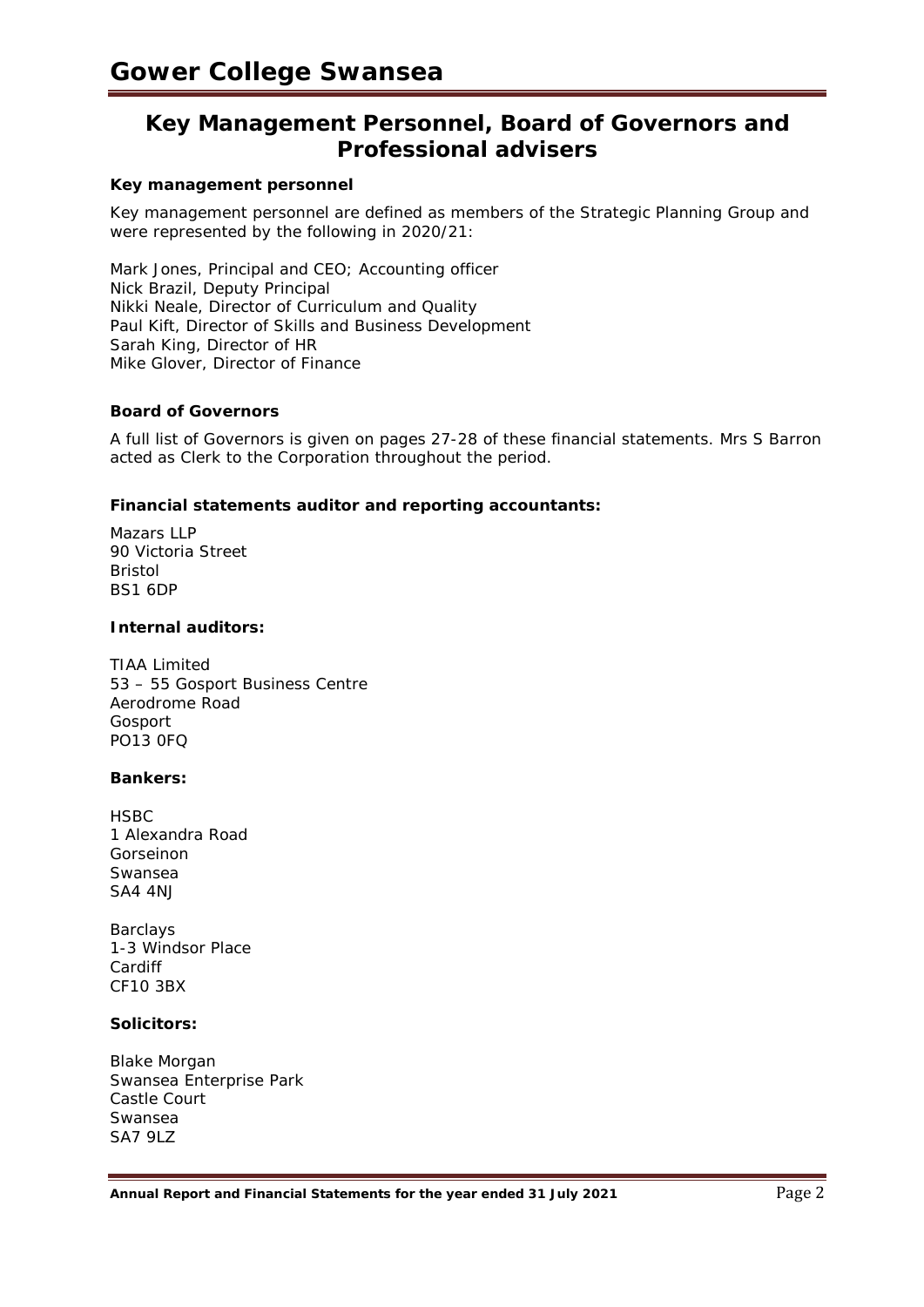#### **CONTENTS**

#### **Page number**

| Report of the Governing Body                                             | $\overline{4}$ |
|--------------------------------------------------------------------------|----------------|
| Statement of Corporate Governance and Internal Control                   | 26             |
| Governing Body's statement on the College's regularity, propriety and    |                |
| compliance with Funding body terms and conditions of funding             | 35             |
| Statement of Responsibilities of the Members of the Corporation          | 36             |
| Independent Auditor's Report to the Corporation of Gower College Swansea | 38             |
| Consolidated and College Statement of Comprehensive Income               | 44             |
| Consolidated and College Statement of Changes in Reserves                | 45             |
| Balance Sheets as at 31 July                                             | 46             |
| <b>Consolidated Statement of Cash Flows</b>                              | 47             |
| Notes to the Accounts                                                    | 48             |
|                                                                          |                |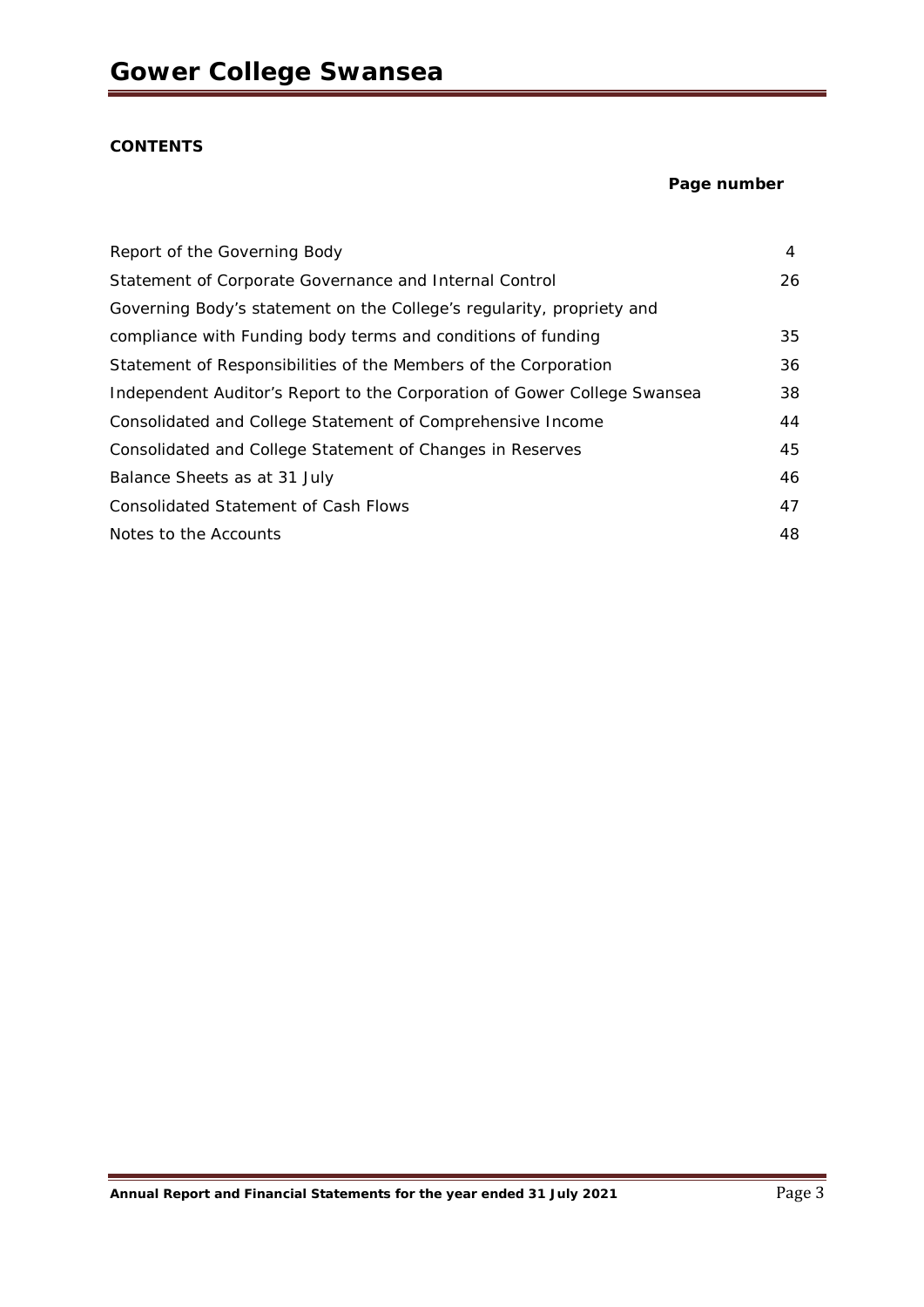# **Report of the Governing Body**

The members present their report and the audited financial statements for the year ended 31 July 2021.

# **Legal status**

The Corporation was established under the Further and Higher Education Act 1992 for the purpose of conducting Gower College Swansea. The College is an exempt charity for the purposes of Part 3 of the Charities Act 2011.

## **Mission**

The College's mission statement is as follows:

## **"Gower College Swansea is respected and valued for delivering the highest quality of education and training that inspires and supports all of our learners to achieve their full potential"**

The Mission Statement is underpinned by the College's Vision:

## **"Leading the way in education and training for all learners, employers and communities that we serve"**

The College has identified five 'core' strategic directions and associated aims that will support the College in delivering its vision and mission.

These are:

- A focus on our learners and on our communities.
- A top performer.
- A leader in the sector.
- An employer of choice.
- A sustainable organisation

## **Public Benefit**

Gower College Swansea is an exempt charity under the Part 3 of the Charities Act 2011 and is regulated by the Welsh Government. The members of the Governing Body, who are trustees of the charity, are disclosed on pages 27 - 28.

In setting and reviewing the College's strategic objectives, the Governing Body has had due regard for the Charity Commission's guidance on public benefit and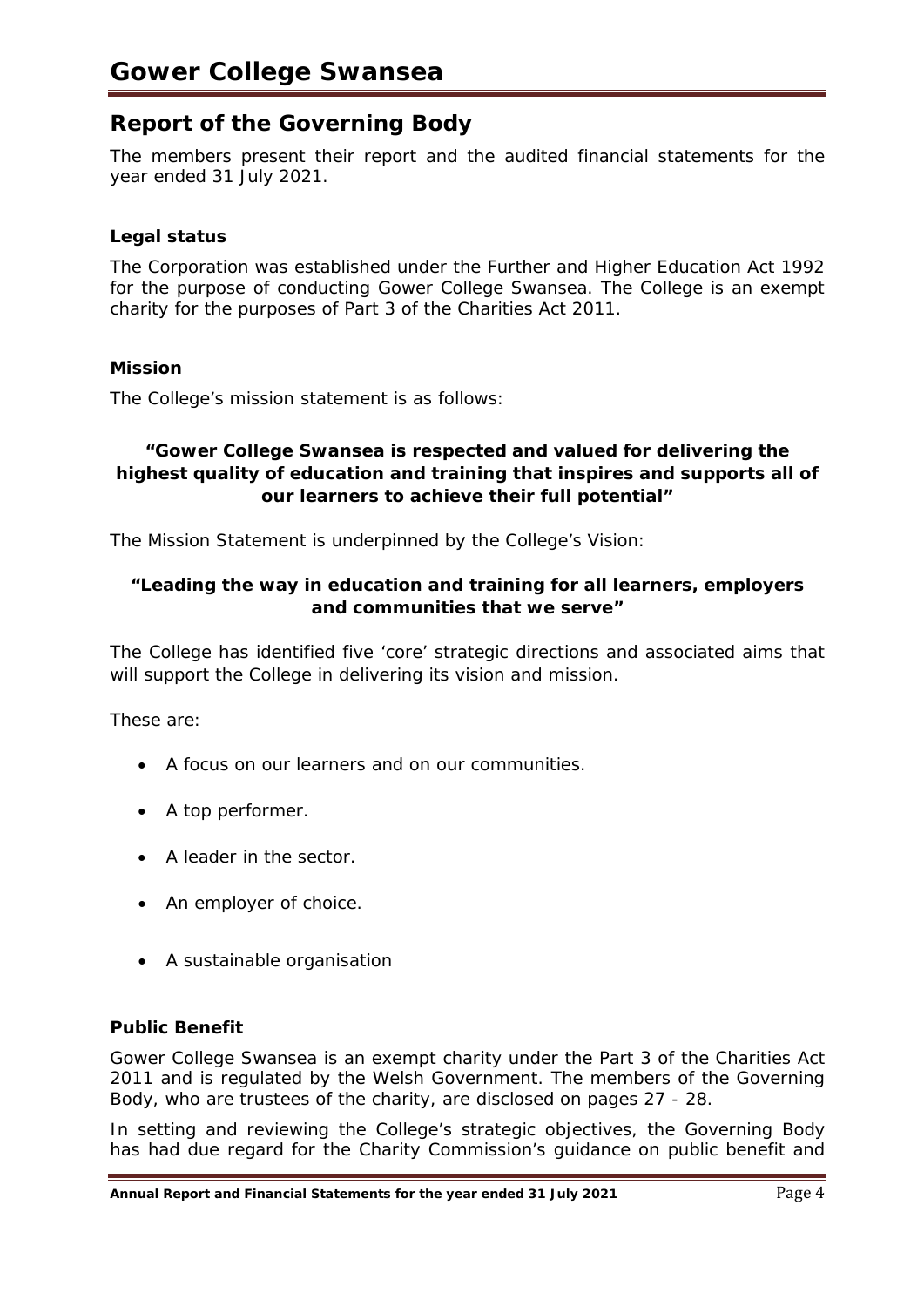particularly upon its supplementary guidance on the advancement of education. The guidance sets out the requirement that all organisations wishing to be recognised as charities must demonstrate, explicitly, that their aims are for the public benefit.

In delivering its mission, the College provides the following identifiable public benefits through the advancement of education:

- High-quality teaching
- Links with UK Universities in furtherance of higher education opportunities
- Widening participation and tackling social exclusion
- Excellent employment record for students
- Strong student support systems
- Links with employers, industry and commerce.

## **Background**

Gower College Swansea operates across the city of Swansea on a number of sites: Gorseinon Campus, Tycoch Campus, Hill House Campus, Llwyn y Bryn Campus, Sketty Hall, the GCS Training Centre (Jubilee Court) and the Kingsway Employability Hub. A large number of students attend the College from outside the city, some travelling considerable distances to do so.

Our aim here is to have progression opportunities from entry to undergraduate level of study with appropriate levels of support for students whatever their starting point. We are determined to support DFES policies in ensuring that vocational learning leads to worthwhile outcomes.

## **Covid-19**

The Covid-19 pandemic has had a significant impact on the education sector during 2019/20 and this has continued in to 2020/21.

The College developed its delivery plans during summer 2020 and was able to initially fully reopen for students in September 2020. The College had in place a Covid resilience plan which allowed it to switch between classroom delivery, remote delivery and blended learning as WG guidelines allowed.

The College adopted a "class bubble" approach whereby students spent each day with only their own class. This approach was extremely successful as the number of students required to isolate through the year was considerably lower than in other providers.

As with other providers, the College was closed during Term 2 (January to March) for onsite delivery and moved to a fully remote delivery model. On return after Easter, the College completed skills training and followed the requirements of Welsh Government and relevant awarding bodies to allow students to successfully complete their qualifications.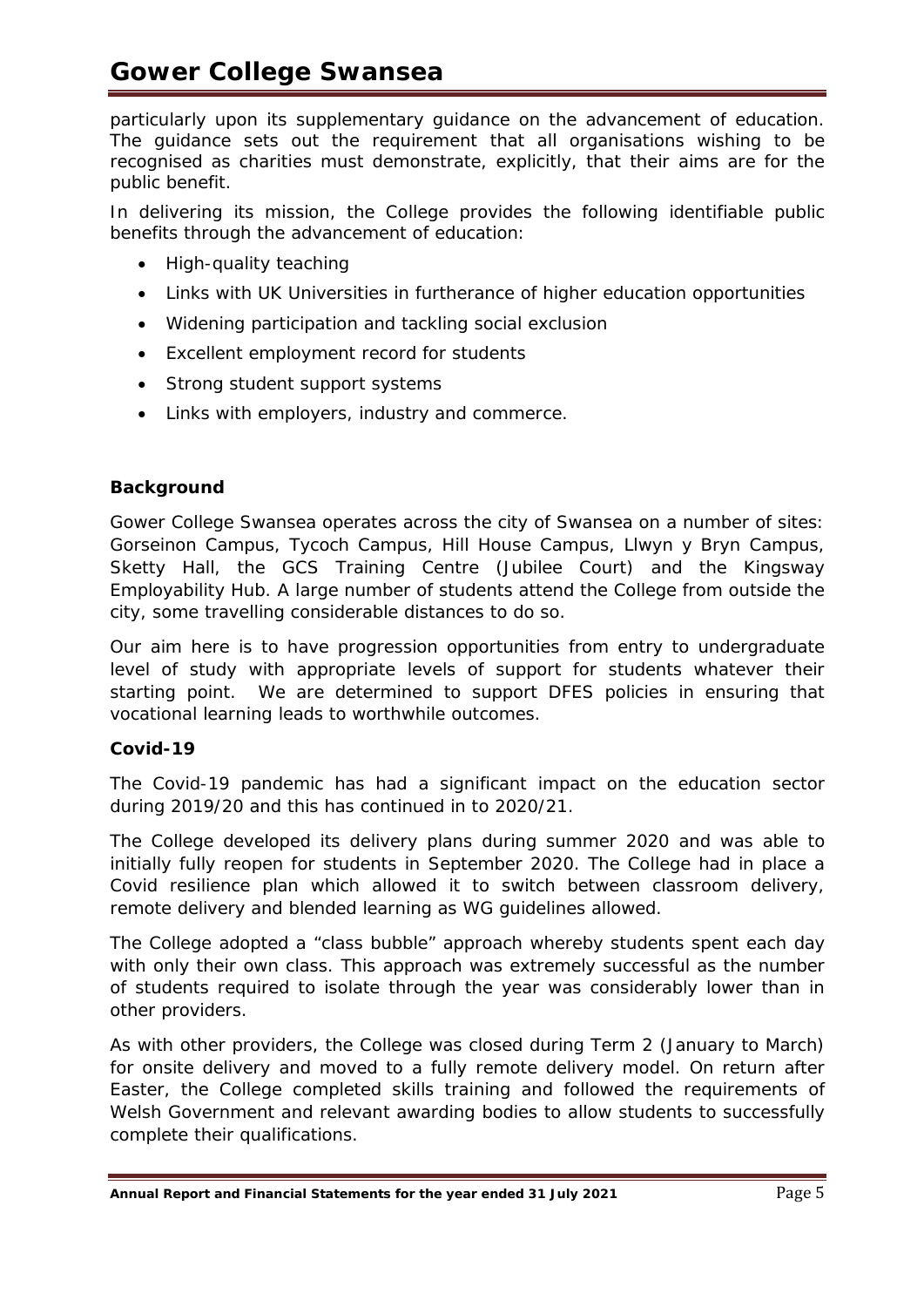#### **Implementation of strategic plan**

In January 2021, the College adopted a strategic plan for the period 1 August 2020 to 31 July 2024.

The strategic plan includes targets relating to Quality, Students, Enrolments, Finance and Estates, Staff and Excellence. The targets are set in both absolute terms and in a number of targets reference is made to the College's relative performance in terms of other FE colleges.

In addition, the strategic plan is supported by a more detailed Annual Operational Plan which is then linked to departmental plans.

The Corporation monitors the performance of the College against these plans. The plans are reviewed and updated each year. A series of performance indicators have been agreed to monitor the successful implementation of the policies.

The College is committed to observing the importance of sector measures and indicators and data produced by Welsh Government which looks at measures such as success rates.

The College is required to complete the annual Finance Record for the Welsh Government. The College analyses its financial performance in relation to the other Welsh FE colleges and uses this benchmarking information to set future targets. The College uses the guidelines issued by the Welsh Government to inform its review of its Financial Health. The College has self-assessed itself as having a "Category A" financial health grading. Welsh Government defines Category A as "The institution's financial position and its financial strategy fully support the institutional plan".

#### **People**

The College employs 1,048 people (headcount), of whom 578 are in teaching departments. A further 17 staff are employed at Track Training Limited.

#### **Reputation**

The College has an excellent reputation locally and nationally for the range of provision that it offers and for the quality of the teaching and learning provided. Maintaining a quality brand is essential for the College's success at attracting students and external relationships.

#### **Student numbers**

In 2020/21 the College has delivered activity that has produced £26.5 million in funding body main recurrent grant funding (2019/20 – £25.5 million). The College had approximately 4,000 full time students and 3,500 part time students. In addition, the College provides training to around 2,500 apprentices through the Welsh Government Work Based Learning (WBL) programmes.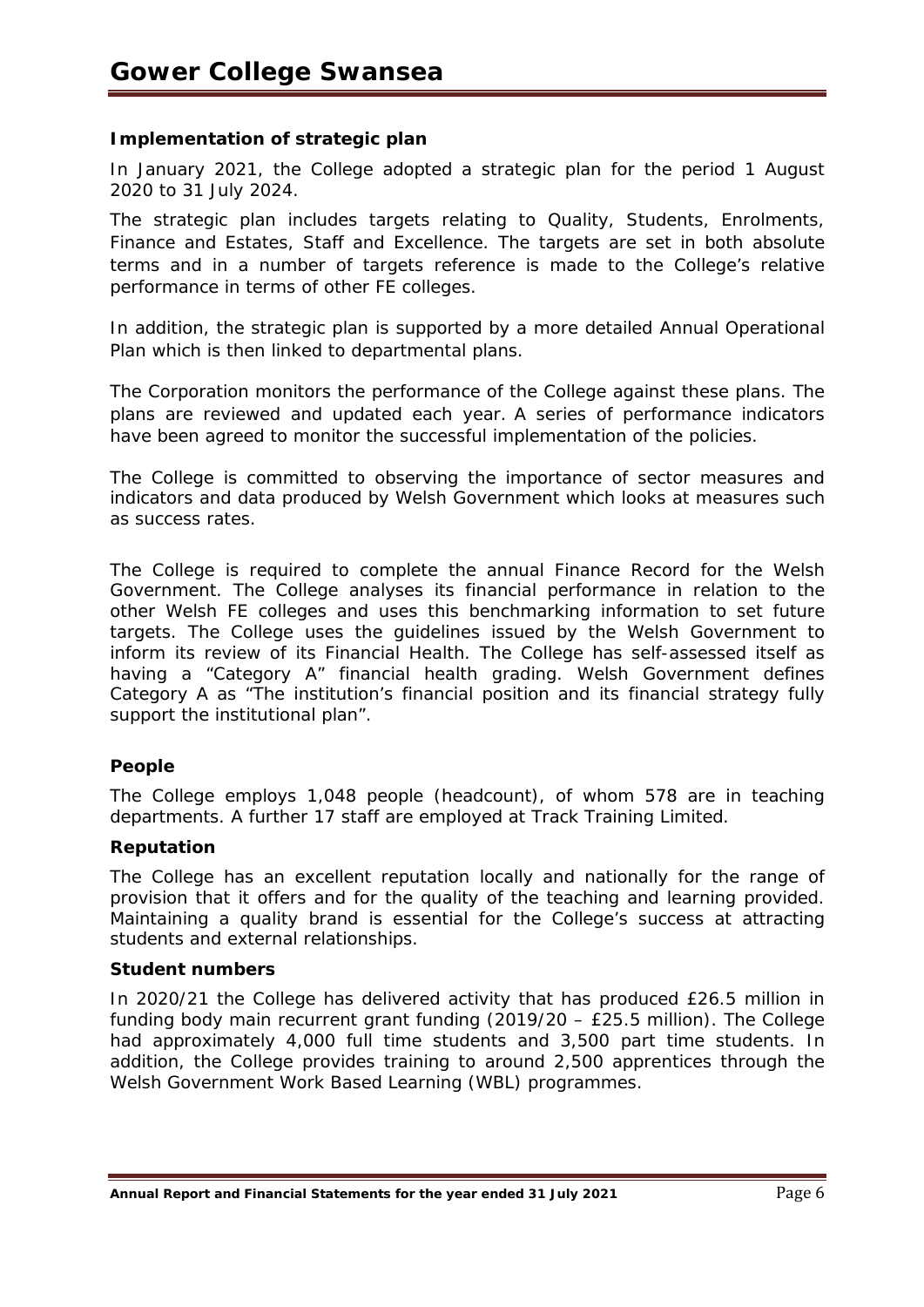## **Curriculum developments**

During 2020/21 senior management and curriculum managers continued to focus on priority curriculum areas as identified from labour market intelligence, namely:

- **▶** Construction
- $\triangleright$  ICT and Digital Technologies (including digital literacy)
- $\triangleright$  Energy sector
- **▶ Finance and Professional Services**

Curriculum Managers have worked with employers and industry experts in these areas and increasing use has been made of industry boards to guide and direct future curriculum developments.

The College has a strong reputation for curriculum innovation and change. Over the years it has introduced new courses in many areas of the curriculum in order to better meet student and industry needs. The College has continued to grow its provision in construction and ICT particularly through apprenticeship provision.

The College continues to work with a number of Higher Education Institutions and in partnership is building on the Degree Apprenticeships in Computer Science and has commenced delivery of a Degree Apprenticeship programme in Engineering in September 2021.

The College is also leading the sector in the development of a full time course in eSports which successfully recruited its first cohort in September 2020.

The College continues to expand the range of courses aimed at students who are at risk of becoming NEET (Not in Employment, Education or Training) through initiatives such as "Advance to FE" programme and Level 1 Vocational Studies. These courses provide tasters to keep young people in education and to progress on to vocational programs the following year. There has also been significant growth in ESOL courses to respond to an increased demand.

The College continues to work closely with local schools through the delivery of its 'KickStart' and 'Junior College' programmes for 14-16 year olds. The programmes provide a range of activities with the aim of engaging and inspiring the young people to encourage them to continue in education post-16. In addition the College delivers 'Junior Apprenticeship' programmes in partnership with local schools which provides a full time college alternative to school for 14 year olds.

The College continues to offer a wide range of Level 3 programmes including over 40 different A Level subjects. The A Level programme is enhanced by a specialist tutorial programme for those applying to Oxbridge or to medical professions. The College is proud that 6 students from this summer's exams have progressed to Oxbridge with around a further 200 progressing to Russell Group Universities.

This progression has been enhanced through the College's engagement with Cambridge University through their HE+ programme and being the lead on the Welsh Government funded Seren Hub activities.

Annual Report and Financial Statements for the year ended 31 July 2021 **Page 7** Page 7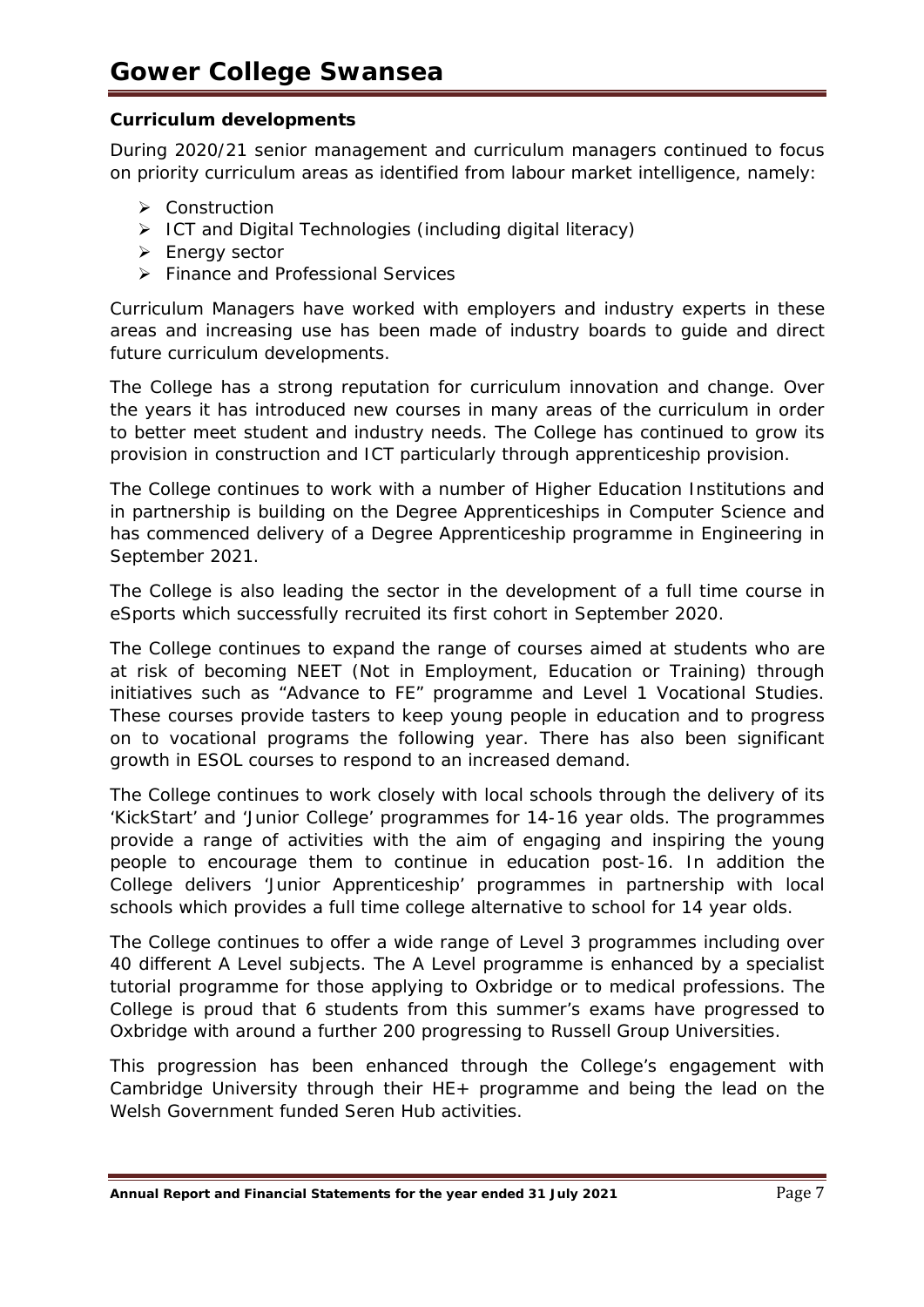# **Quality and Standards**

The last full FE Estyn inspection was in January 2018. The outcome of the inspection is set out below:

## **Overall College Outcomes**

| <b>Current performance</b>                              | Good      |
|---------------------------------------------------------|-----------|
| <b>Prospects for improvement</b>                        | Good      |
|                                                         |           |
| Key Question 1 - How good are the outcomes?             | Good      |
| 1.1 Standards                                           | Good      |
| 1.2 Wellbeing                                           | Good      |
| Key Question 2 - How good is the provision?             | Good      |
| 2.1 Learning Experiences                                | Good      |
| 2.2 Teaching                                            | Good      |
| 2.3 Care, support and guidance                          | Excellent |
| 2.4 Learning Environment                                | Good      |
| Key Question 3 - How good are leadership and management | Good      |
| 3.1 Leadership                                          | Good      |
| 3.2 Improving Quality                                   | Good      |
| 3.3 Partnership Working                                 | Excellent |
| 3.4 Resource Management                                 | Good      |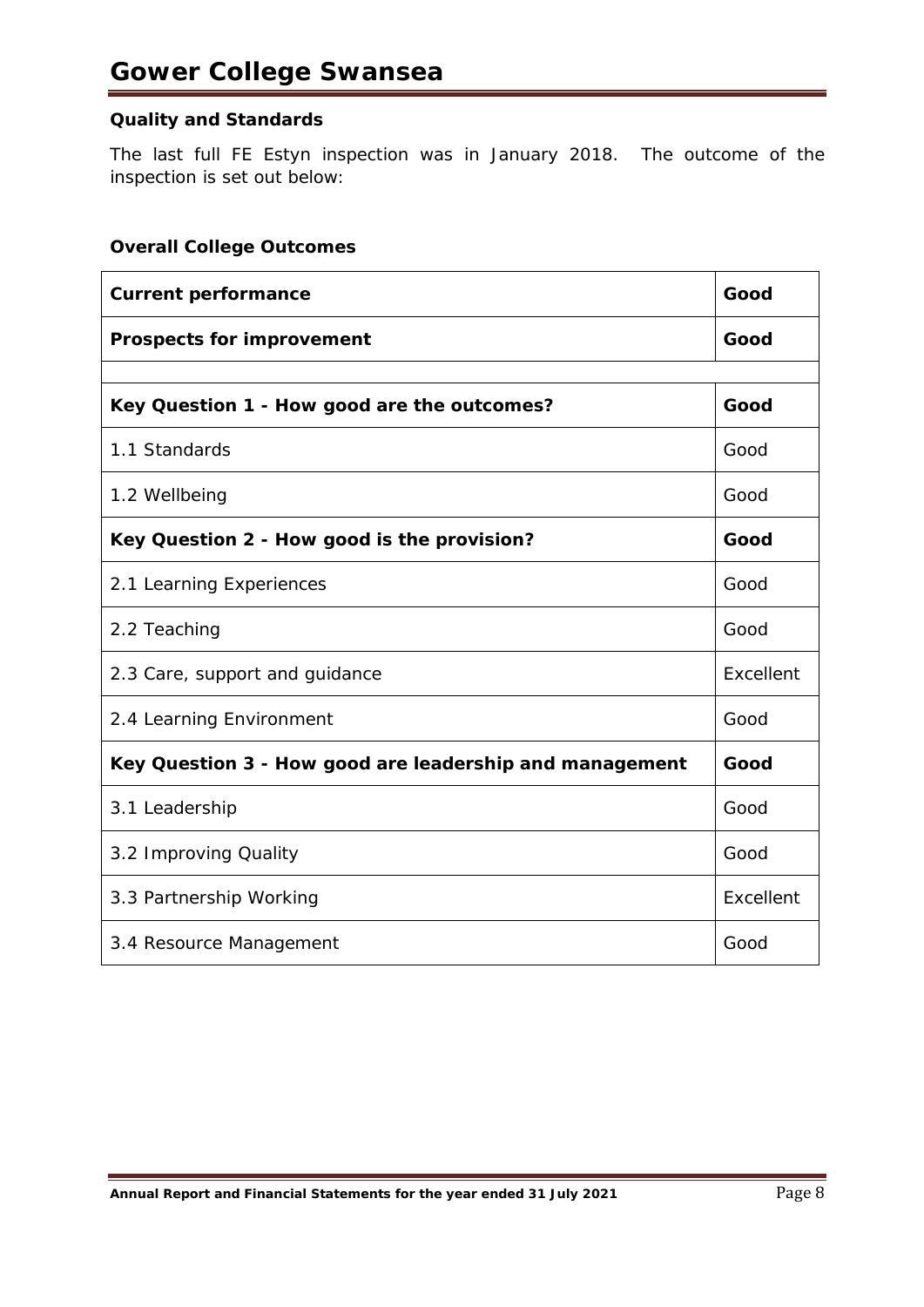#### **Learning Area Outcomes**

| <b>Learning Area</b>                     | KQ1 - How<br>good are the<br>outcomes? | $KO2 - How$<br>good is the<br>provision? |
|------------------------------------------|----------------------------------------|------------------------------------------|
| <b>Skills</b>                            | Adequate                               | Adequate                                 |
| Business, Administration & Law           | Good                                   | Good                                     |
| Health, Social Care & Childcare          | Good                                   | Good                                     |
| Engineering & Manufacturing Technologies | Good                                   | Good                                     |
| A Levels                                 | Good                                   | Good                                     |
| Art & Design                             | Good                                   | Good                                     |

Throughout the year, the College has continued to work on actions identified as part of its improvement action plan that addresses the recommendations of the inspection team.

The focus that the College has placed over the past few years on improving its success rate has had a positive impact showing a significant upward trend.

|         | College<br><b>Sector Average</b> |                |
|---------|----------------------------------|----------------|
| 2010/11 | 73%                              | 80%            |
| 2011/12 | 75%                              | 82%            |
| 2012/13 | 83%                              | 84%            |
| 2013/14 | 86%                              | 85%            |
| 2014/15 | 86%                              | 86%            |
| 2015/16 | 86%                              | 86%            |
| 2016/17 | 87%                              | 87%            |
| 2017/18 | 85%                              | 85%            |
| 2018/19 | 86%                              | None available |
| 2019/20 | 88%                              | None available |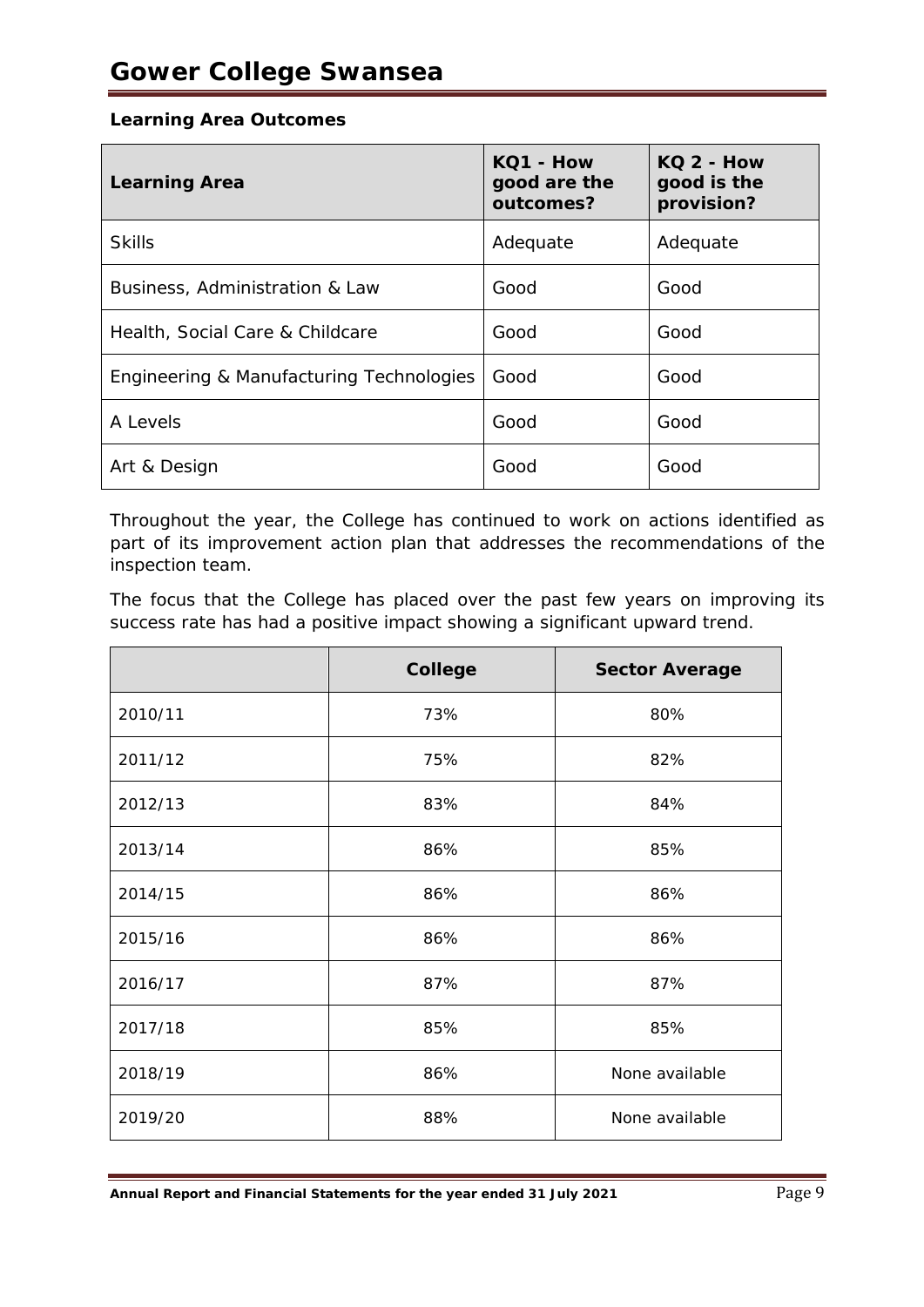This improvement has been achieved through a combination of attention to data accuracy and timely certification claims plus a focus on underperforming courses achieved through the implementation of a Quality Improvement Process with scrutiny on underperforming courses by a Quality Improvement Panel.

From 2018 the Welsh Government has changed the way it reports college data. There are no longer benchmarks and rankings for overall success rates. Outcomes are now judged against Consistent Performance Measures, which include school sixth forms alongside colleges. Outcomes are reported by type and level of qualification. A levels are now reported over the two year programme.

Due to the impact of Covid assessments for the last two summers, assessment cycles have not been carried out as usual. In 2019/20 the college provided Centre Assessed Grades (CAGs), based on teachers' professional judgement of each student's ability. In 2020/21 A level, GCSE and Welsh Baccalaureate students were awarded Centre Determined Grades (CDGs) and vocational learners were awarded Qualification Teacher Assessed Grades (Q-TAGs).

The college followed robust processes in agreeing these grades and worked effectively to ensure outcomes were fair and based on student work produced throughout the academic year, including online teaching and assessment.

Due to these exceptional circumstances Welsh Government have not published performance data for individual colleges or national benchmarks.

# **Work Based Learning (WBL) - Wales**

The College provides a broad range of Apprenticeship training opportunities through its Work Based Learning contract, working with over 450 employers and approximately 2,500 apprentices. Gower College Swansea is a lead contractor for the PS4 contract under WBL which concludes in July 2021.

The College has been successful in its tender to Welsh Government to continue the provision for a further five year period and has been awarded a contract of £8.4 million for 2021/22.

During the year, the College has worked closely with Higher Education providers to develop Degree Apprenticeship programmes and a new programme commenced in Engineering with Cardiff University in Autumn 2021.

In 2020/21, the College had WBL contracts with a value of £7.1 million. The restrictions placed on WBL due to the pandemic meant that the providers had reduced activity with employers and lower starts during the latter half of the year. This resulted in overall activity amounting £5.9 million.

However, the introduction of our e-tracking platform over the past 2 years provided opportunities to maintain contact with apprentices throughout lockdown and the College has continued to provide training throughout the period.

Annual Report and Financial Statements for the year ended 31 July 2021 **Page 10**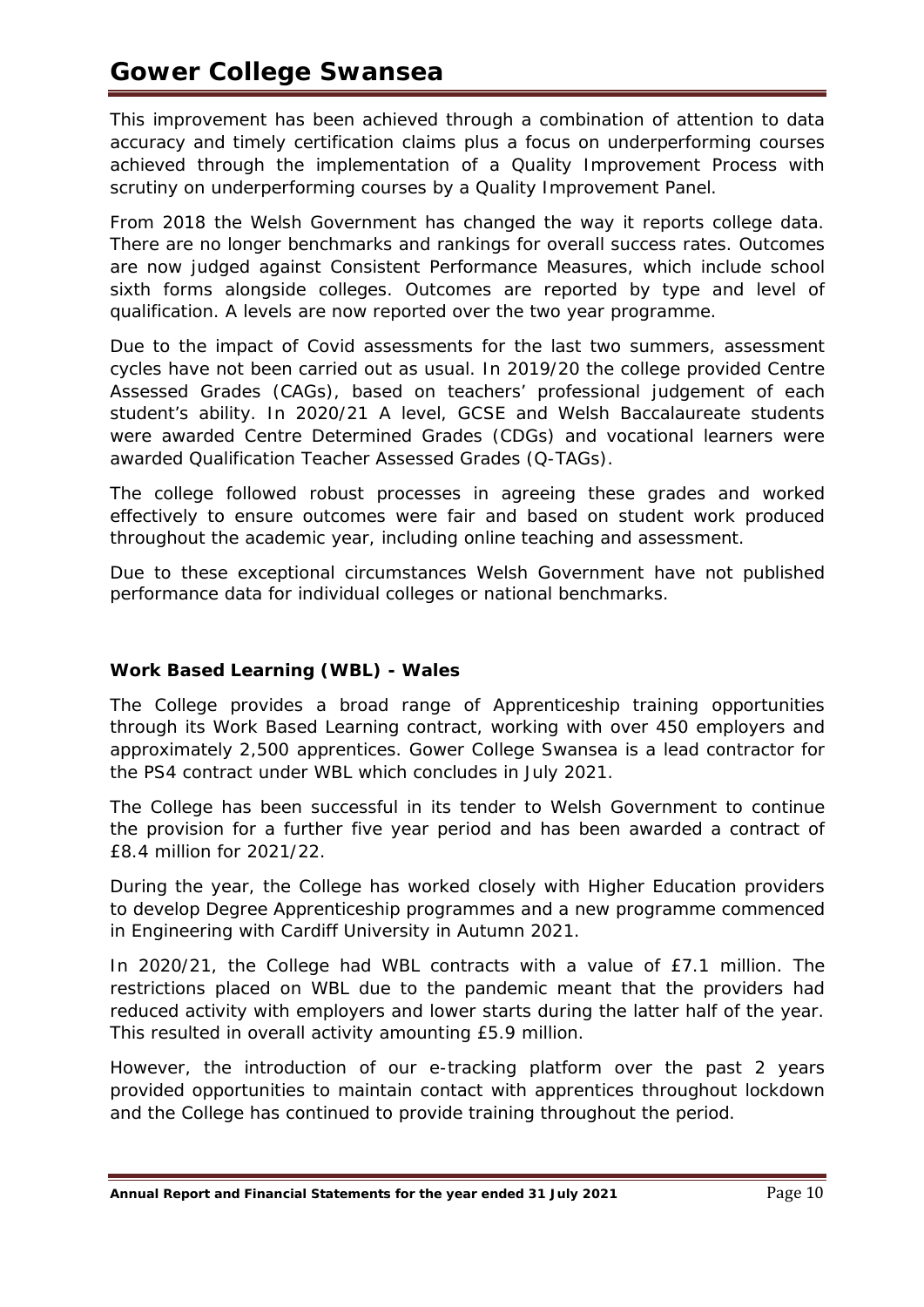# **Gower College Swansea**

With our delivery partners (seven sub-contractors), the College's WBL department continues to implement a comprehensive quality development plan, improving strategy and processes, developing resources and ensuring high quality provision for apprentices and their employers. We continue to broaden our WBL curriculum offer in response to local and regional skills needs and in several specialist subject areas offer apprentices provision across Wales. The College allocates more apprenticeship funding to the better performing areas and has reduced apprenticeship starts in poorer performing areas until further improvements are shown.

We have a large Welsh apprenticeship provision, although Covid 19 delayed apprenticeship recruitment in 2020/21. At 31 July 2021 we had 1,916 apprentices on programme in Wales carrying over to 2021/22 delivery with an additional 1,640 apprentice starts planned for 2021/22. The bulk of our apprenticeship delivery is with College Faculties with subcontracting used for specialist areas.

|           | Framework completion rate |  |  |  |
|-----------|---------------------------|--|--|--|
| 2015/16   | 78%                       |  |  |  |
| 2016/17   | 81%                       |  |  |  |
| 2017/18   | 82%                       |  |  |  |
| 2018/19   | 78%                       |  |  |  |
| 2019/201  | 72%                       |  |  |  |
| 2020/2112 | 77%                       |  |  |  |

*Framework completion rates – Welsh Government funded apprentices (WG WBL/ESTYN)*

The College's WBL framework completion rate for 2019/20 and 2020/21 has been adversely affected by Covid-19, reflecting the position with WBL providers across Wales. Many apprentices have been unable to complete their frameworks within the expected timescales and have had their apprenticeship programmes extended in to the 2021/22 academic year.

<sup>1</sup>Welsh Government and Estyn have recognised the negative impact of Covid-19 on apprenticeship progress and are not using or publishing framework completion data for providers or the WBL network for 2019/20 and 2020/21 They also are not using our internal data as part of quality audits or inspections, as it has not been externally verified. Therefore the framework completions rates for 2019/20 and 2020/21 in the table above are from internal data and not externally validated, unlike previous years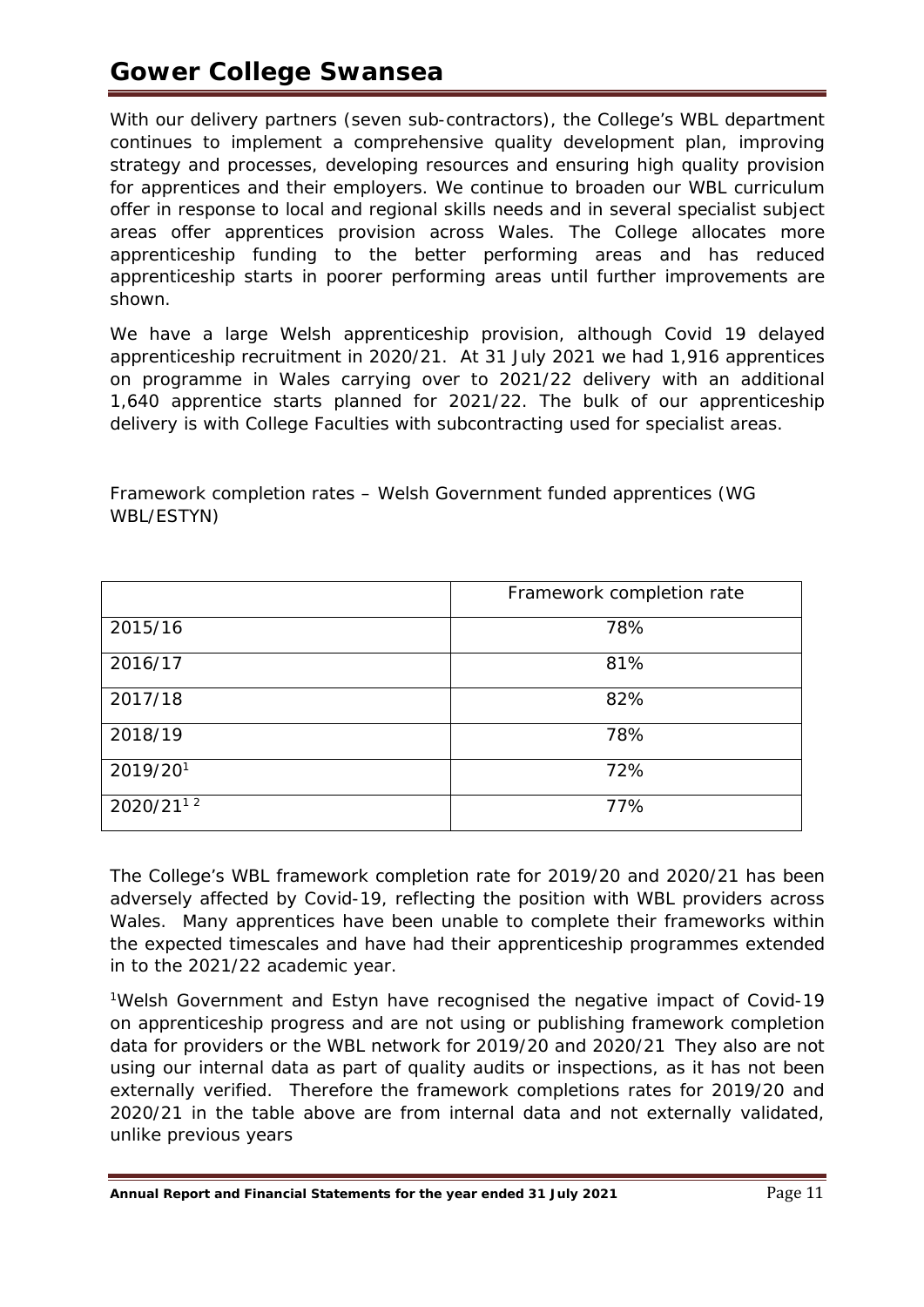$2$  For 2020/21 the framework rate of 77% is provisional as the final data for 2020/21 is not yet available.

With the exception of 2019/20 due to negative Covid-19 impact, we have continued to exceed the 75% framework achievement quality performance indicator set by Welsh Government. Welsh Government & Estyn suspended monitoring against this target due to the effects of Covid and have resumed monitoring and reviewing framework performance against this target from 2021/22 onwards.

Our ongoing quality improvement work in apprenticeships is paying dividends. In 2021 we won several prestigious UK Apprenticeship Awards.

- Apprenticeship Awards Ceremony (AAC) UK Engineering & Manufacturing Apprenticeship Provider of the Year 2021
- AAC UK Digital Apprenticeship Provider of the Year 2021
- Times Education Supplement FE Awards Apprenticeship Provider of the Year 2021

We were finalists in 3 categories in the AAC UK Apprenticeship Awards (the category we didn't win was Legal, Finance & Accounting Apprenticeship Provider of the Year 2021). Gower College Swansea was one of only 2 providers to achieve 3 finalist nominations

# **English Government Apprenticeship Delivery 2020/21**

Following our pilot, we continue to have a small, specialist apprenticeship offer in England (5 subject areas working with 2 college faculties and 1 sub-contractor). We currently have 28 apprentices across 5 employers working with 2 college faculties but have recruitment plans for 2021/22.

The WBL funding, delivery and quality requirements in England are very different to Wales. Initially the College did not recognise the full extent of this and the different delivery approach needed when we first started English apprenticeship delivery. In August 2019 we had our first Ofsted new Provider Monitoring Visit and were graded 'insufficient progress' in all 3 inspection areas. As a result, we had a starts embargo placed on us, so could not recruit new apprentices until we achieved a grade of 'reasonable' or 'significant progress' in all 3 judgement areas.

In October 2020 we had another monitoring visit and were graded 'significant progress' in all 3 judgement areas. Our starts embargo was subsequently lifted and we began recruiting new apprenticeship starts in England in February 2021.

In October 2021, we had our first full Ofsted inspection and were awarded 'Good' for each area inspected (Overall Effectiveness; The Quality of Education; Behaviour & Attitudes; Personal Development; Leadership & Management & Apprenticeships). Inspectors acknowledged the significant progress and achievements since the first visit and that we continued to remain on an upward trajectory of quality improvement.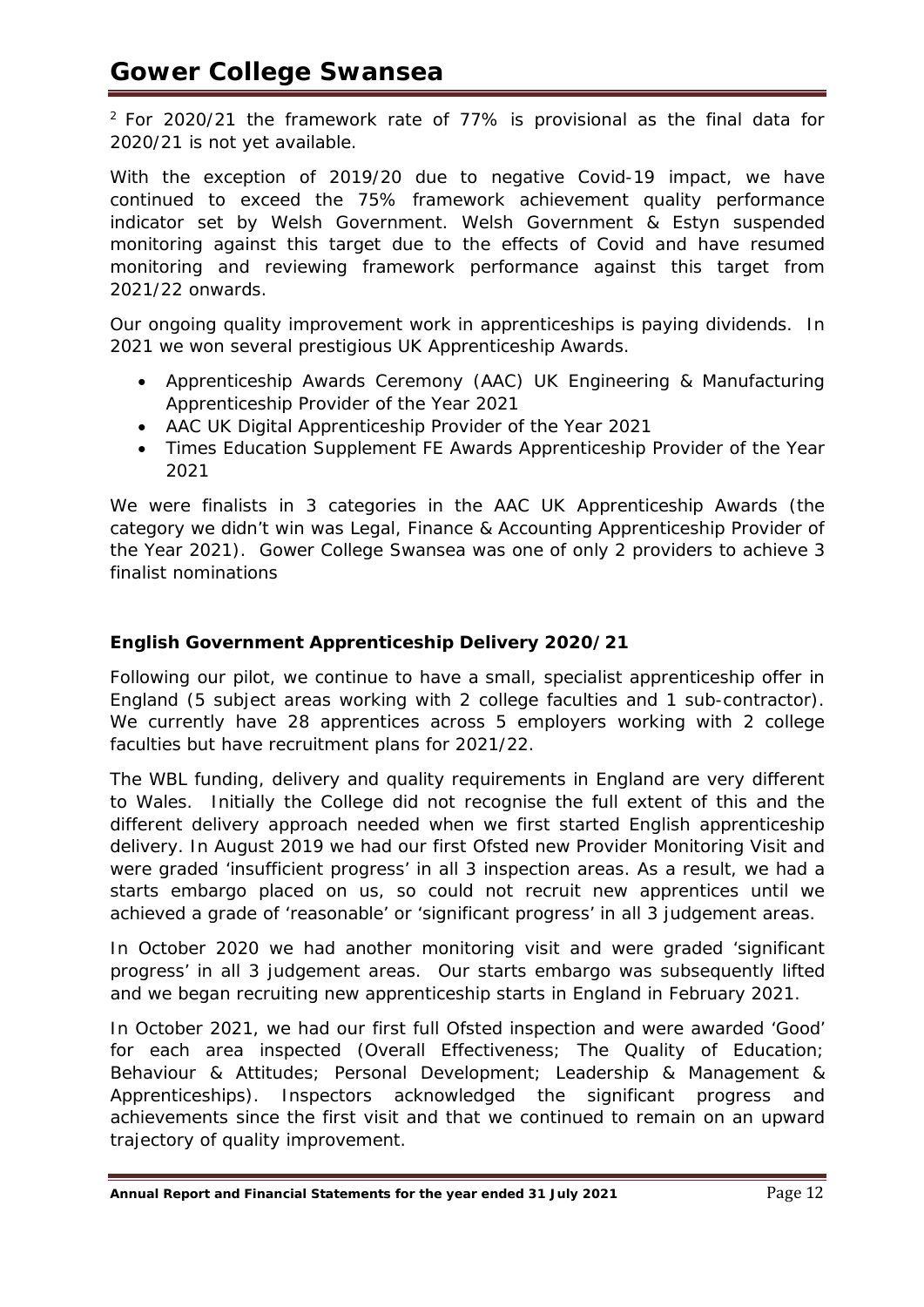*Qualification Achievement rates – English Government funded apprentices (ESFA/OFSTED)*

|          | <b>Qualification Achievement Rate</b> |  |  |  |  |
|----------|---------------------------------------|--|--|--|--|
| 2018/19  | 95%                                   |  |  |  |  |
| 2019/20  | 73%                                   |  |  |  |  |
| 2020/211 | 66%                                   |  |  |  |  |

The reduction in qualification achievement rates in 2019/20 and 2020/21 reflects that the College had not recruited starts since early 2019. The College's performance in this area, although reduced from 2018/19, still remained above the national performance average of 69% in 2018/19 and 64% in 2019/20.

1National averages for 2020/21 have not yet been published.

## **Higher Education**

The College recognises that many students wish to study higher education in the local area. The College has good relationships with local HEIs, offering courses in collaboration with University of Wales Trinity St David, Swansea University and University of South Wales and further afield University of Gloucestershire. There are around 150 full time higher education students at the college each year. The College also operates a number of part time HE programmes, including its award winning accountancy provision at its Sketty Hall Business School.

It is part of the College strategy to continue to develop these courses, predominately at levels 4 and 5, with partner HEIs to grow the level of HE activity at Gower College Swansea.

As well as the successful IT degree apprentice programmes with Swansea University, the college has also developed an engineering degree apprenticeship with Cardiff University which has commenced in September 2021.

The College has continued to lay the foundations for future developments within higher education provision including undertaking its second, successful, QAA Review. The virtual visit included meetings with the Principal, students, academic staff, partner university representatives, managers, support staff and the central HE Team. Supporting this, the College submitted a detailed self-evaluation complete with large amounts of supporting information.

Annual Report and Financial Statements for the year ended 31 July 2021 **Page 13**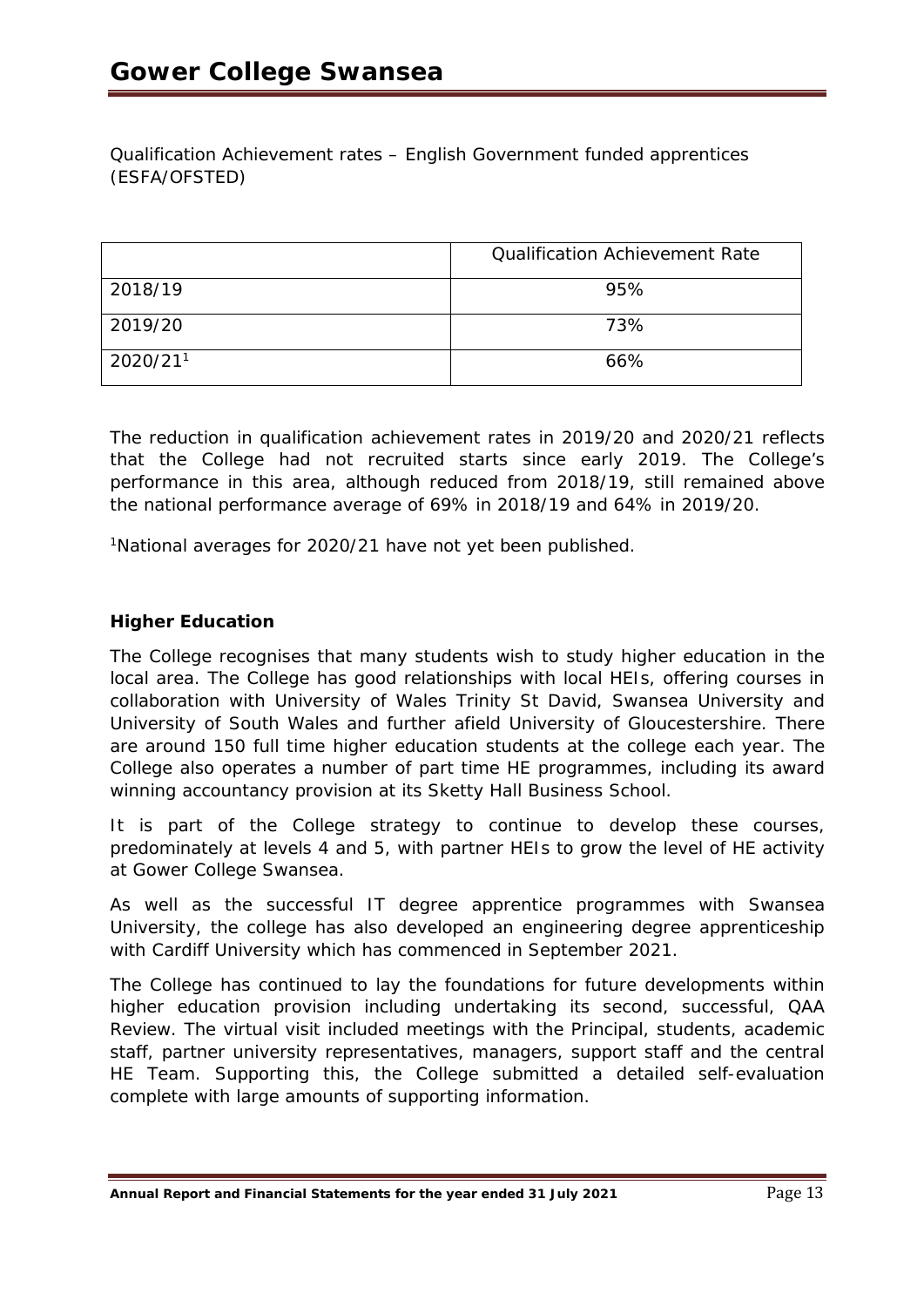The QAA Review resulted in the College fully achieving all quality assurance judgements against the HE Quality Code. In addition to reflecting and recognising the quality of the Higher Education provision provided by the College and acting as a 'Kite Mark' this achievement supports future developments and opportunities. It allows the College to Specifically Designate courses for financial support independently of partner universities and provides the Quality Baseline for becoming a Regulated Provider. This places the College in a very good position to respond to the opportunities and challenges for post compulsory education and training, including that of the new Commission for Tertiary Education and Research (CTER) for Wales planned for establishment in 2023.

# **Financial Performance**

The College's educational performance is backed up with a sound and robust financial performance. The College's underlying financial performance, measured as "Adjusted EBITDA" (and defined as EBITDA before exceptional items and actuarial pension adjustments) is as follows:

|                                               | 2019/20   | 2020/21 |
|-----------------------------------------------|-----------|---------|
|                                               | £000      | £000    |
| "Adjusted EBITDA"                             | 3,190     | 4,702   |
| Depreciation and amortisation (net of grants) | (2,200)   | (1,964) |
| <b>Exceptional staff costs</b>                | (765)     | (94)    |
| Net interest payable                          | (46)      | (50)    |
| Taxation                                      | 1         |         |
| Surplus before pension adjustments            | 180       | 2,594   |
| Actuarial pension adjustments                 | (20, 670) | 8,950   |
| Surplus/(Deficit) for the year                | (20, 490) | 11,544  |

# *Financial results*

The Group generated a sector "Adjusted EBITDA" of £4,721,000 (2019/20: £3,190,000). The College (like all colleges) has suffered from increases in pension deficits in recent years arising primarily due to changes in actuarial assumptions. However, this year has seen a partial reversal with a decrease in the pension liability. In addition, the College depreciation charge continues to rise following investment in the College estate. As a result, the College had total comprehensive income of £11,544,000, (2019/20 – (£20,490,000)).

For 2020/21, the total recurrent grant funding for the College increased by £954,000 for direct delivery to students. This increase arose through additional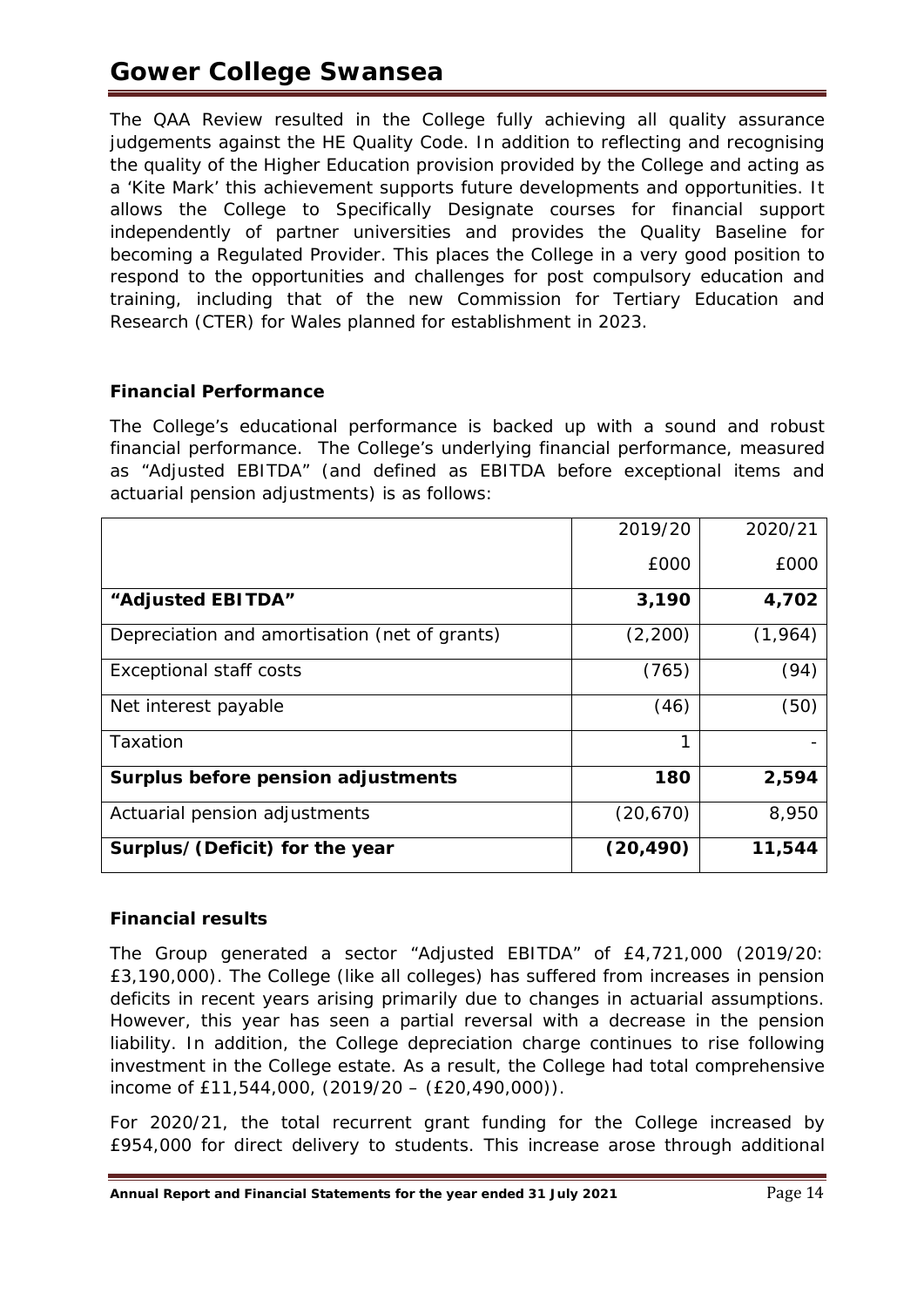# **Gower College Swansea**

funding from Welsh Government to fund pay awards and TPS employer pension contribution increases in line with the schools sector coupled with an additional uplift from Welsh Government to fund a higher level of recruitment of full time students. The College welcomes the commitment by WG to the FE sector through the additional funding. At the same time the College has met contractual scale point movements on the staffing pay scale and continues to match the Living Wage rate which increases each November.

Against this back-drop, the generation of a surplus before non-cash pension costs for reinvestment in the College represents a commendable performance. The College also recognises the need for future investment, including the development of its estate to meet the future needs of the learner. Therefore, the College continues to provide the resources for this future investment.

The financial statements report the share of the Local Government Pension Scheme deficit on the College's balance sheet in line with the requirements of FRS 102. Asset performance in the year has been strong, which combined with an increase in AAA bond rates (and hence a higher discount rate) has resulted in a decrease in the LGPS pension deficit to £38.6 million (2020: £47.6 million).

The pension scheme deficit, along with deferred capital grants of £10.7 million, has a significant impact on the balance sheet of the Group and College which is in a net liability position at 31 July 2021 of £1 million.

This net liability position arises from the long term liabilities of the pension scheme and it should be noted that the College does have at 31 July 2021:

- Net current assets of £6.5 million
- Cash balances of £11.3 million

In addition, The Group continues to generate cash surpluses annually for investment in the infrastructure of the College. Therefore the College has sufficient resources to meet its obligations as they fall due and it remains appropriate to prepare the financial statements on a going concern basis.

Tangible fixed asset additions during the year amounted to £3,976,000. This was split between improvement to land and buildings of £1,364,000 and equipment purchased of £2,612,000. This investment was part financed through Welsh Government grants.

The College also welcomed the allocation from Welsh Government of estates capital and maintenance grants and IT infrastructure and equipment grants in the year. These grants have been utilised during the year improving the College facilities for staff and students. A particular focus has been on updating the College's IT infrastructure and providing students with IT equipment to facilitate the blended learning that has been necessary due to Covid restrictions.

The Group has significant reliance on the education sector funding bodies for its principal funding source, largely from recurrent grants. In 2020/21, Welsh Government provided 54% (2019/20: 55%) of the Group's total income through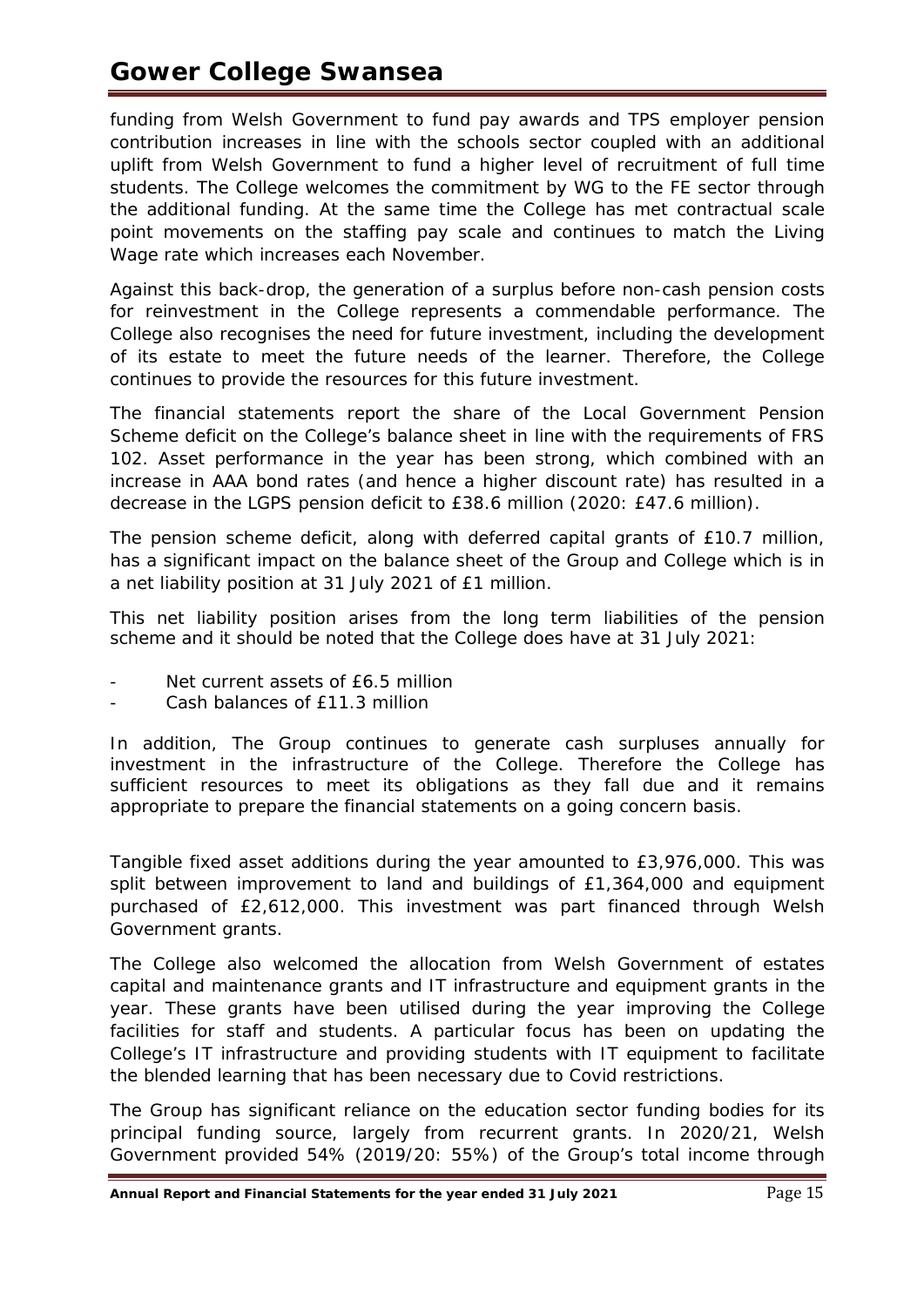the recurrent grant. It is a key College target within the strategic plan to reduce the level of reliance on recurrent grant income from Welsh Government.

The College subsidiary, Track Training Limited ("Track"), is a training provider based in South Wales, delivering training across the whole of the UK. In the current year, the company has suffered from difficult trading conditions with employers not recruiting new apprentices during the pandemic. In addition, the decision by the ESFA to limit sub-contractors to £500,000 of activity per year will be challenging. The company has reviewed its operations during the year and has taken actions to realign its cost base with future expected income streams. The company made a profit before tax of £32,000.

## *Treasury policies and objectives*

Treasury management is the management of the College's cash flows, its banking, money market and capital market transactions; the effective control of the risks associated with those activities; and the pursuit of optimum performance consistent with those risks.

The College has a separate treasury management policy in place.

Short term borrowing for temporary revenue purposes is authorised by the Accounting Officer. All other borrowing requires the authorisation of the Corporation and shall comply with the requirements of the Financial Memorandum with the Welsh Government.

# *Cash flows and liquidity*

At £9,708,000 (2019/20 £3,183,000), net cash flow from operating activities was strong.

Current borrowing levels are low and estate developments have historically been funded through a mixture of cash reserves, bank borrowing and Welsh Government grants.

The size of the College's total borrowing and its approach to interest rates has been calculated to ensure a reasonable cushion between the total cost of servicing debt and operating cash flow. During the year this margin was comfortably exceeded.

The College will also strive to achieve further efficiencies through procurement initiatives and collaboration with other public sector institutions. During the year, the College achieved procurement savings of 3% which was in line with the Welsh Government target.

## *Creditor Payments*

The College is aware of its obligations under The Late Payment of Commercial Debt (Interest) Act 1998. It is the College policy for all suppliers to be paid within the payment terms of each individual supplier. During the year, the College made payments on average within 21 days (2019/20: 17 days) from the date of the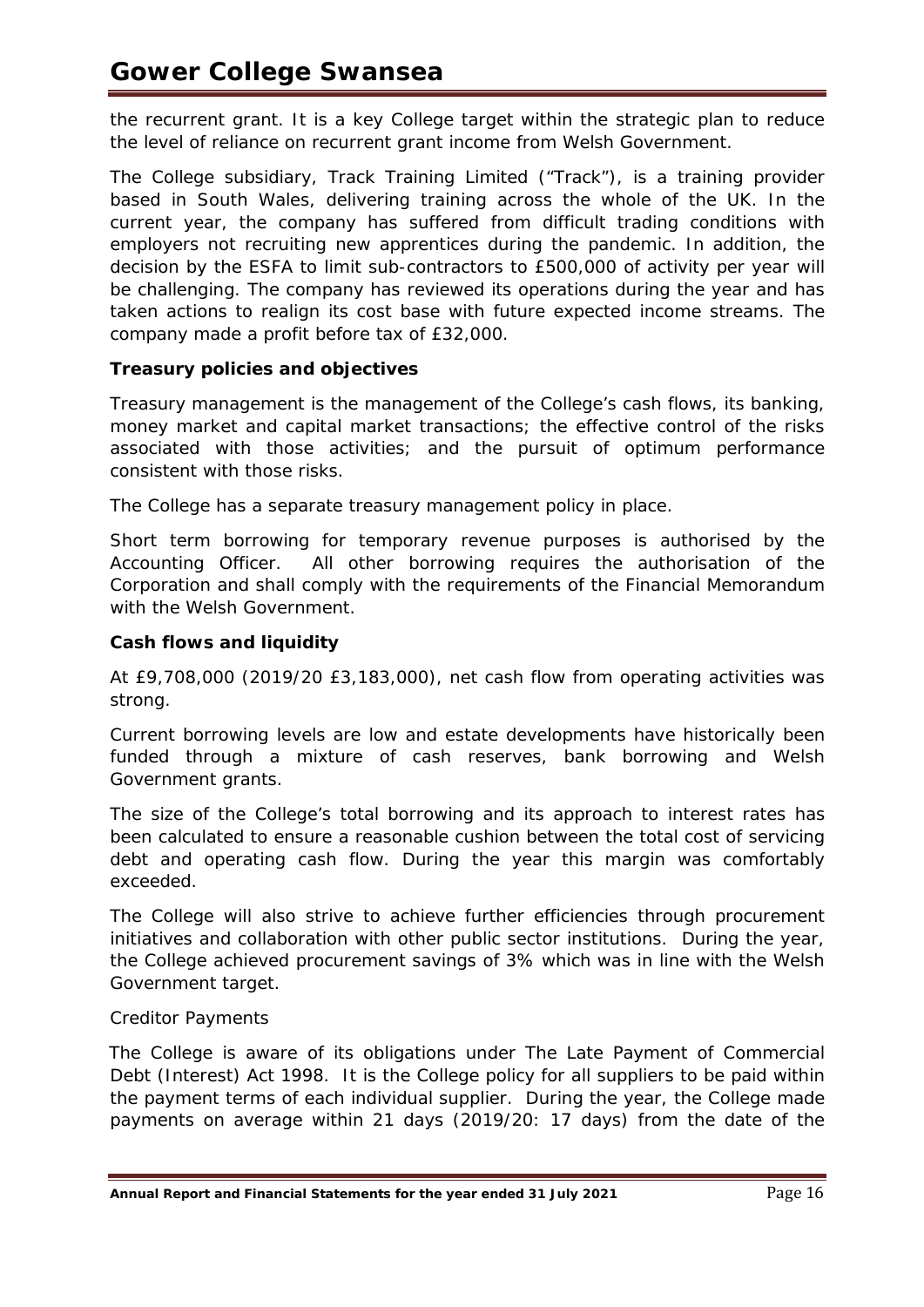# **Gower College Swansea**

invoice. The College did not incur any interest under The Late Payment of Commercial Debts (Interest) Act 1998.

#### **Reserves**

At 31 July 2021 the College had total reserves (excluding pension liability) of £37 million and cash balances of £11 million.

The College holds its reserves for reinvestment and renewal of its estate and to provide facilities and equipment to meet the needs to students and staff. This investment is reviewed as part of the Estates Strategy.

## **Estates Strategy**

Our vision is that the College will have first class facilities for all its learners.

The College's Strategic Outline Plan submitted to the 21<sup>st</sup> Century Schools programme for additional funding from Welsh Government to develop further excellent facilities for students across all campuses has an approved value of £26 million. The College will then need to submit more detailed business cases for each project to draw down the grant funding. The current intervention rate for this programme is 65%.

During the year, the College completed the development of Sketty Hall Business School. This £2.25 million development was completed in Spring 2021.

The College is aware of the increasing demographic for school leavers in Swansea over the next 5 years and will continue to invest in the development of its estate to meet the anticipated increases in enrolments in future years. To accommodate this increase the College has submitted its business case application to Welsh Government for a £13 million building and refurbishment programme at its Gorseinon Campus.

## **Risk Management, Principal Risks and Uncertainties**

The College Risk Management Committee meets at least termly and is constituted of senior managers of the College and is chaired by the Director of Finance. At each meeting a review is performed of the risks to which the College is exposed.

The College has undertaken further work during the year to develop and embed the system of internal control, including financial, operational and risk management which is designed to protect the College's assets and reputation.

Based on the strategic plan, the Risk Management Committee undertakes a comprehensive review of the risks to which the College is exposed. They identify systems and procedures, including specific preventable actions which should mitigate any potential impact on the College. The internal controls are then implemented and the subsequent year's appraisal will review their effectiveness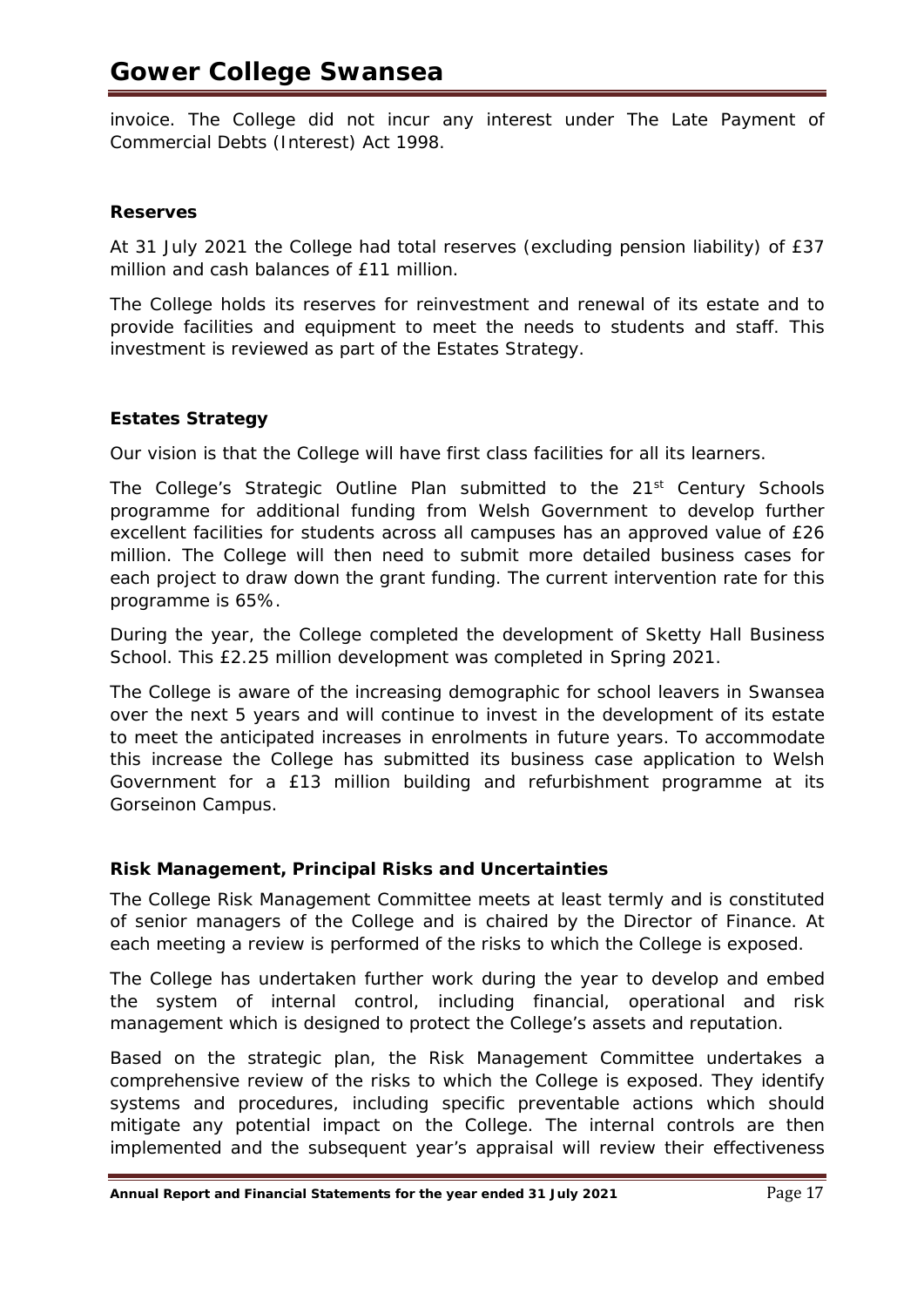and progress against risk mitigation actions. In addition to the annual review, the Risk Management Committee will also consider any risks which may arise as a result of a new area of work being undertaken by the College.

A risk register is maintained at the College level which is reviewed at least annually by the Audit Committee and more frequently where necessary. The risk register identifies the key risks, the likelihood of those risks occurring, their potential impact on the College and the actions being taken to reduce and mitigate the risks. Risks are prioritised using a consistent scoring system.

This is supported by a risk management training programme to raise awareness of risk throughout the College.

Outlined below is a description of the principal risk factors that may affect the College. Not all the factors are within the College's control. Other factors besides those listed below may also adversely affect the College.

# *Covid-19*

A further shutdown would have a significant impact on the College and its associated operations. Areas affected would include:

- Apprentices on Work Based Learning provision
- Take up of part time courses
- Future recruitment of Higher Education students
- Future recruitment of International students

This risk is mitigated in a number of ways:

- By ensuring the College is rigorous in delivering high quality education and training through remote delivery.
- The establishment of an internal structure to maximise where possible the options available under Covid-19 at both a strategic level and operational level.
- Regular dialogue with funding bodies.

## *Welsh Government recurrent grant*

The College has considerable reliance on continued government funding through the Welsh Government (WG). In 2020/21, 54% (2019/20: 55%) of the Group's revenue was via the recurrent grant from Welsh Government. There can be no assurance that government policy or practice will remain the same or that public funding will continue at the same levels or on the same terms.

The College is aware of several issues which may impact on future funding. In the current economic climate WG are reviewing all streams of funding and in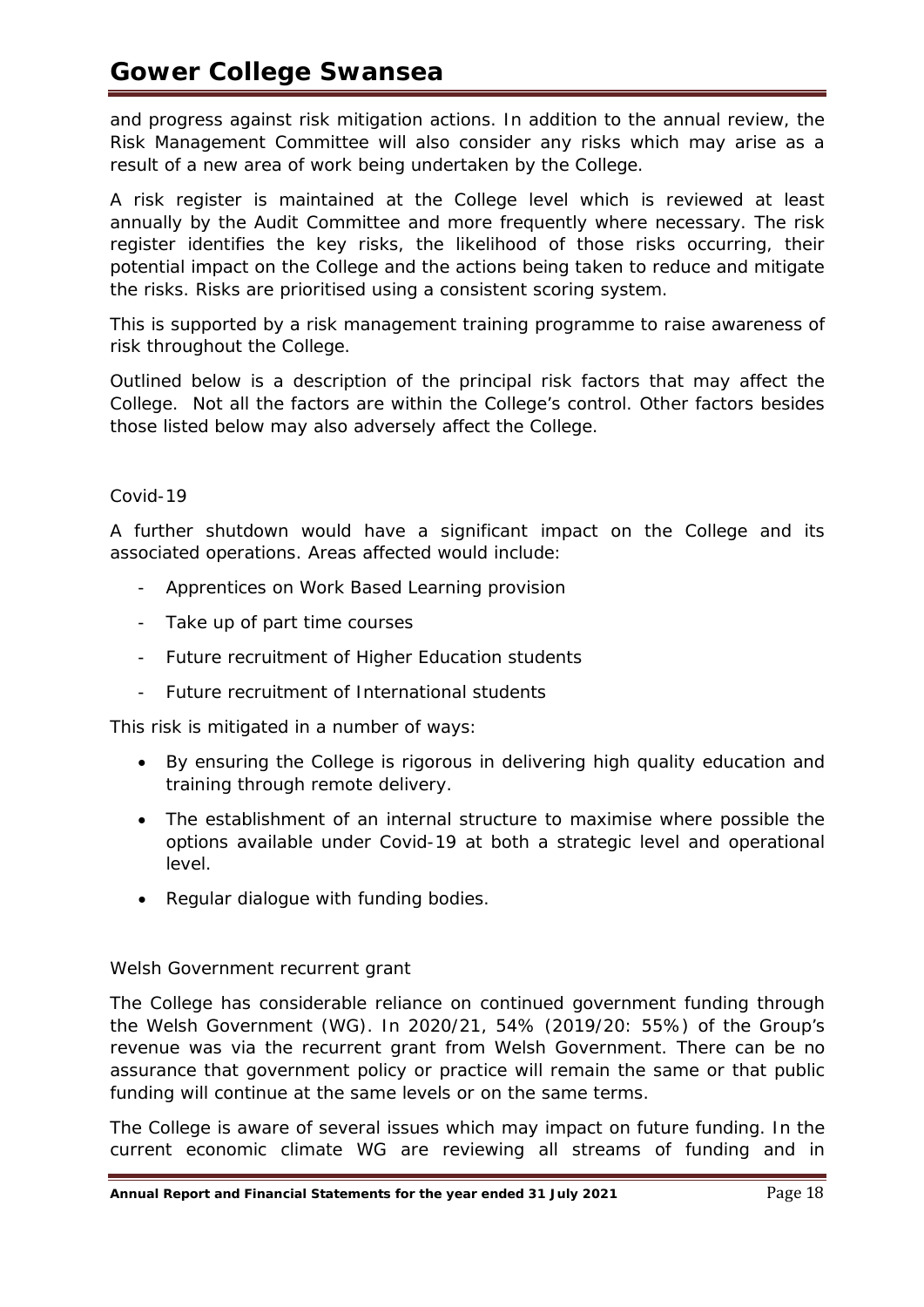particular funding for post-16 education and further education is not currently "protected" by WG. Therefore potential cuts to the overall education budget may impact the FE sector more adversely than other areas.

This risk is mitigated in a number of ways:

- By ensuring the College is rigorous in delivering high quality education and training.
- Considerable focus and investment is placed on maintaining and managing key relationships with the Welsh Government both directly by the College and through Colegau Cymru.
- Ensuring the College is focused on those priority sectors which will continue to benefit from public funding.
- Regular dialogue with funding bodies.

The College is actively seeking alternative and additional sources of funding. This includes a focus on commercial activity, higher education, apprenticeship and commercial activity in England and building on the growing reputation of the College internationally as a centre for overseas students studying A level programmes.

# *European Funding/Brexit*

The College utilises ESF funding on a large ESF project called Skills for Industry 2. The project focuses on employer engagement and delivers work placed training to staff at local employers throughout the region. Significant ESF funding is also used to support the Employability Hub activities, *Better Jobs, Better Futures*.

The College has successfully extended these projects to July 2022 albeit with reduced levels of activity. There may be additional ESF money available after this date, but this will depend on other projects underspending and on Welsh Government priorities for this underspend.

The College is also working to access successor funding – The Shared Prosperity Fund. However, this funding is being distributed by UK Government via Local Authorities which makes accessing this funding more difficult. The Community Renewal Fund is acting as a "pilot" for the Shared Prosperity Fund and the College has been successful in a collaborative bid with other local providers to deliver employability support within Swansea.

If the College cannot obtain alternative funding after July 2022 then the College may need to reduce or cease these activities.

The College does not believe that it is directly exposed to any other significant impacts arising from Brexit. However, the College will be impacted by any wider impacts on the UK economy. There may also be implications on overall Welsh Government spending due to Covid-19 which may impact on the FE sector.

Annual Report and Financial Statements for the year ended 31 July 2021 **Page 19** Page 19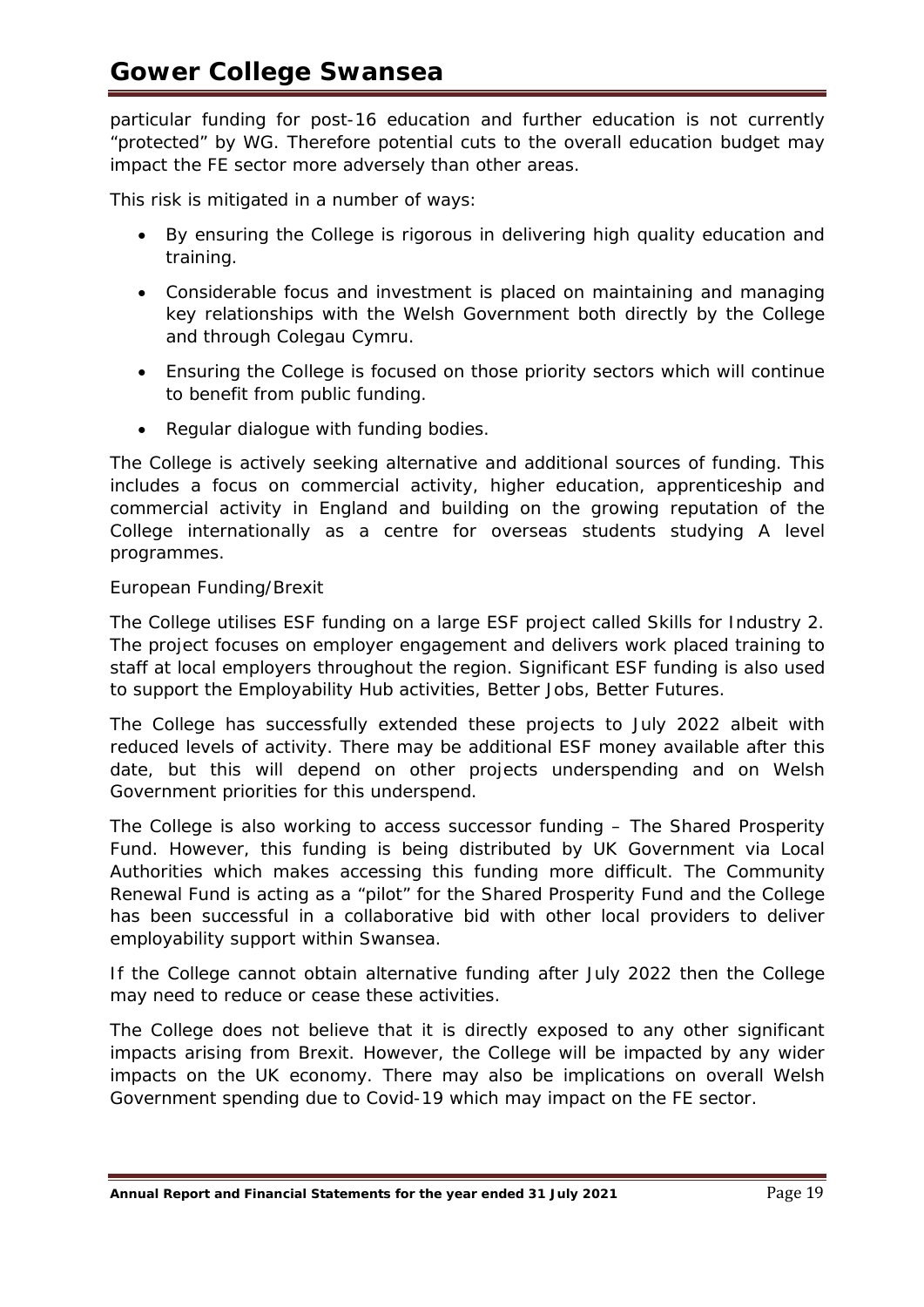# *Payroll Costs*

Although the requirement for Welsh FE Colleges to maintain pay parity with schools has been removed by Welsh Government, the ability to flexibly control pay remains challenging due to the nature of contractual pay scales and pressures to make cost of living pay awards.

Teachers in Wales have been awarded a cost of living pay award from September 2020 of 2.75%. The College welcomes the Welsh Government recognition of the teaching profession in Wales and its position that FE lecturers in Wales are performing the same role as teachers in schools. This increase was funded via an increase in the recurrent grant.

Teachers in Wales have been awarded a cost of living increase from September 2020 of 1.75%. The FE sector is lobbying Welsh Government to provide additional funding for FE lecturers pay together with additional funding for other staff in FE colleges.

#### *IT Infrastructure*

All organisations are becoming ever more dependent on their IT systems, and colleges are no exceptions. As the College continues to invest in its IT infrastructure, the risks affecting the College continue to increase. The number of malicious external attacks on all organisations is increasing.

The College is focused on continuously improving the robustness of its IT systems and has invested further during the year in maintaining ISO:27001 (Information Assurance Standard) accreditation and maintaining certification in Cyber Essentials Plus.

Further, educational institutions are ever more reliant on this infrastructure for the delivery of education. This has been highlighted during the current pandemic where all full time learners have received some form of delivery via online remote delivery.

To meet this continued challenge and provide further resilience the College will continue to invest in its "Digital Vision" as part of its updated IT Strategy.

## *Maintain adequate funding of pension liabilities*

The financial statements report the share of the Local Government Pension Scheme deficit on the College's balance sheet in line with the requirements of FRS 102. Asset performance in the year has been strong, which combined with an increase in AAA bond rates (and hence a higher discount rate) has resulted in a decrease in the LGPS pension deficit to £38.6 million (2020: £47.6 million).

This has a significant impact on the balance sheet of the Group and College which is in a net liability position at 31 July 2021 of £1.3 million.

Annual Report and Financial Statements for the year ended 31 July 2021 **Page 20**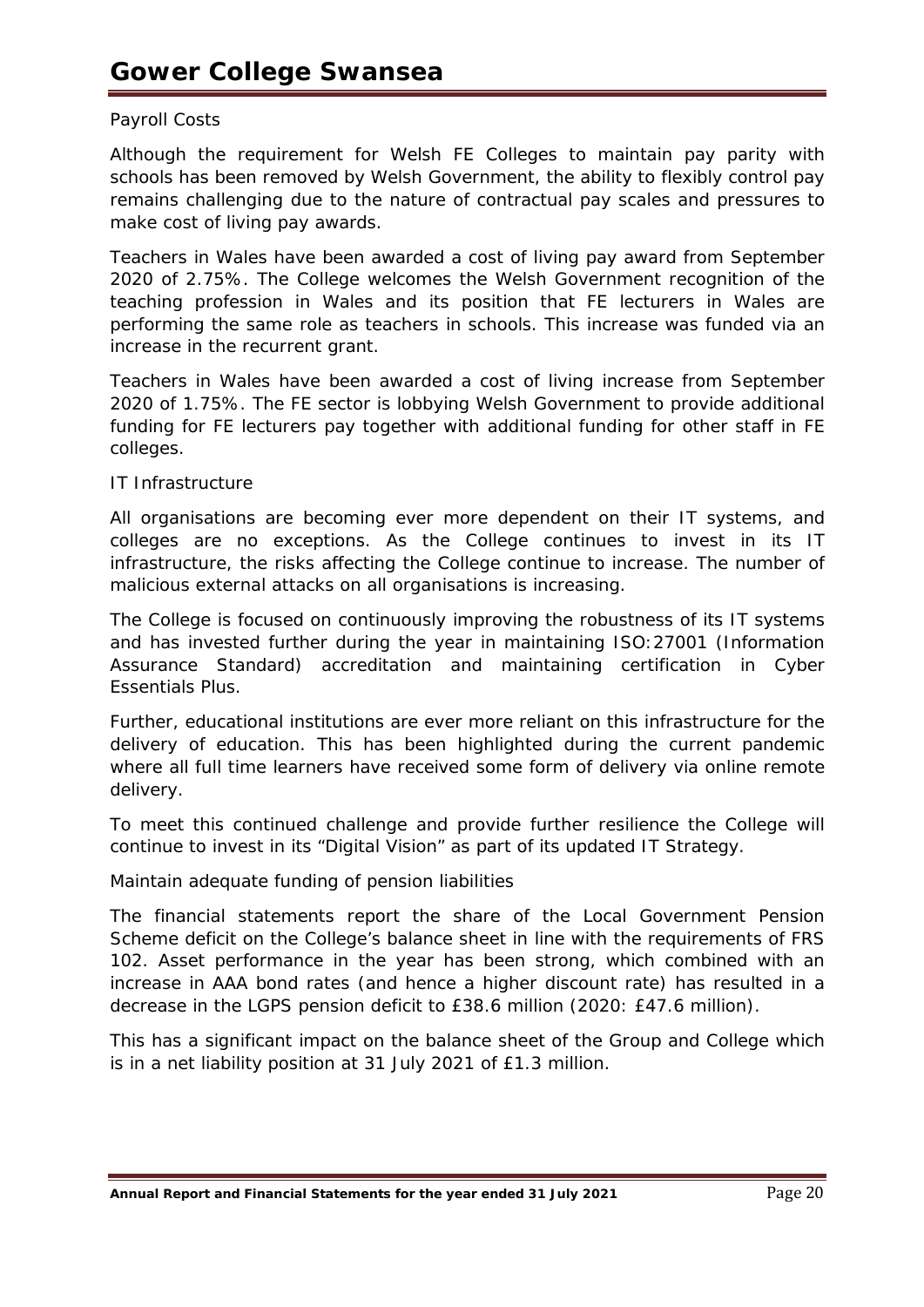## **Health, Safety and the Environment**

The College is committed to providing a safe learning environment for students and staff. The College Health & Safety Committee meets to ensure robust processes and procedures are in place for all aspects of College life and particular emphasis is placed on areas such as educational trips and third party premises used by students as part of their work placement. The College has a dedicated Health, Safety and Environment Manager.

The number of RIDDORS (reportable accidents) in this year was 2 (prior year: 2). A thorough review has not identified any systematic issues and the College remains committed to eliminating all RIDDORS.

The College also operates a comprehensive risk assessment process with all risk assessments being updated annually.

#### **The Environment**

The College continues to promote sustainability and during the year the Sustainability Group met several times. The Sustainability Group includes student members and they have played an active part in events in the College.

The College has also been successful in obtaining and maintaining its Green Dragon Level 5 Award for Environmental Management.

#### *Energy*

The College utilised Welsh Government maintenance grants during the year to focus on reducing energy consumption through the introduction of LED lighting, improved heating controls and upgrading entranceways to improve heat retention in the buildings.

#### *Waste*

The College encourages all staff to minimise waste in line with reduce, reuse and recycle. Recycling bins are available across all sites and are collected separately by the College's waste disposal contractor. The number of such bins has been increased over the last three years. The majority of College waste that is not recyclable goes to incineration with the resultant outputs being recycled.

#### *Modern Slavery*

In accordance with the Modern Slavery Act 2015, the College has adopted and approved its Slavery and Human Trafficking Statement.

#### **Equal opportunities**

The College is committed to ensuring equality of opportunity for all who learn and work here. We respect and value positively differences in race, gender, sexual orientation, disability, religion or belief and age. We strive vigorously to remove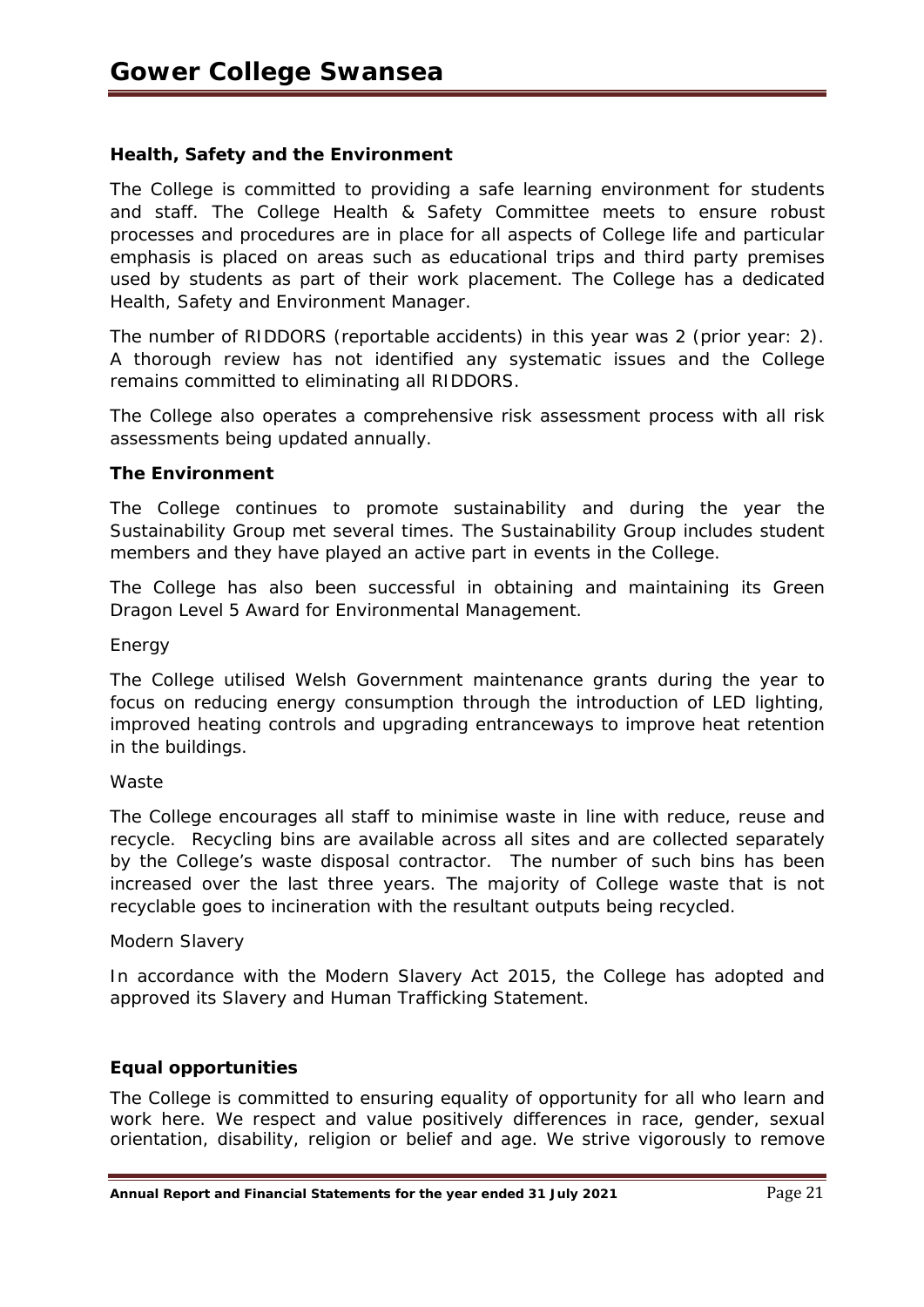conditions which place people at a disadvantage and we will actively combat bigotry.

The College publishes an Annual Equality Report, containing its Gender Pay Gap figures and Equality Objectives to ensure compliance with all relevant equality legislation including the Equality Act 2010. The Strategic Equality Plan and the annual Equality and Diversity Progress Report are published on the College's website.

The College has an established Equality and Diversity Team which includes senior managers and Student Representatives.

This year, although challenging due to worldwide pandemic the College has been able to push forward with the strategic equality objectives set previously. Key events this year included a virtual rainbow day, Black History Month celebrations, Refugee and Asylum awareness week, Mental Health awareness campaigns and further wellbeing events. The College previously signed up to become a Stonewall champion employer and a Disability Confident Employer which has seen an increase in both the volume of applications and the successful appointments of disabled candidates.

The College has also successfully been awarded College of Sanctuary (COS) status. This award has been used as an example of best practice across the UK to other educational institutions seeking to support Asylum Seekers. The College is the first college in Wales to be granted the award.

The College undertakes equality impact assessments on all new policies and procedures and publishes the results. Equality impact assessments are also undertaken for existing policies and procedures on a prioritised basis.

The College has developed and adopted the College Inclusion Charter which has been recognised by Welsh Government as good practice in the sector.

# **Governance**

The College has a well-developed governance structure with a fully functioning committee structure and well attended Board meetings. The Board represents a broad range of community and business interests and provides both scrutiny and support for the executive. The Board includes two student representatives and two staff representatives.

Apart from chairing Board meetings, The Chair of Governors has responsibility for the line management of the Principal and the Clerk. In addition there are meetings with strategic partners, inspectors and other external bodies that require his attendance on behalf of the College. He consults regularly with the Principal.

## **External Matters**

The College enjoys a strong reputation locally as well as nationally, and more recently internationally.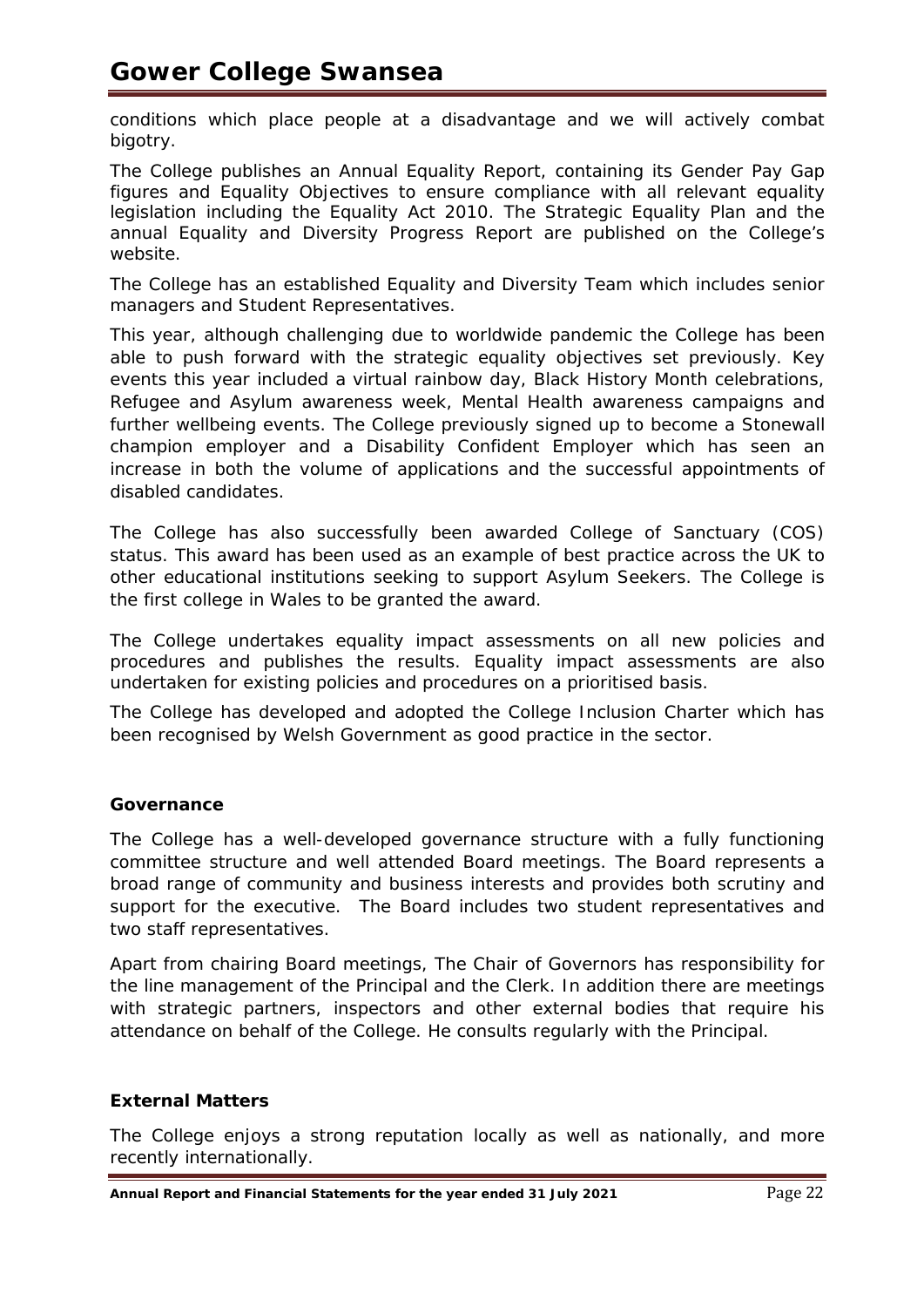In line with other colleges and with universities, Gower College Swansea has many stakeholders. These include:

- Students and parents
- Welsh Government
- Local schools
- Staff
- Local employers (with specific links)
- Local authorities
- The local community
- Other FE Institutions
- Higher Education Institutions
- Trade unions
- Professional bodies

The College recognises the importance of these relationships and engages in regular communication with them through a variety of different means.

The College continues to have good and, in some cases, very strong relationships with all secondary schools across the City and County of Swansea as well as others across the wider South West Wales region. Collaboration with school Sixth Forms on other items including the sharing of best practice and curriculum development / delivery remains challenging as, whilst there have been consultations in the past on the way forward for post 16 provision in the area, there are no current plans to look at this again.

In addition the College continues to play an active role in a wide range of local partnerships – including the Swansea Skills Partnership, the NEETs Prevention Partnership and Regeneration Swansea.

In recent years the College has positioned a number of internal structures and curriculum areas to be best placed to respond to the opportunities and challenges provided by the Swansea Bay City Deal, and other major local and national projects. This includes for example, the development of an energy centre offering a range of courses for industries in energy and sustainability, which have partly been funded through the new Personal Living Accounts.

With the new Skills and Talent programme being led through the Regional Skills Partnership, the College has strengthened its commitment to the Partnership and its various sub committees and now has representation on all groups and indeed chairs a number of them.

Gower College Swansea is Cambridge University's HE+ centre for South Wales, helping to increase the number of talented students gaining entry to the top universities in the UK. The move underlines the esteem in which this College is held by some of the UK's most prestigious HEIs. Six students gained entry to Oxford and Cambridge Universities this year

Further, the College is the lead in the Swansea Seren Hub. The Seren Hub is a collaboration between the College and Swansea Sixth Form schools which will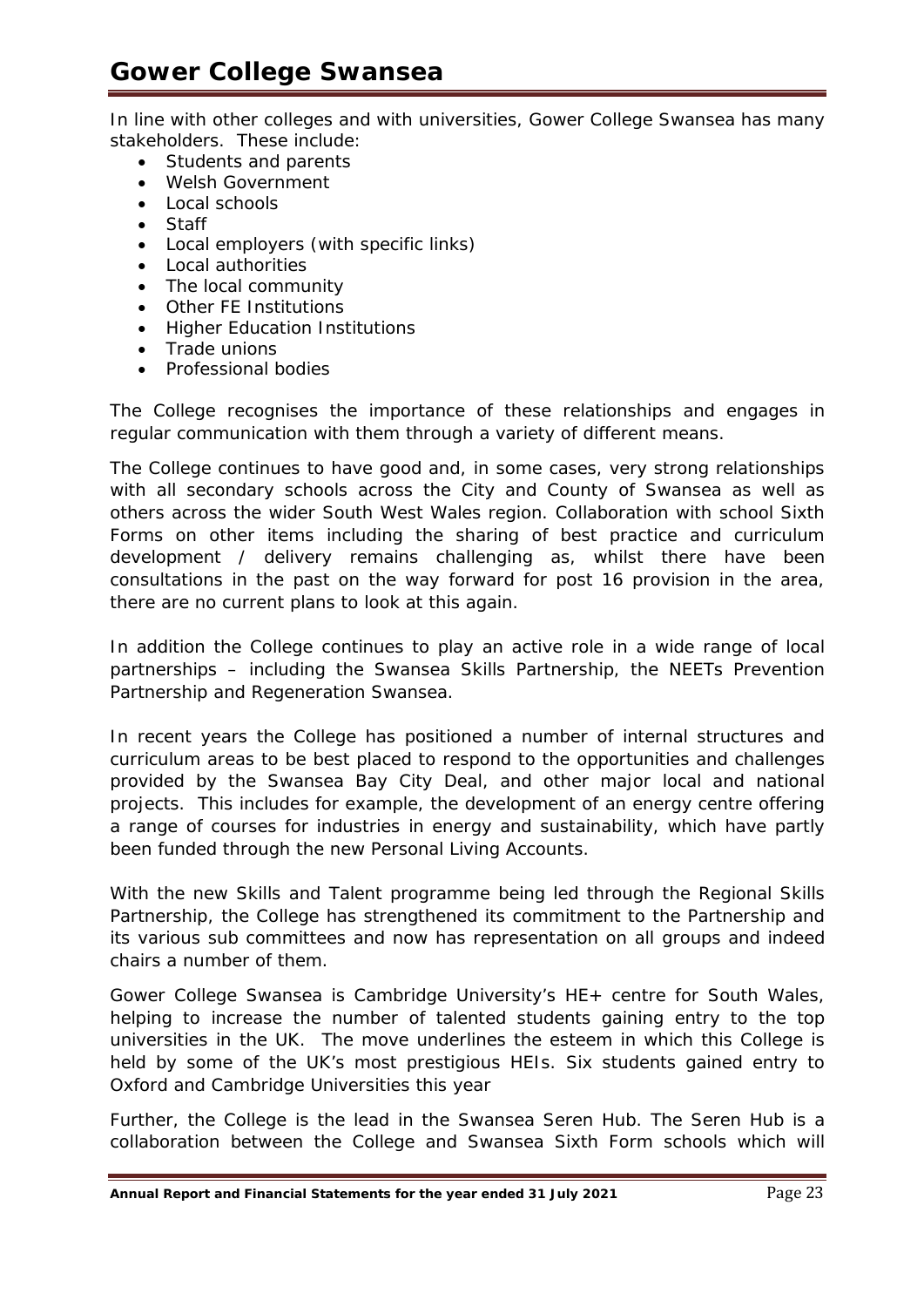provide support to enable more young people from Wales to gain places at top Universities across the UK.

College students and staff are active participants in Wales Skills competitions with 15 students achieving medals of which 5 were gold medals across different vocational areas. Nine College students are competing in the UK Skills Finals which this year are being held in various locations nationwide. As a College, we are proud to host the Industrial Electronics Finals at our specialist facilities at Tycoch and equally as proud that 3 of the finalists are our learners. The College has 4 competitors in training with the UK Squad preparing for the World Skills Finals in Shanghai – one of whom is a valued member of the team in the Electronics department.

In September 2021, we were successful in our application to become a UK World Skills 'Centre of Excellence' and, consequently, 5 members of vocational staff are undertaking and extensive 2 year CPD programme which includes national and international network opportunities.

The College has a large work based learning contract which delivers apprenticeships to over 2,500 individuals and 1,000+ companies across Swansea, the South West Wales region and pan Wales in a wide range of curriculum areas each and every year.

The College runs a suite of European funded employability programmes – called Better Jobs Better Futures from our premises in the City which responds to some of the specific challenges in Swansea in terms of both 'into work' projects (young people, 25+ and at risk of NEET) and 'in work' projects (underemployed and women). To date the programme has helped over 1,500 different individuals.

The College is also the lead partner in an ESF project to deliver skills to employees in companies throughout SW Wales. Partners in this project include Pembrokeshire College, Coleg Sir Gar, NPTC Group of Colleges and Adult Learning Wales.

Managers within the College contribute to a wide range of partnership activities across the FE sector both in Wales and in England, with the College being an active member of the Collab group of Colleges. In Wales for example the Principal, as well as being a member of the Principals Forum, chairs the Colleges Wales Finance Directors Group.

The College continues to invest in its estate and completed a £2.25m refurbishment programme of its beautiful Georgian mansion Sketty Hall as the College's new Sketty Hall Business School. This development was part funded by the Welsh Government 21<sup>st</sup> Century Schools Programme.

In what has been one of the most challenging years for further education since incorporation, I would also like to extend my thanks and appreciation to staff, students and fellow Governors for their commitment and contribution during the year. The transition between face to face teaching, blended learning and remote

Annual Report and Financial Statements for the year ended 31 July 2021 **Page 24**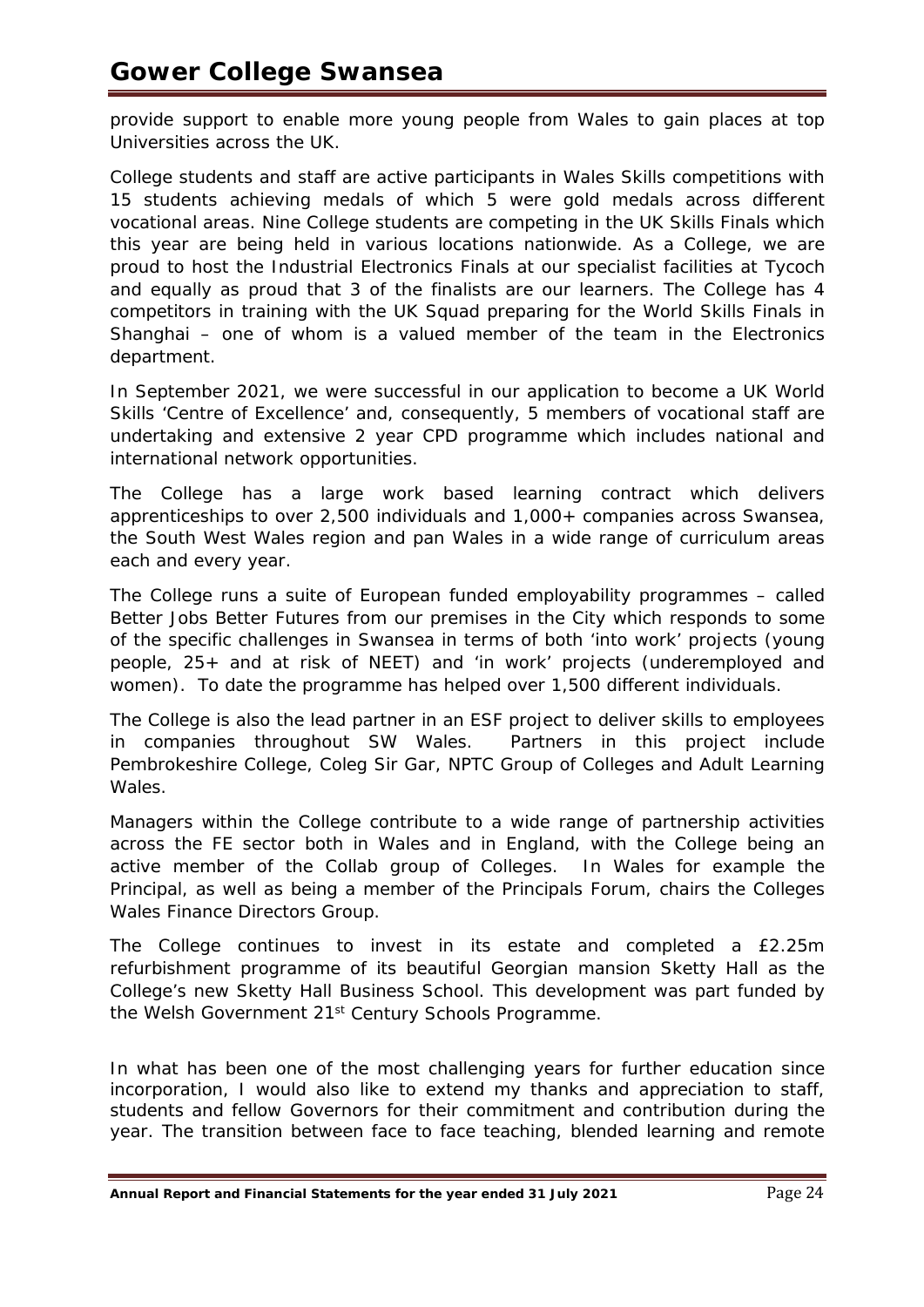delivery throughout the year could not have happened without the commitment of both staff and students.

The College is in a strong position to face the challenges of the future.

#### **Disclosure of information to auditors**

The members who held office at the date of approval of this report confirm that, so far as they are each aware, there is no relevant audit information of which the College's auditors are unaware; and each member has taken all the steps that he or she ought to have taken to be aware of any relevant audit information and to establish that the College's auditors are aware of that information.

Approved by order of the members of the Corporation on 9 December 2021 and signed on its behalf by:

**Meirion Howells Chair of the Corporation**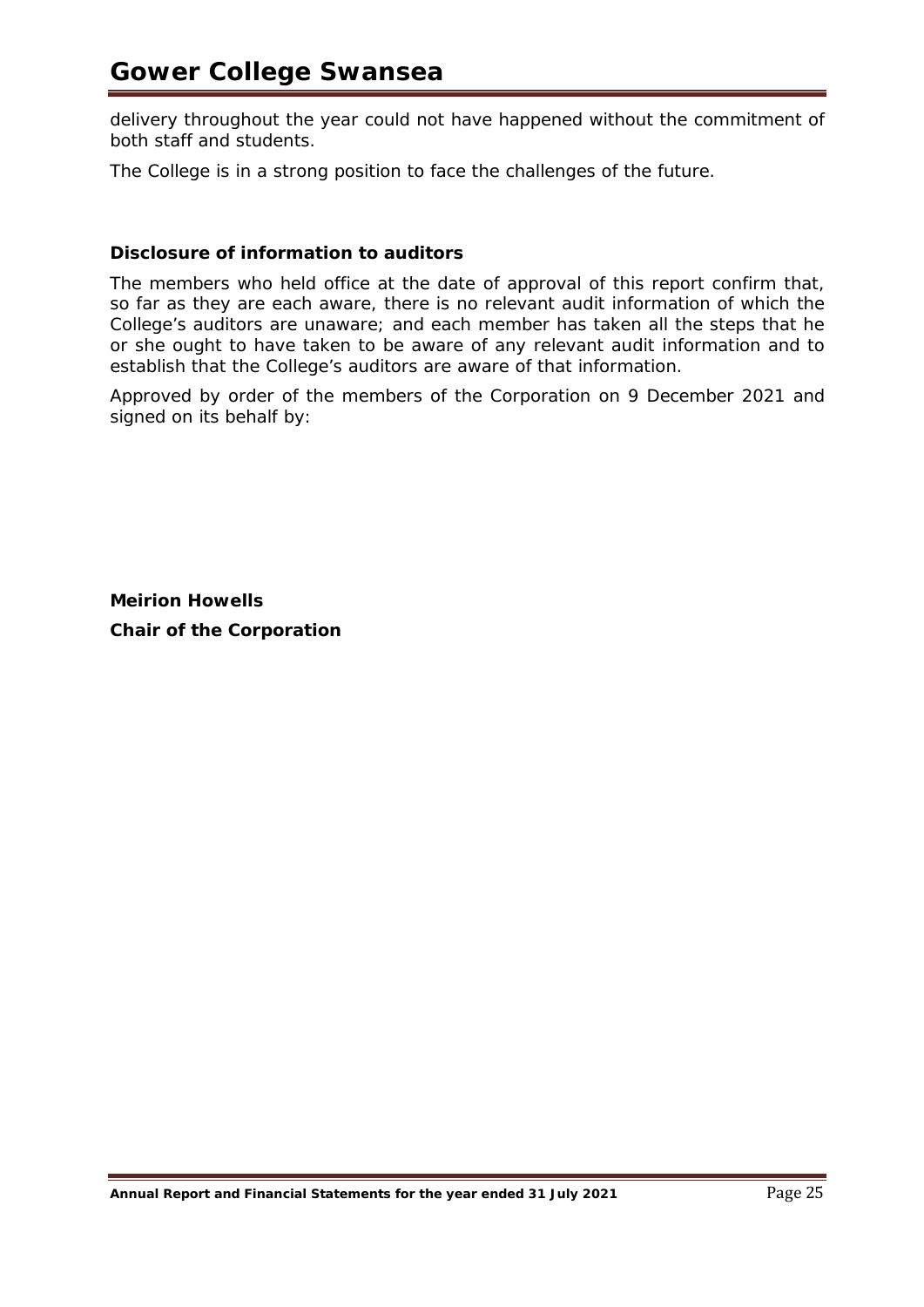# **Statement of Corporate Governance and Internal Control**

The following statement is provided to enable readers of the annual report and accounts of the College to obtain a better understanding of its governance and legal structure. This statement covers the period from 1 August 2020 to 31 July 2021 and up to the date of approval of the annual report and financial statements.

The College endeavours to conduct its business:

- i. In accordance with the seven principles identified by the Committee on Standards in Public Life (selflessness, integrity, objectivity, accountability, openness, honesty and leadership);
- ii. In accordance with The Governance Code for Further Education published by Colegau Cymru in January 2016 ("the Code"); and
- iii. Having due regard to the UK Corporate Governance Code 2018 insofar as it is applicable to the further education sector.

The College is committed to exhibiting best practice in all aspects of corporate governance and in particular the College has adopted and complied with the Code. Whilst not having adopted the UK Corporate Governance Code 2018 the College has due regard to its principles and guidance. We have reported on our Corporate Governance arrangements by drawing upon best practice available, including those aspects of the UK Corporate Governance Code we consider to be relevant to the further education sector and best practice.

In the opinion of the Governors, the College complies with/exceeds all the provisions of the Code, and it has complied throughout the year ended 31 July 2021. The Governing Body recognises that, as a body entrusted with both public and private funds, it has a particular duty to observe the highest standards of corporate governance at all times. In carrying out its responsibilities, it takes full account of The Governance Code for Further Education published by Colegau Cymru in January 2016, which it formally adopted on 11 February 2016.

The College is an exempt charity within the meaning of Part 3 of the Charities Act 2011. The Governors, who are also the Trustees for the purposes of the Charities Act 2011, confirm that they have had due regard for the Charity Commission's guidance on public benefit and that the required statements appear elsewhere in these financial statements.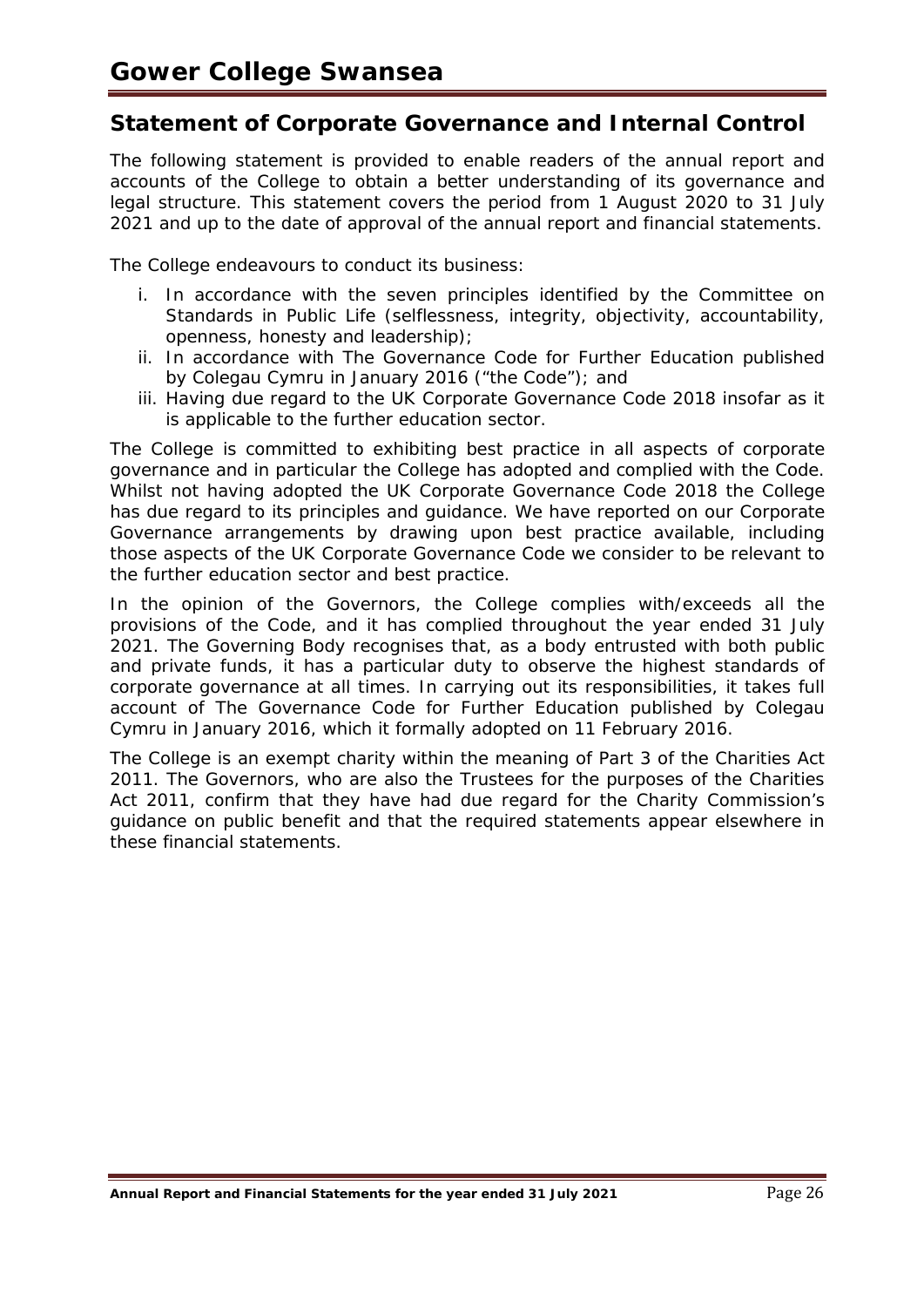# **The Corporation**

The members who served the College during the year and subsequent to the yearend up to the date of signing the Annual Report were as follows:

| Governor                                         | Year of<br>Appointment/<br>Reappointment | Term of<br><b>Office</b> | Attendance<br>at<br>Corporation | <b>Committees Served During the</b><br>Year |  |
|--------------------------------------------------|------------------------------------------|--------------------------|---------------------------------|---------------------------------------------|--|
|                                                  |                                          |                          | <b>Board</b>                    |                                             |  |
| Mr M Howells                                     | 2016/2020                                | 4 Years                  | 7/7                             | Chairman: Corporation (from August<br>2020) |  |
|                                                  |                                          |                          |                                 | <b>F, CPE, S&amp;G</b>                      |  |
| Mrs P Walters                                    | 2019                                     | 4 years                  | 6/7                             | Vice Chair: Corporation Board; A,<br>C&Q    |  |
| Miss S Allen*1                                   | October 2020                             | 1 year                   | 2/7                             | <b>C&amp;Q, LS</b>                          |  |
| Dr D Ashelby                                     | 2010/2014/2018                           | 4 years                  | 4/7                             | C&Q (Chair), CPE, F, S&G                    |  |
| Mrs H Bjork (Staff)                              | From May 2019                            | 4 years                  | 7/7                             | C&Q, LS                                     |  |
| Mr A M Day                                       | 2012/2016/2020                           | 1year                    | 7/7                             | HROD (Chair), S&G (Chair)                   |  |
| Mr A Donald                                      | 2010/2014/2018                           | 4 years                  | 7/7                             | F (Chair), HROD, Rem                        |  |
| Mr M Jones<br>(Principal and Chief<br>Executive) | 2013                                     | Whilst<br>Principal      | 7/7                             | C&Q, CPE, LS, F                             |  |
| Mr L Lisauskas*2                                 | 2019/2020                                | 1 year                   | 7/7                             | C&Q, LS, S&G                                |  |
| Mrs M Leyshon                                    | 2019                                     | 4 years                  | 6/7                             | A, S&G, HROD (from May 2021)                |  |
| Rev Dr A Morgan                                  | 2019                                     | 4 years                  | 2/7                             | A, LS, HROD                                 |  |
| Cllr S Pritchard                                 | 2019/2020 (May)                          | 2 years                  | 4/7                             | LS, HROD                                    |  |
| Dr J Rance                                       | 2020                                     | 4 years                  | 7/7                             | CPE, F                                      |  |
| Judge R Singh                                    | 2010/2014/2018                           | 4 years                  | 7/7                             | Audit (Chair)                               |  |
| Professor C Thomas                               | 2020                                     | 4 years                  | 7/7                             | F, C&Q                                      |  |
| Mrs D Thomas<br>(Staff)                          | 2018                                     | 4 years                  | 7/7                             | C&Q, LS,                                    |  |
| Cllr D Thomas                                    | 2019 (from<br>May)/2020                  | 2 years                  | 6/7                             | S&G, A, HROD                                |  |
| Dr S Weir                                        | 2020                                     | 4 years                  | 7/7                             | CPE                                         |  |
| Mr G Williams                                    | 2010/2014/2017                           | 4 years                  | 7/7                             | C&Q                                         |  |
| Mrs S Williams                                   | 2016/2020                                | 4 years                  | 7/7                             | HROD, LS (Chair)                            |  |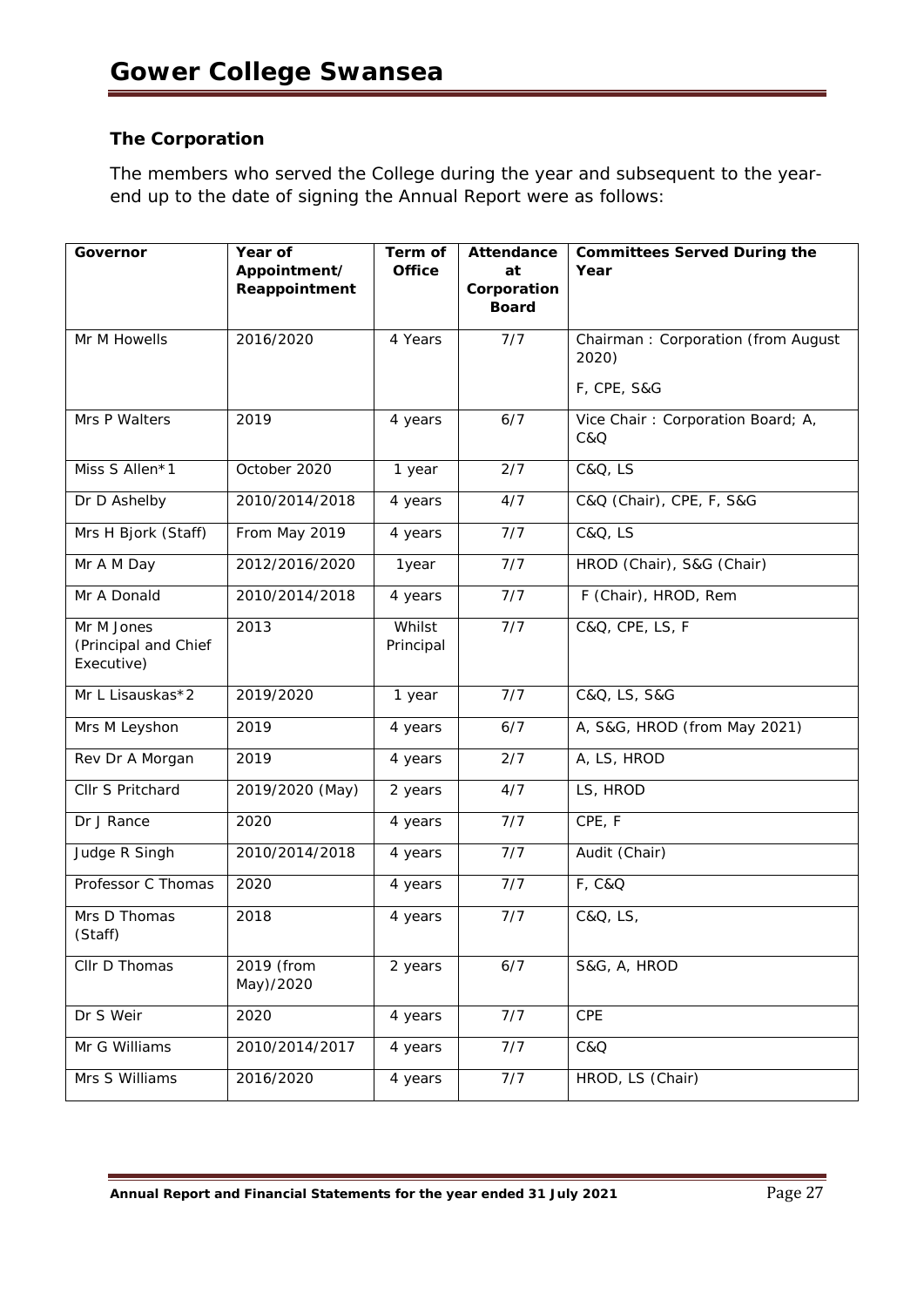During the year, Mr J Britton served as a co-opted member of the Capital Projects and Estates Committee.

In June 2021 Mrs A Vickers and Dr A Iwobi took up positions to fill vacancies occurring with the end of the terms of office for Mr M Day and Mr G Williams.

In September 2021, Miss M Pollard (NUS branch president) was appointed as a Governor.

| Key:        |                                                                                                |            |                                                            |
|-------------|------------------------------------------------------------------------------------------------|------------|------------------------------------------------------------|
| F           | Finance Committee                                                                              | Rem        | <b>Remuneration Committee</b>                              |
| <b>HROD</b> | Human Resources and Organisational<br>Development Committee                                    | C & O      | Curriculum & Quality Committee                             |
| S&G         | Search & Governance Committee                                                                  | LS.        | Learner Support Committee                                  |
| A           | Audit Committee                                                                                | <b>CPE</b> | Capital Projects and Estates<br>Committee                  |
| $*1$        | Appointed in October 2020 to serve the<br>2020/21 academic year onwards as Student<br>Governor | $*2$       | Appointed in August 2020 as NUS<br><b>Branch President</b> |

It is the Corporation's responsibility to bring independent judgement to bear on issues of strategy, performance, resources and standards of conduct.

The Corporation is provided with regular and timely information on the overall financial performance of the College, together with other information such as, performance against funding targets, proposed capital expenditure, quality matters, environmental issues, and personnel related matters such as health and safety, and equality and diversity. The Corporation meets at least once each term.

The Corporation conducts its business through a number of committees. Each committee has terms of reference, which have been approved by the Corporation. These committees are Finance Committee, Human Resources and Organisational Development Committee, Remuneration Committee, Search and Governance Committee, Curriculum and Quality Committee, Learner Support Committee, Capital Projects and Estates Committee and Audit Committee. Full minutes of all meetings, except those deemed to be confidential by the Corporation, are available from the Clerk to the Corporation.

All governors are able to take independent professional advice in furtherance of their duties at the College's expense and have access to the Clerk to the Corporation, who is responsible to the Board for ensuring that all applicable procedures and regulations are complied with. The appointment, evaluation, and removal of the Clerk are matters for the Corporation as a whole.

Formal agendas, papers and reports are supplied to governors in a timely manner, prior to Board meetings. Briefings are also provided on an ad-hoc basis.

The Corporation has a strong and independent non-executive element, and no individual or group dominates its decision making process. The Corporation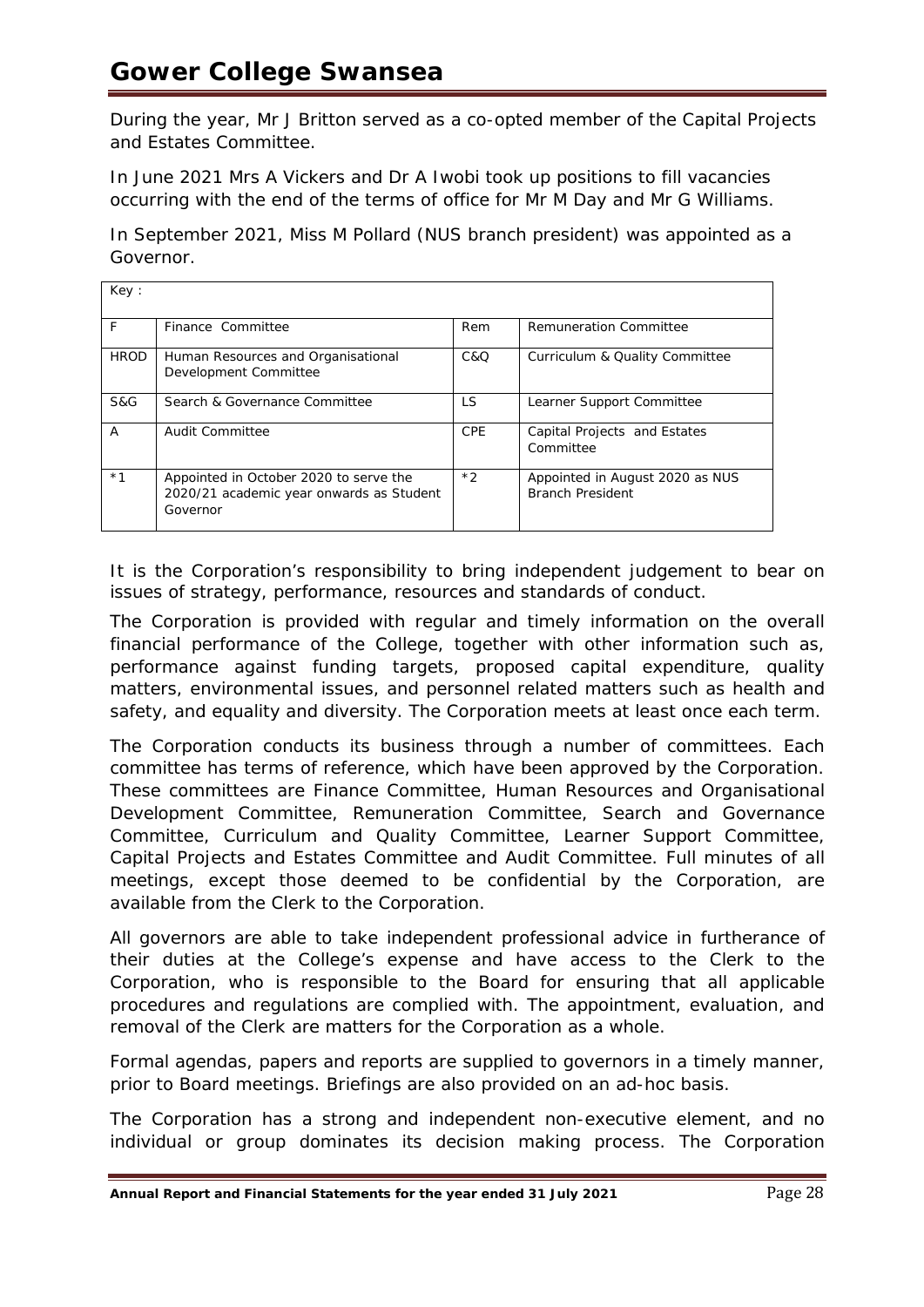considers that each of its non-executive members is independent of management and free from any business or other relationship, which could materially interfere with the exercise of their independent judgement.

There is a clear division of responsibility in that the roles of the Chair and Principal are separate.

# **Appointments to the Corporation**

Any new appointments to the Corporation are a matter for the consideration of the Corporation as a whole. The Corporation has a Search and Governance Committee which comprises six governors who are responsible for the selection and nomination of any new member for the Corporation's consideration. The Corporation is responsible for ensuring that appropriate training is provided as required. Members of the Corporation are appointed for a term of office not exceeding four years.

## **Chair of Governors**

The role of the Chair of Governors is to chair the Corporation Board meetings. In addition, the Chair is responsible for responding to any matters affecting the College as they arise. However, the Chair has no authority to act other than in support of the decisions taken by the Corporation Board, The Further Education Corporations (Replacement of Instrument and Articles of Government) (Wales) Order 2006, and the Gower College Swansea Further Education Corporation (Government) Regulations 2010 (as amended by the Board).

#### **Principal**

The Principal is also a member of the Corporation Board. The Principal is responsible as Accounting Officer (a responsibility defined by Act of Parliament) for the day-to-day running of the College.

There is a clear division of responsibility in that the roles of the Chair and Principal are separate.

No Governor, other than the Principal and the Staff Governors, receives any remuneration from the College. One student governor receives remuneration in respect of their role as NUS Branch President

All Governors and Senior Staff of the College are required to complete a declaration of interests, and the information is included in the Members' Register of Interests, which is open to inspection.

#### **Finance Committee**

The Committee comprises seven Governors and meets to consider, advise and report to the Corporation Board on all aspects of the College's finances, financial policies and controls, including the financial aspects of estates developments. The Committee met on 5 occasions during 2020/21.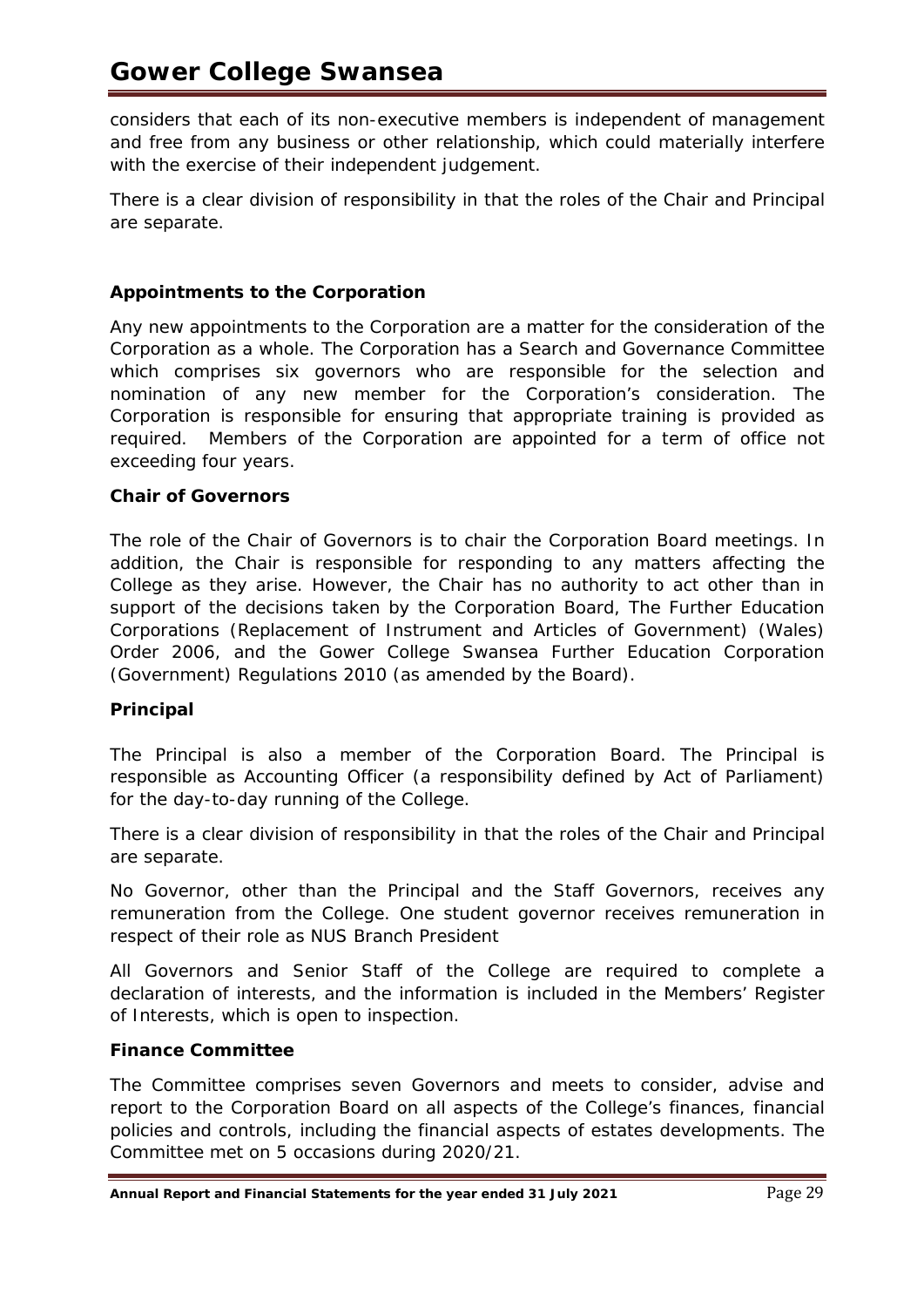## **Capital Projects and Estates Committee**

In recognition of the potential estates developments planned over the next five years, the Governors have formed a Capital Projects and Estates Committee. The Committee met on 6 occasions during the year.

#### **Human Resources and Organisational Development Committee**

The Committee comprises six Governors and meets to consider, advise and report to the Corporation Board on all matters relating to employee issues. The Committee met on 3 occasions during 2020/21.

#### **Search and Governance Committee**

The Committee comprises six Governors whose purpose is to advise the Corporation on the appointment of new members of the Corporation and recommend policies and procedures for the induction, appraisal and governance development of the Corporation. The Committee convened on 4 occasions during 2020/21.

#### **Curriculum and Quality Committee**

The Committee comprised of nine Governors in 2020/21. The Committee's purpose is to advise the Corporation Board on the determination of the educational character and mission of the College and to receive and consider internal and external reports on quality assessments following inspections into curriculum areas within the College. The Committee met on 3 occasions during 2020/21.

#### **Learner Support Committee**

The Committee comprises of eight Governors whose purpose is to advise the Corporation Board in the arrangements made to support students during their time at the College. The Committee met on 3 occasions during 2020/21.

#### **Remuneration Committee**

The Committee's responsibilities are to make recommendations to the Board on the remuneration and other terms and conditions of the Principal (the College's only Senior Post-holder), and the Clerk to the Board. The Committee has 4 members. The Committee met once during 2020/21. Details of remuneration for the year ended 31 July 2021 are set out in Note 8 to the Financial Statements.

#### **Audit Committee**

The Audit Committee comprises six members of the Corporation. The Committee operates in accordance with written terms of reference approved by the Corporation. The Committee convened on 4 occasions during 2020/21.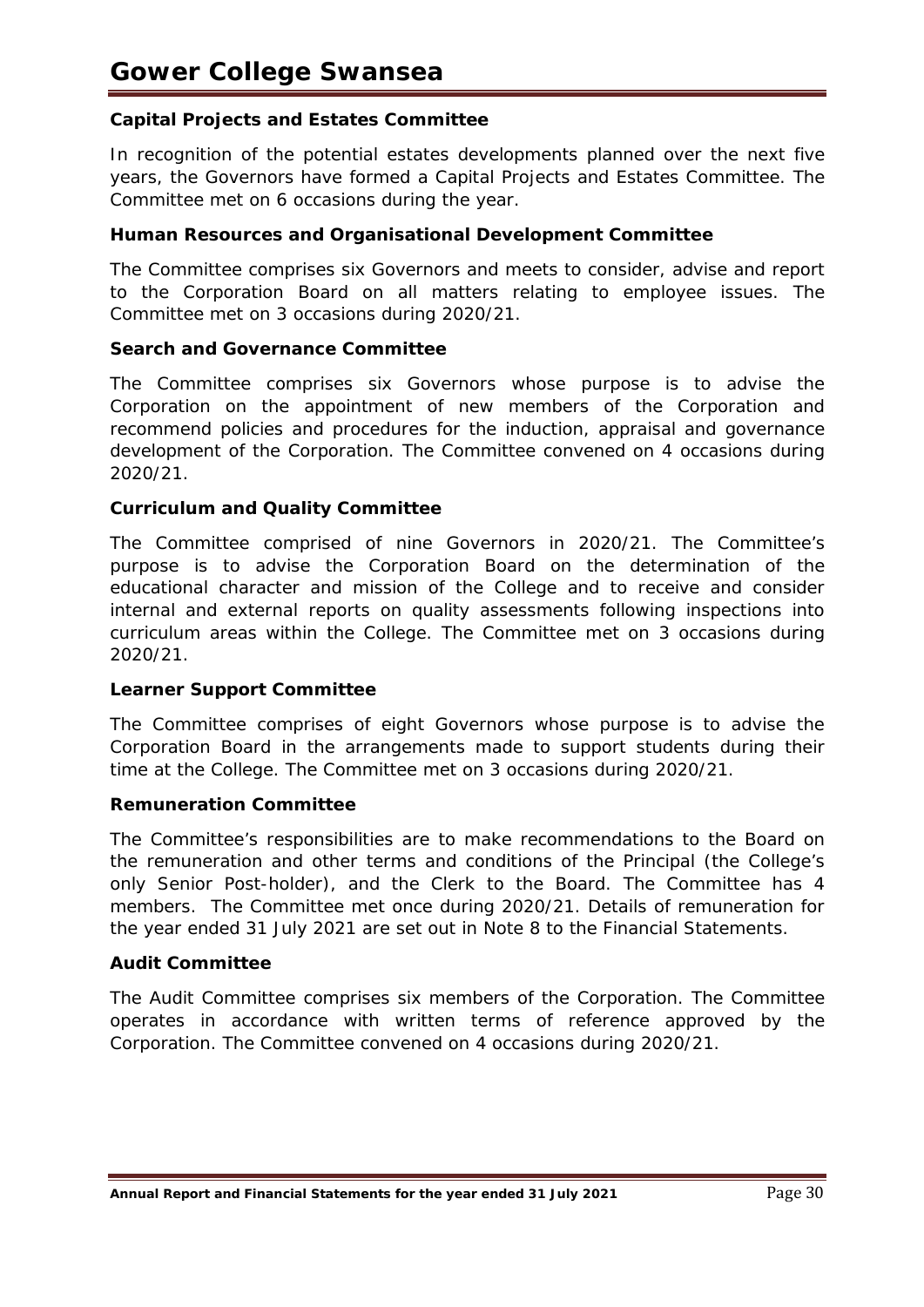|                       | 01.10.20 | 03.12.20 | 04.03.21 | 10.06.21 | Total |
|-----------------------|----------|----------|----------|----------|-------|
| Judge R Singh (Chair) | Χ        | X        | Χ        | Χ        | 4/4   |
| Mrs P Walters         | Χ        | X        | X        | X        | 4/4   |
| Mrs M Leyshon         | X        | Χ        | X        |          | 3/4   |
| Rev Dr A Morgan       |          |          |          |          | 0/4   |
| Cllr D Thomas         |          |          |          | X        | 1/3   |
| Mrs D Thomas          | Χ        |          |          |          | 1/1   |
| Total                 | 4/6      | 3/6      | 3/6      | 3/6      |       |
|                       | 67%      | 50%      | 50%      | 50%      | 54%   |

Attendance by members during the year was as follows:

The Committee provides a forum for reporting by the College's internal and financial statement auditors, who have access to the Committee for independent discussion, without the presence of College management. The Committee also receives and considers reports from the Welsh Government as they affect the College's business.

The College's internal auditors monitor the systems of internal control, risk management controls and governance processes in accordance with an agreed plan and report their findings to management and the Audit Committee.

Management are responsible for the implementation of agreed audit recommendations and internal audit undertake periodic follow up reviews to ensure such recommendations have been implemented.

The Audit Committee also advises the Corporation on the appointment of internal and financial statement auditors and their remuneration for both audit and nonaudit work.

## **Minutes of Meetings**

Minutes are retained of all Corporation Board and Committee meetings. The minutes of the Committee meetings are provided to all Governors subject to the exclusions described in Gower College Swansea Further Education Corporation (Government) Regulations 2010 (as amended by the Board) and reports are received by the Corporation Board from the Chairs of the various Committees.

Minutes of the Corporation Board meetings are made available to the public subject to the exclusions described in The Gower College Swansea Further Education Corporation (Government) Regulations 2010 (as amended by the Board).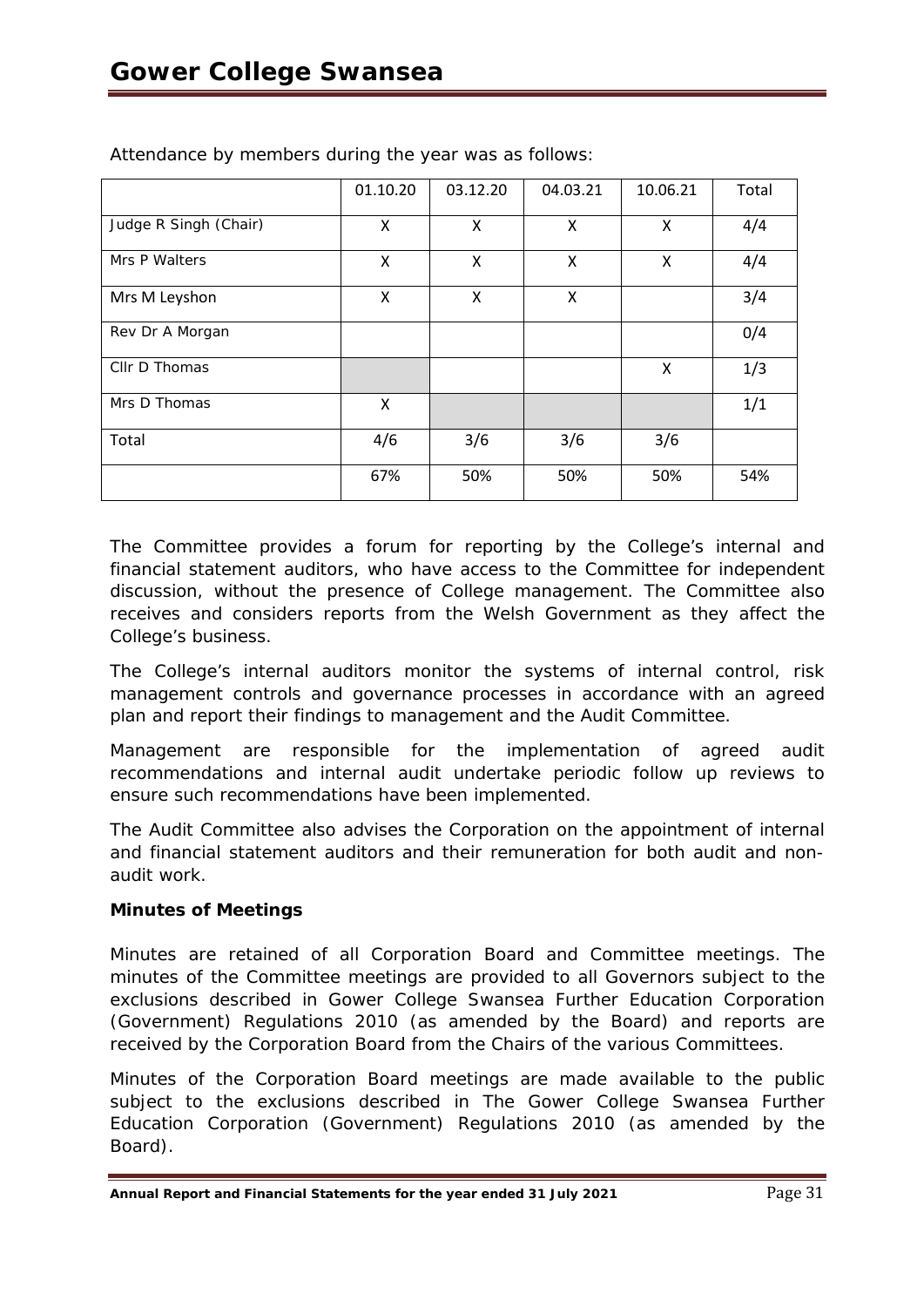The Board minutes incorporate any significant matters reported by the Committees. The minutes are available from the Clerk to the Corporation.

## **Internal control**

## *Scope of responsibility*

The Corporation is ultimately responsible for the College's system of internal control and for reviewing its effectiveness. However, such a system is designed to manage rather than eliminate the risk of failure to achieve business objectives, and can provide only reasonable and not absolute assurance against material misstatement or loss.

The Corporation has delegated the day-to-day responsibility to the Principal, as Accounting Officer, for maintaining a sound system of internal control that supports the achievement of the College's policies, aims and objectives, whilst safeguarding the public funds and assets for which he is personally responsible, in accordance with the responsibilities assigned to him in the Financial Memorandum between Gower College Swansea and the funding bodies. He is also responsible for reporting to the Corporation any material weaknesses or breakdowns in internal control.

## *The purpose of the system of internal control*

The system of internal control is designed to manage risk to a reasonable level rather than to eliminate all risk of failure to achieve policies, aims and objectives; it can therefore only provide reasonable and not absolute assurance of effectiveness. The system of internal control is based on an ongoing process designed to identify and prioritise the risks to the achievement of College policies, aims and objectives, to evaluate the likelihood of those risks being realised and the impact should they be realised, and to manage them efficiently, effectively and economically. The system of internal control has been in place in Gower College Swansea for the year ended 31 July 2021 and up to the date of approval of the annual report and accounts.

#### *Capacity to handle risk*

The Corporation has reviewed the key risks to which the College is exposed together with the operating, financial and compliance controls that have been implemented to mitigate those risks. The Corporation is of the view that there is a formal ongoing process for identifying, evaluating and managing the College's significant risks that has been in place for the period ending 31 July 2021 and up to the date of approval of the annual report and accounts. This process is regularly reviewed by the Corporation.

## *The risk and control framework*

The system of internal control is based on a framework of regular management information, administrative procedures including the segregation of duties, and a system of delegation and accountability. In particular, it includes:

• Comprehensive budgeting systems with an annual budget, which is reviewed and agreed by the governing body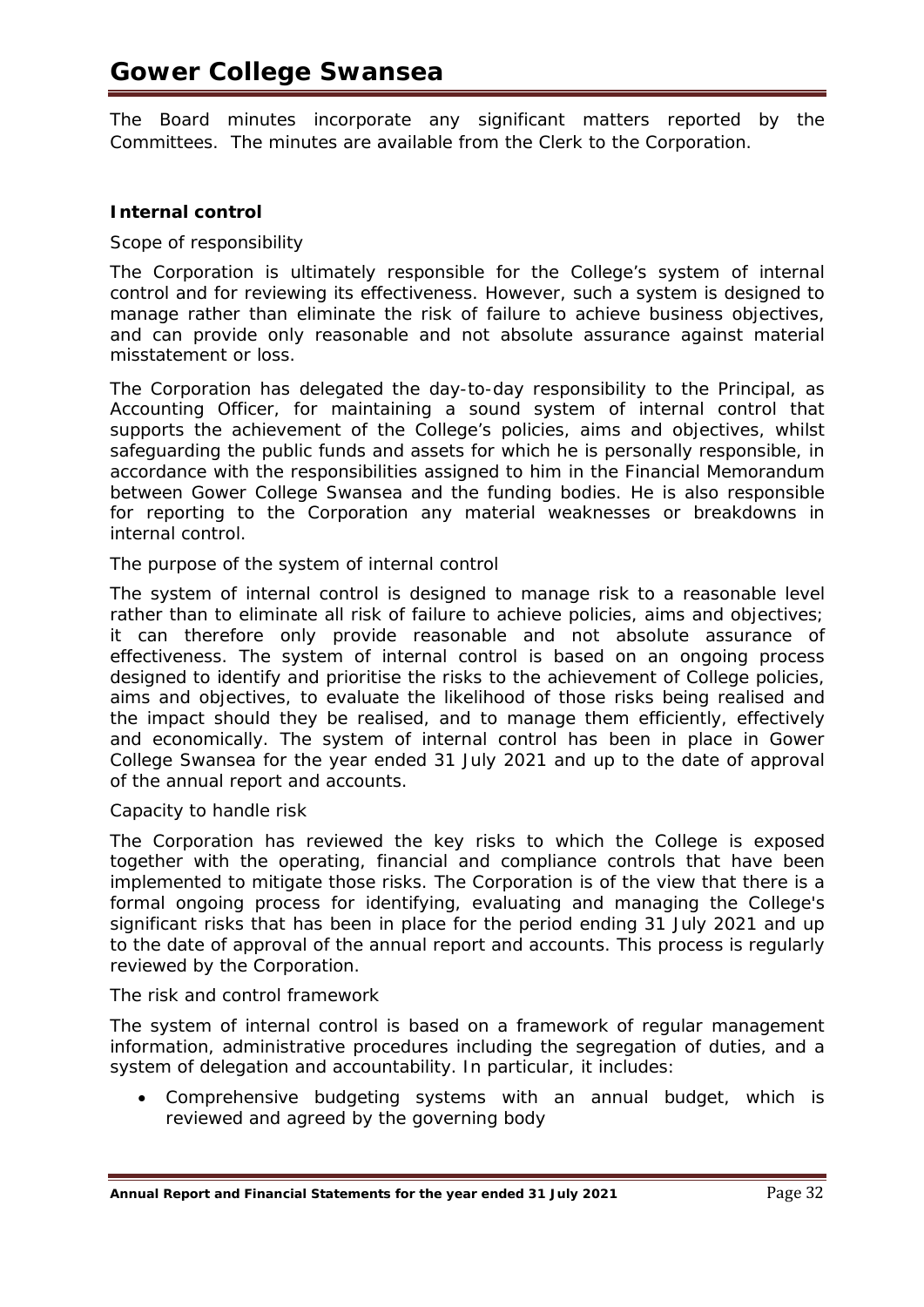- Regular reviews by the governing body of periodic and annual financial reports which indicate financial performance against forecasts
- Setting targets to measure financial and other performance
- Clearly defined capital investment control guidelines
- The adoption of formal project management disciplines, where appropriate.

Gower College Swansea has an internal audit service, which operates in accordance with the requirements of the Welsh Government and the Audit Code of Practice. The work of the internal audit service is informed by an analysis of the risks to which the College is exposed, and annual internal audit plans are based on this analysis. The analysis of risks and the internal audit plans are endorsed by the Corporation on the recommendation of the audit committee. At minimum, annually, Internal Audit provides the governing body with a report on internal audit activity in the College. The report includes the Internal Auditor's independent opinion on the adequacy and effectiveness of the College's system of risk management, controls and governance processes.

## *Review of effectiveness*

As Accounting Officer, the Principal has responsibility for reviewing the effectiveness of the system of internal control. His review of the effectiveness of the system of internal control is informed by:

- The work of the internal auditors
- The work of the executive managers within the College who have responsibility for the development and maintenance of the internal control framework
- Comments made by the College's financial statements auditors, the reporting accountant for regularity assurance, the appointed funding auditors (for colleges subject to funding audit) in their management letters and other reports.

The Accounting Officer has been advised on the implications of the result of his review of the effectiveness of the system of internal control by the Audit Committee, which oversees the work of the internal auditor and other sources of assurance, and a plan to address weaknesses and ensure continuous improvement of the system is in place.

The senior management team receives reports setting out key performance and risk indicators and considers possible control issues brought to their attention by early warning mechanisms, which are embedded within the departments and reinforced by risk awareness training. The senior management team and the Audit Committee also receive regular reports from internal audit and other sources of assurance, which include recommendations for improvement. The Audit Committee's role in this area is confined to a high-level review of the arrangements for internal control. The Corporation's agenda includes a regular item for consideration of risk and control and receives reports thereon from the senior management team and the Audit Committee. The emphasis is on obtaining the relevant degree of assurance and not merely reporting by exception. At its December 2021 meeting, the Corporation carried out the annual assessment for the year ended 31 July 2021 by considering documentation from the senior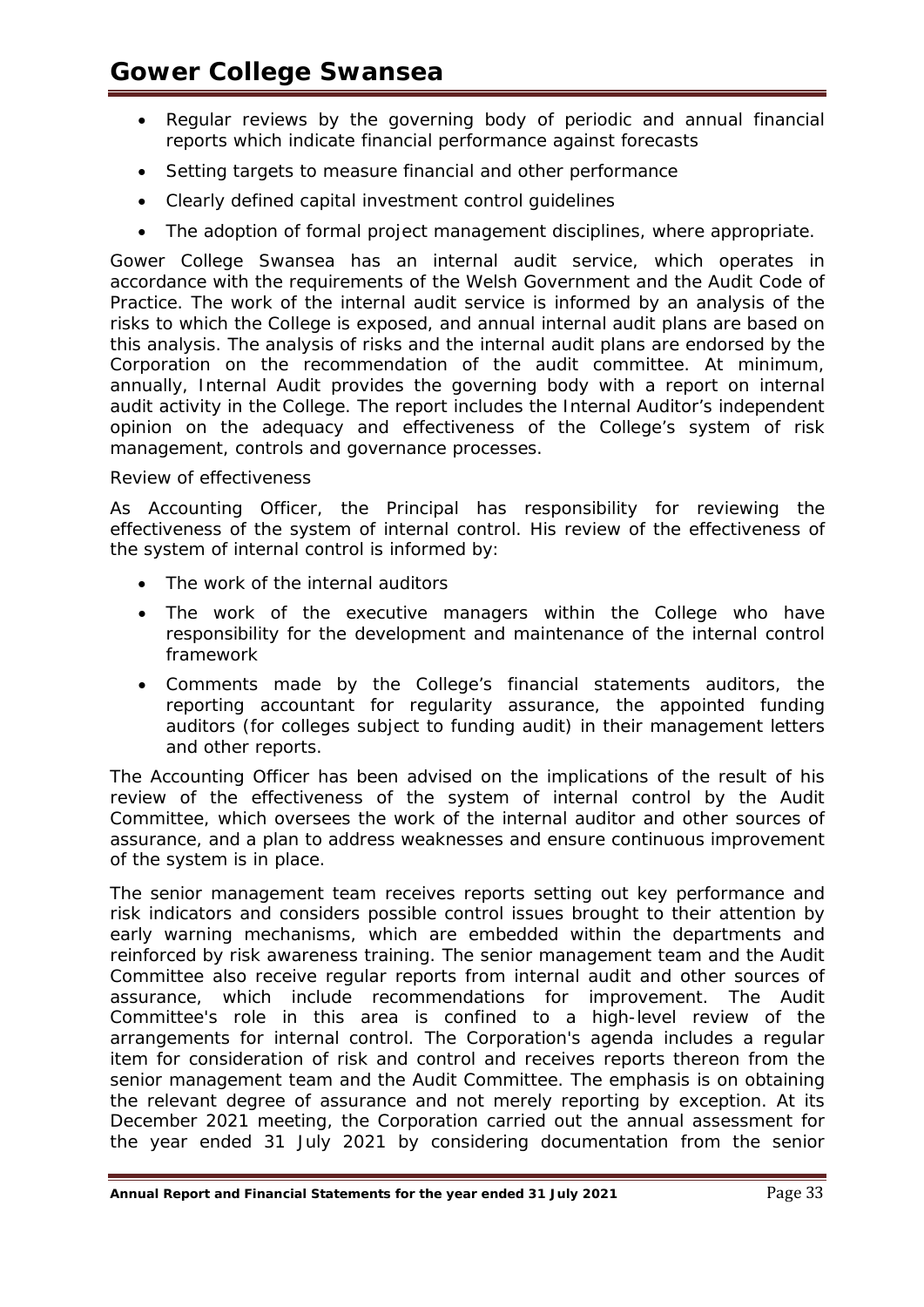management team and internal audit, and taking account of events since 31 July 2021.

Based on the advice of the Audit Committee and the Accounting Officer, the Corporation is of the opinion that the College has an adequate and effective framework for governance, risk management and control, and has fulfilled its statutory responsibility for "*the effective and efficient use of resources, the solvency of the institution and the body and the safeguarding of their assets*".

#### **Going concern**

After making appropriate enquiries, the Corporation considers that the College has adequate resources to continue in operational existence for the foreseeable future. For this reason, it continues to adopt the going concern basis in preparing the financial statements.

Approved by order of the members of the Corporation on 9 December 2021 and signed on its behalf by:

**Meirion Howells Mark Jones**

**Chair of the Corporation Principal and Accounting Officer**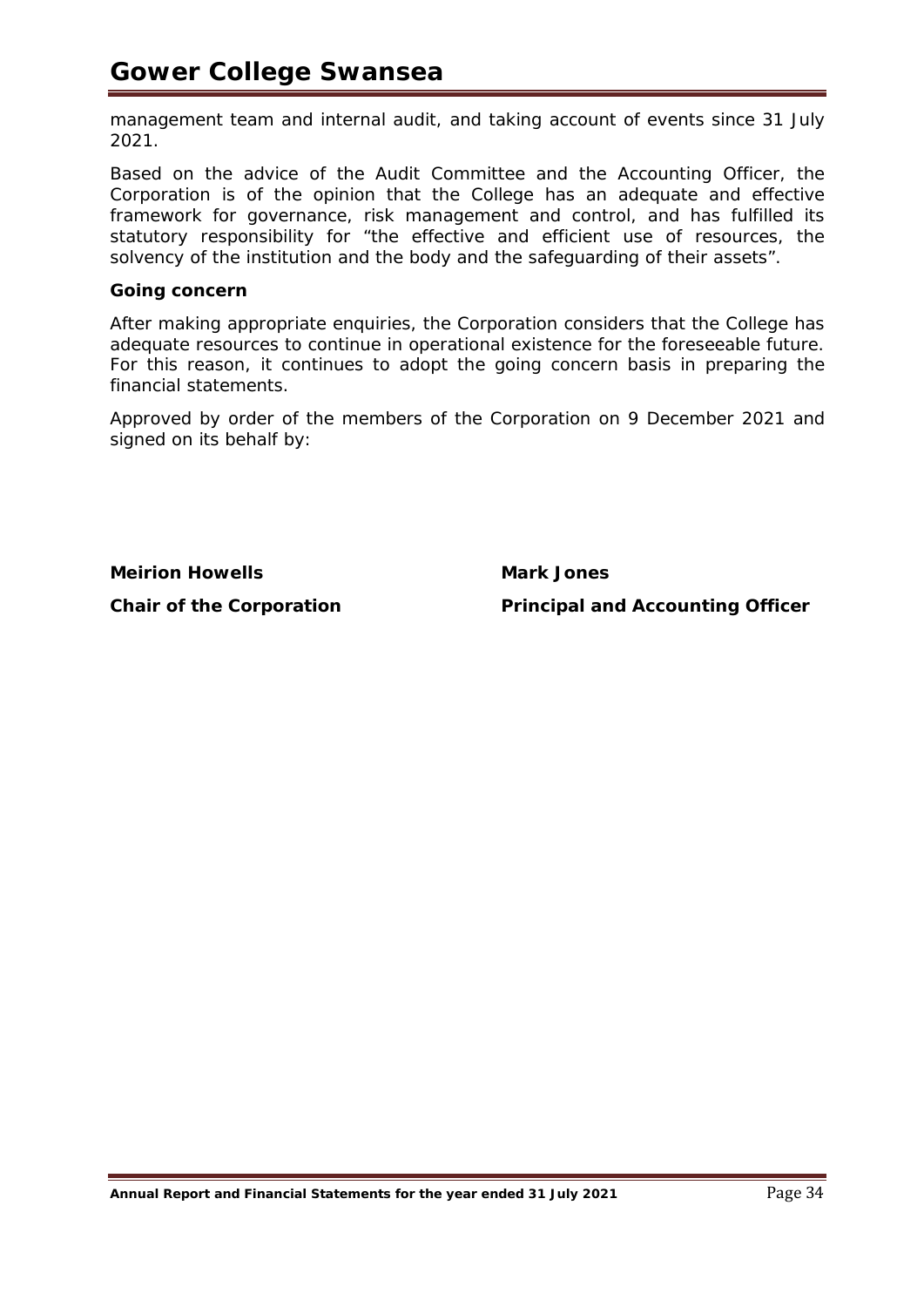# **Governing Body's statement on the Corporation's regularity, propriety and compliance with Funding body terms and conditions of funding**

The Corporation has considered its responsibility to notify the Welsh Government of material irregularity, impropriety and non-compliance with the terms and conditions of funding, under the financial memorandum and contracts in place between the College and the Welsh Government. As part of our consideration we have had due regard to the requirements of the financial memorandum and contracts with the Welsh Government.

We confirm, on behalf of the Corporation, that after due enquiry, and to the best of our knowledge, we are able to identify any material irregular or improper use of funds by the College, or material non-compliance with the terms and conditions of funding under the College's financial memorandum and contracts with the Welsh Government, or any other public funder.

We confirm that no instances of material irregularity, impropriety or funding noncompliance have been discovered to date. If any instances are identified after the date of this statement, these will be notified to Welsh Government.

Approved by order of the members of the Corporation on 9 December 2021 and signed on its behalf by:

**Meirion Howells Mark Jones**

**Chair of the Corporation Principal and Accounting Officer**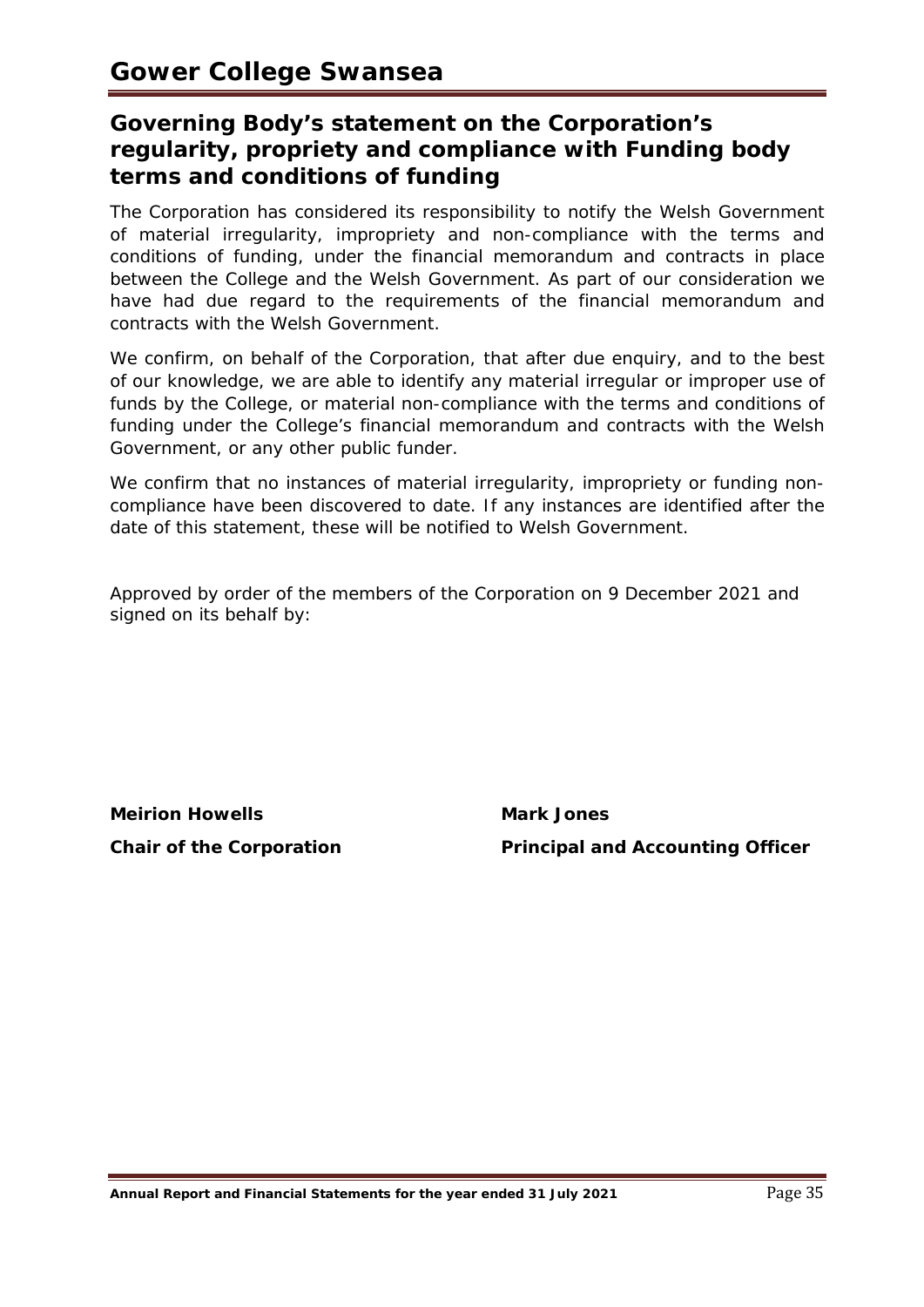# **Statement of Responsibilities of the Members of the Corporation**

The members of the Corporation are required to present audited financial statements for each financial year.

Within the terms and conditions of the Financial Memorandum between the Welsh Government and the Corporation of the College, the Corporation, through its Accounting Officer, is required to prepare financial statements and an operating and financial review for each financial year in accordance with the *Statement of Recommended Practice – Accounting for Further and Higher Education,* the *Accounts Direction for Further Education Colleges in Wales* and the UK's Generally Accepted Accounting Principles, and which give a true and fair view of the state of affairs of the College and its surplus/deficit of income over expenditure for that year.

In preparing the financial statements, the Corporation is required to:

- Select suitable accounting policies and apply them consistently
- Make judgements and estimates that are reasonable and prudent
- State whether applicable UK Accounting Standards have been followed, subject to any material departures disclosed and explained in the financial statements
- Assess whether the College is a going concern, noting the key supporting assumptions, qualifications or mitigating actions, as appropriate (which must be consistent with other disclosures in the accounts and auditor's report)
- Prepare financial statements on the going concern basis, unless it is inappropriate to assume that the College will continue in operation.

The Corporation is also required to prepare a Members' Report which describes what it is trying to do and how it is going about it, including information about the legal and administrative status of the College.

The Corporation is responsible for keeping proper accounting records which disclose with reasonable accuracy at any time, the financial position of the College and which enable it to ensure that the financial statements are prepared in accordance with the relevant legislation including the Further and Higher Education Act 1992 and Charities Act 2011, and relevant accounting standards. It is responsible for taking steps that are reasonably open to it to safeguard its assets and to prevent and detect fraud and other irregularities.

The Corporation is responsible for the maintenance and integrity of its websites; the work carried out by the auditors does not involve consideration of these matters and, accordingly, the auditors accept no responsibility for any changes that may have occurred to the financial statements since they were initially presented on the website. Legislation in the United Kingdom governing the preparation and dissemination of financial statements may differ from legislation in other jurisdictions.

Members of the Corporation are responsible for ensuring that expenditure and income are applied for the purposes intended by Welsh Government and that the financial transactions conform to the authorities that govern them. In addition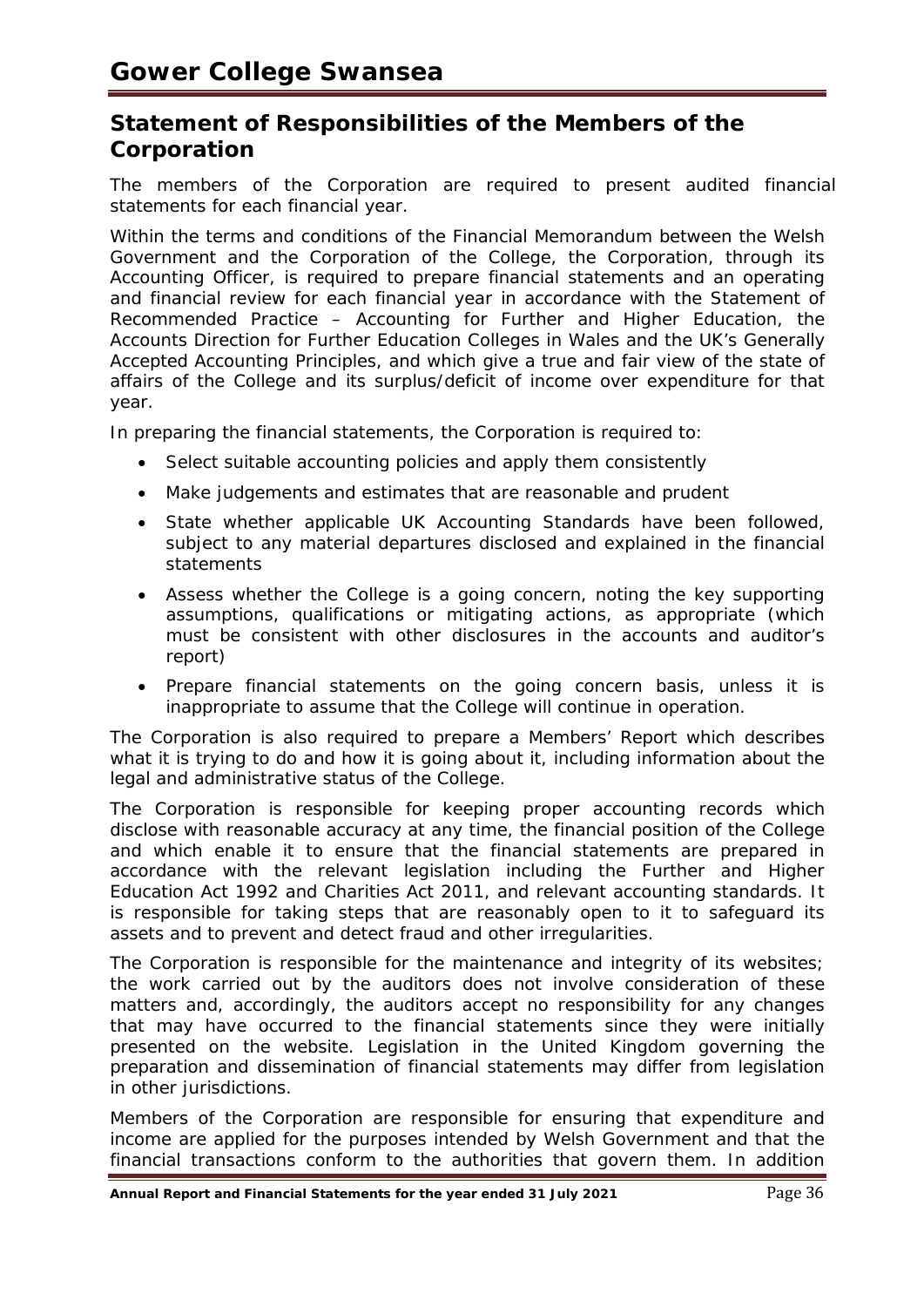# **Gower College Swansea**

they are responsible for ensuring that funds from the Welsh Government, and any other public funds, are used only in accordance with the Financial Memorandum with the Welsh Government and any other conditions that may be prescribed from time to time by the Welsh Government or any other public funder. Members of the Corporation must ensure that there are appropriate financial and management controls in place to safeguard public and other funds and to ensure they are used properly. In addition, Members of the Corporation are responsible for securing economical, efficient and effective management of the College's resources and expenditure so that the benefits that should be derived from the application of public funds from the Welsh Government and other public bodies are not put at risk.

Approved by order of the Members of the Corporation on 9 December 2021 and signed on its behalf by:

**Meirion Howells Chair of the Corporation**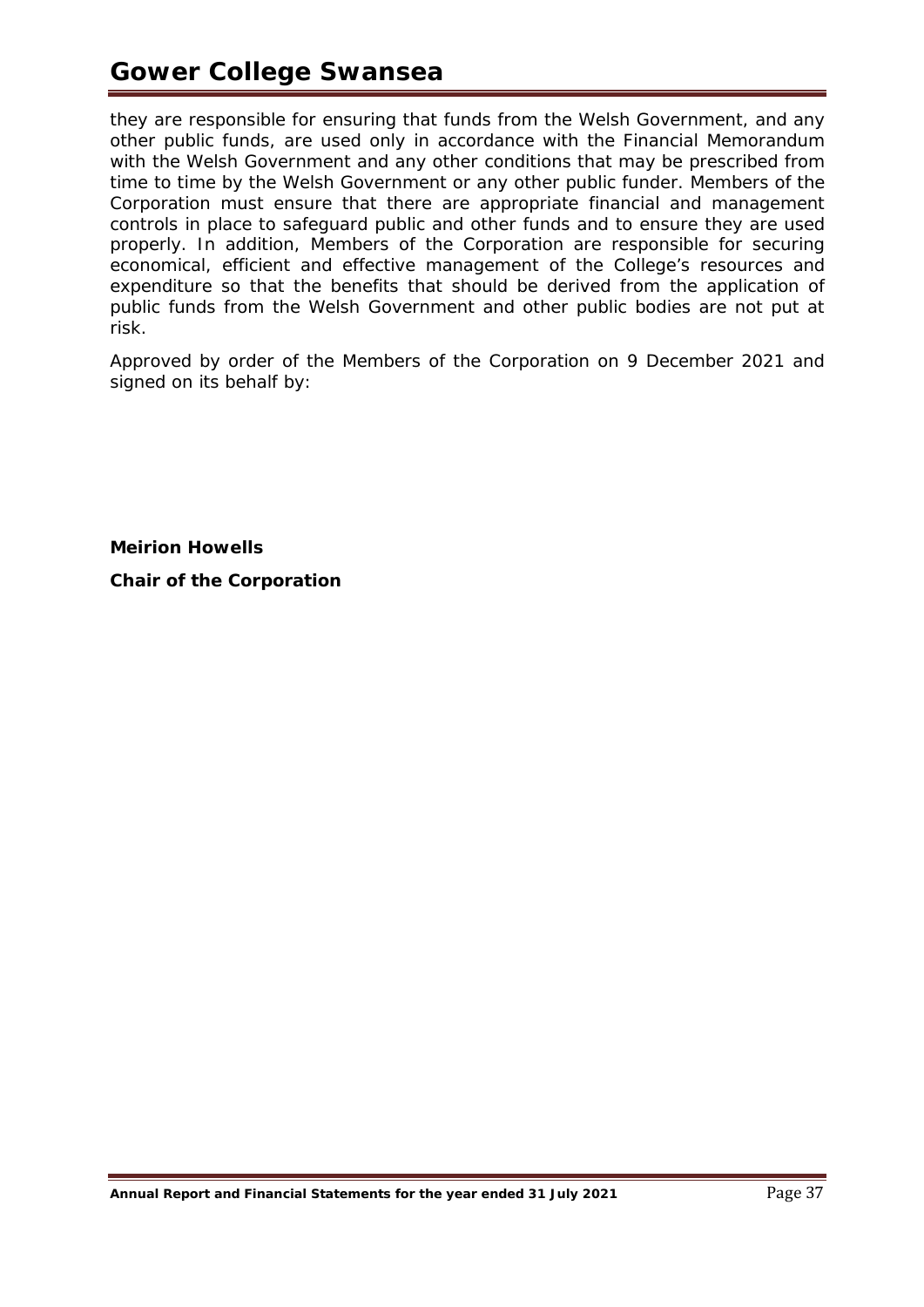# Independent auditor's report to the Members of Gower College Swansea

# **Opinion**

We have audited the financial statements of Gower College Swansea and subsidiary undertaking (the 'Group') for the year ended 31 July 2021 which comprise the Consolidated and College Statement of Comprehensive Income, Consolidated and College Statement of Changes in Reserves, the Balance Sheets, the Consolidated Statement of Cash Flows and notes to the financial statements, including a summary of significant accounting policies. The financial reporting framework that has been applied in their preparation is applicable law and United Kingdom Accounting Standards, including FRS 102 "The Financial Reporting Standard applicable in the UK and Republic of Ireland" (United Kingdom Generally Accepted Accounting Practice) and the 2019 Statement of Recommended Practice: Accounting for Further and Higher Education.

In our opinion, the financial statements:

- give a true and fair view of the state of the Group's and College's affairs as at 31 July 2021 and of the Group's and College's surplus of income over expenditure for the year then ended;
- have been properly prepared in accordance with United Kingdom Generally Accepted Accounting Practice; and
- have been prepared in accordance with the requirements of the Companies Act 2006.

# **Basis for opinion**

We conducted our audit in accordance with International Standards on Auditing (UK) (ISAs (UK)) and applicable law. Our responsibilities under those standards are further described in the Auditor's responsibilities for the audit of the financial statements section of our report. We are independent of the Group in accordance with the ethical requirements that are relevant to our audit of the financial statements in the UK, including the FRC's Ethical Standard, and we have fulfilled our other ethical responsibilities in accordance with these requirements. We believe that the audit evidence we have obtained is sufficient and appropriate to provide a basis for our opinion.

# **Conclusions relating to going concern**

In auditing the financial statements, we have concluded that the members' use of the going concern basis of accounting in the preparation of the financial statements is appropriate.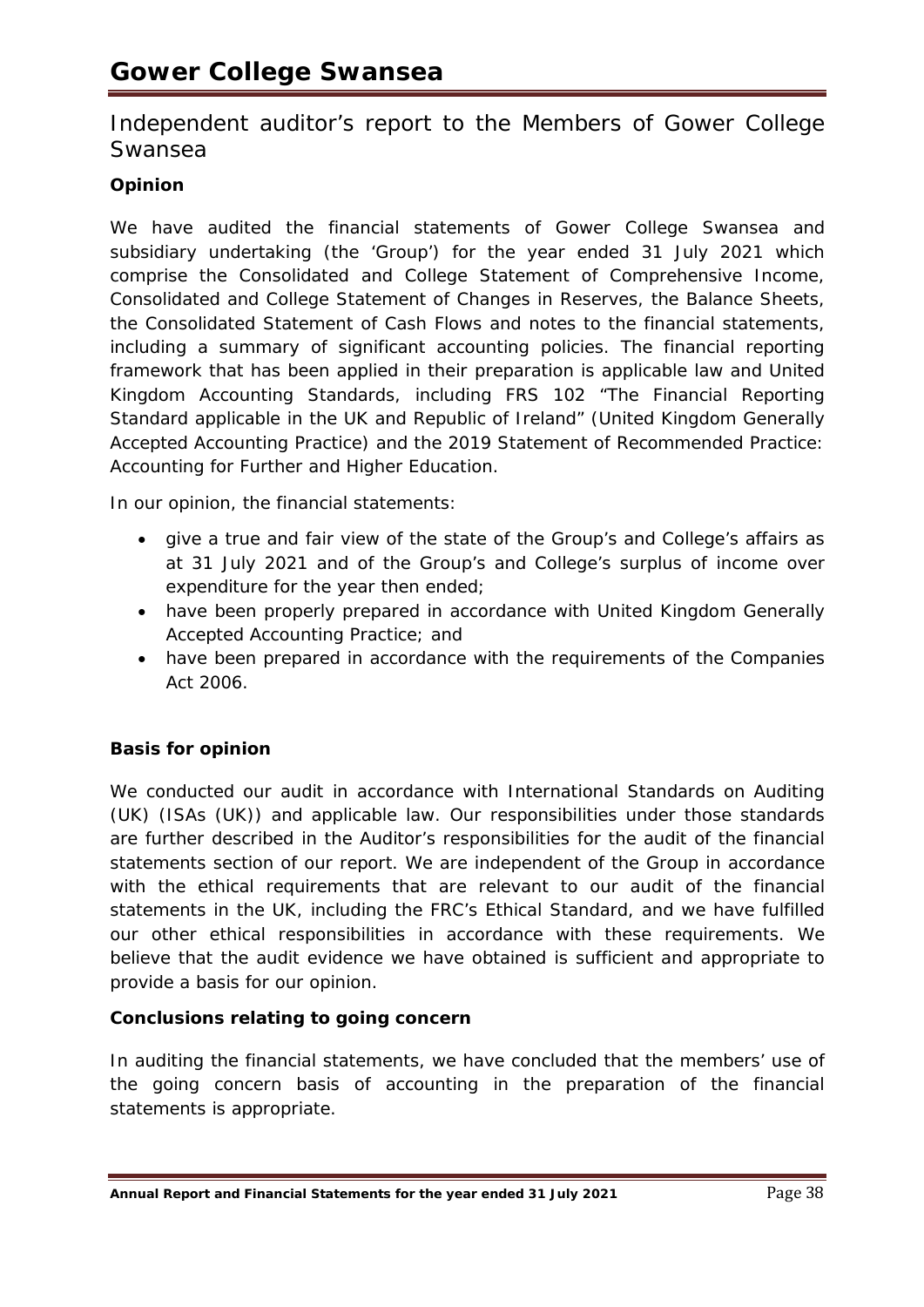# **Gower College Swansea**

Based on the work we have performed, we have not identified any material uncertainties relating to events or conditions that, individually or collectively, may cast significant doubt on the Group's and College's ability to continue as a going concern for a period of at least twelve months from when the financial statements are authorised for issue.

Our responsibilities and the responsibilities of the Governing Body with respect to going concern are described in the relevant sections of this report.

# **Other information**

The other information comprises the information included in the Report of the Governing body, other than the financial statements and our auditor's report thereon. The Governing body are responsible for the other information contained within the annual report. Our opinion on the financial statements does not cover the other information and, except to the extent otherwise explicitly stated in our report, we do not express any form of assurance conclusion thereon.

In connection with our audit of the financial statements, our responsibility is to read the other information and, in doing so, consider whether the other information is materially inconsistent with the financial statements or our knowledge obtained in the course of the audit, or otherwise appears to be materially misstated. If we identify such material inconsistencies or apparent material misstatements, we are required to determine whether there is a material misstatement in the financial statements or a material misstatement of the other information. If, based on the work we have performed, we conclude that there is a material misstatement of this other information, we are required to report that fact.

We have nothing to report in this regard.

# **Matters on which we are required to report by exception**

We have nothing to report in respect of the following matters where the Further Education Audit Code of Practice issued by the Welsh Government requires us to report to you if, in our opinion:

adequate accounting records have not been kept, or returns adequate for our audit have not been received from branches not visited by us; or

• the financial statements are not in agreement with the accounting records and returns; or

• the information given in the report of the Members of the Governing body, including the operating and financial review and statement of corporate governance, is inconsistent with the financial statements; and

we have not received all the information and explanations we require for our audit.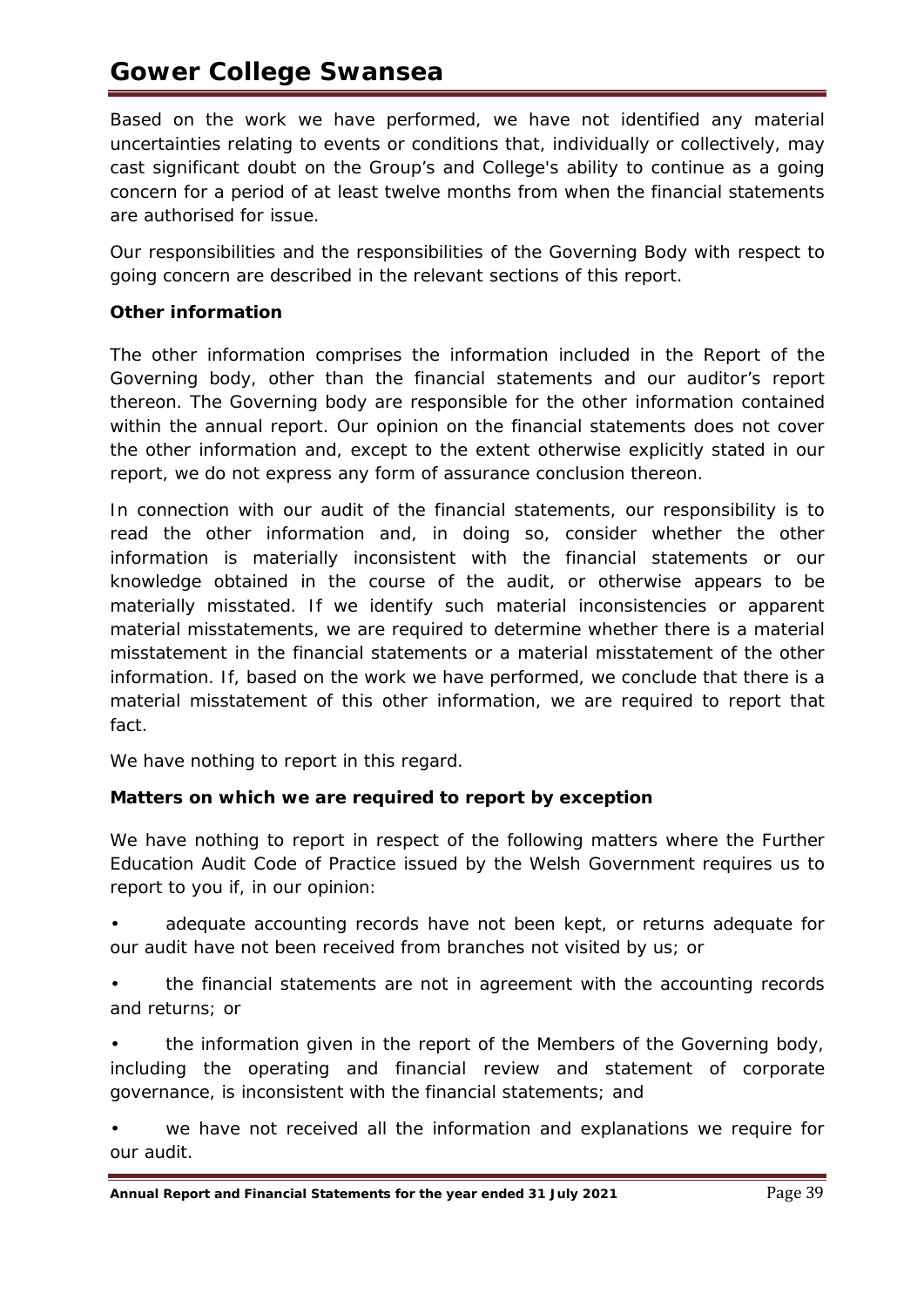# **Opinions on other matters prescribed by the Companies Act 2006**

In our opinion, based on the work undertaken in the course of the audit:

- the information given in the Report of the Governing Body for the financial year for which the financial statements are prepared is consistent with the financial statements; and
- the report of the Governing Body has been prepared in accordance with applicable legal requirements.

# **Matters on which we are required to report by exception**

We have nothing to report in respect of the following matters where the Further Education Audit Code of Practice issued by the Welsh Government requires us to report to you if, in our opinion:

• adequate accounting records have not been kept, or returns adequate for our audit have not been received from branches not visited by us; or

• the financial statements are not in agreement with the accounting records and returns; or

• the information given in the report of the Members of the Governing body, including the operating and financial review and statement of corporate governance, is inconsistent with the financial statements; and

we have not received all the information and explanations we require for our audit.

# **Responsibilities of Governing Body**

As explained more fully in the Statement of Responsibilities of the Members of the Corporation set out on page 36, the Governing body is responsible for the preparation of the financial statements and for being satisfied that they give a true and fair view, and for such internal control as the members determine is necessary to enable the preparation of financial statements that are free from material misstatement, whether due to fraud or error.

In preparing the financial statements, the Governing body is responsible for assessing the Group's and College's ability to continue as a going concern, disclosing, as applicable, matters related to going concern and using the going concern basis of accounting unless the Governing body either intends to liquidate the Group or to cease operations, or have no realistic alternative but to do so.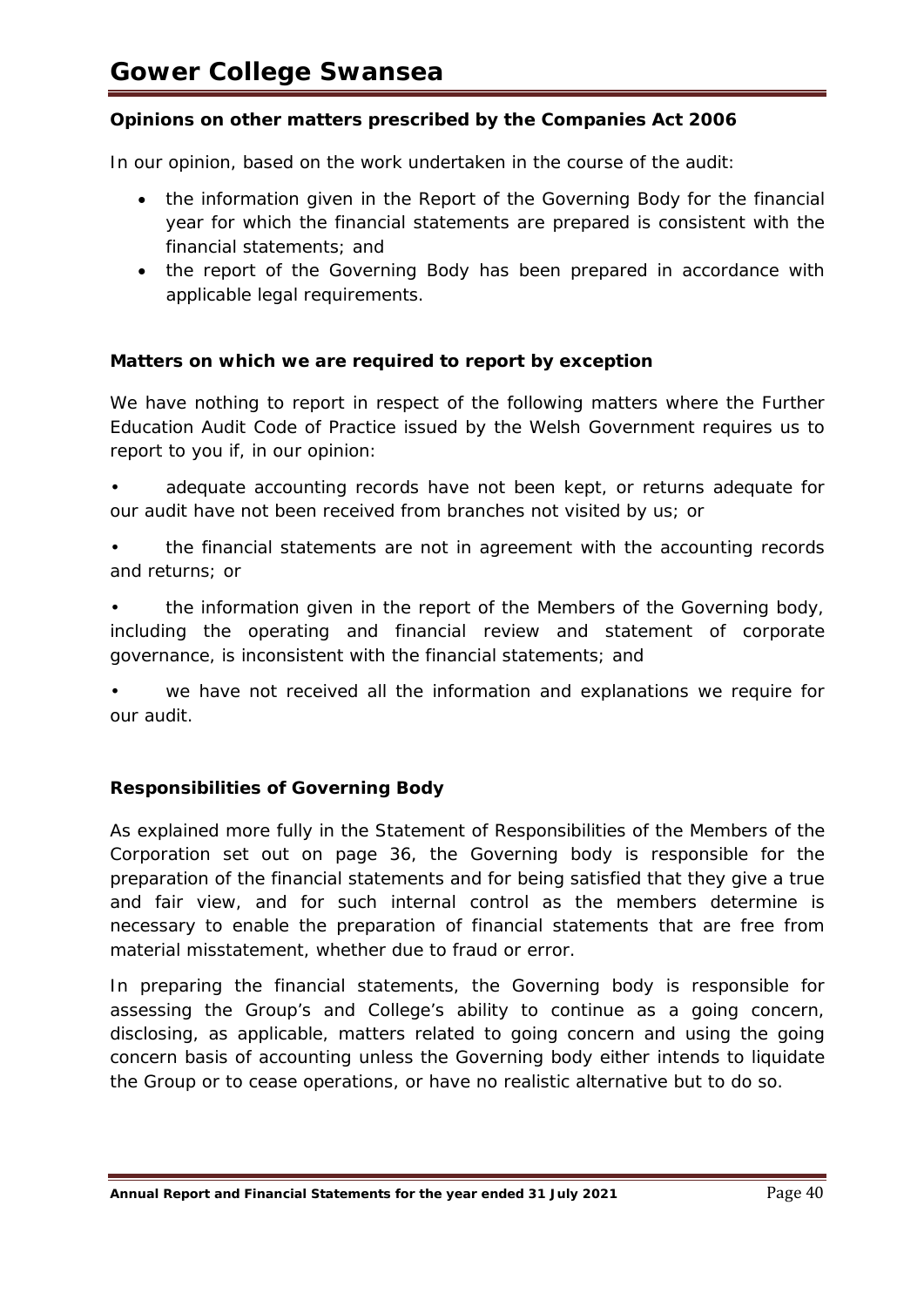# **Auditor's responsibilities for the audit of the financial statements**

Our objectives are to obtain reasonable assurance about whether the financial statements as a whole are free from material misstatement, whether due to fraud or error, and to issue an auditor's report that includes our opinion. Reasonable assurance is a high level of assurance but is not a guarantee that an audit conducted in accordance with ISAs (UK) will always detect a material misstatement when it exists. Misstatements can arise from fraud or error and are considered material if, individually or in the aggregate, they could reasonably be expected to influence the economic decisions of users taken on the basis of the financial statements.

Irregularities, including fraud, are instances of non-compliance with laws and regulations. We design procedures in line with our responsibilities, outlined above, to detect material misstatements in respect of irregularities, including fraud. Based on our understanding of the Group and its industry, we identified that the principal risks of non-compliance with laws and regulations related to pensions legislation, employment regulation and health and safety regulation, anti-bribery, corruption and fraud, and non-compliance with implementation of government support schemes relating to COVID-19, and we considered the extent to which non-compliance might have a material effect on the financial statements. We also considered those laws and regulations that have a direct impact on the preparation of the financial statements, such as the Companies Act 2006.

We evaluated the members' and management's incentives and opportunities for fraudulent manipulation of the financial statements (including the risk of override of controls) and determined that the principal risks were related to posting manual journal entries to manipulate financial performance, management bias through judgements and assumptions in significant accounting estimates, in particular in relation to defined benefit pension schemes and significant one-off or unusual transactions.

Our audit procedures were designed to respond to those identified risks, including non-compliance with laws and regulations (irregularities) and fraud that are material to the financial statements. Our audit procedures included but were not limited to:

- Discussing with the members of the Governing body and management their policies and procedures regarding compliance with laws and regulations;
- Communicating identified laws and regulations throughout our engagement team and remaining alert to any indications of non-compliance throughout our audit; and
- Considering the risk of acts by the Group and College which were contrary to applicable laws and regulations, including fraud.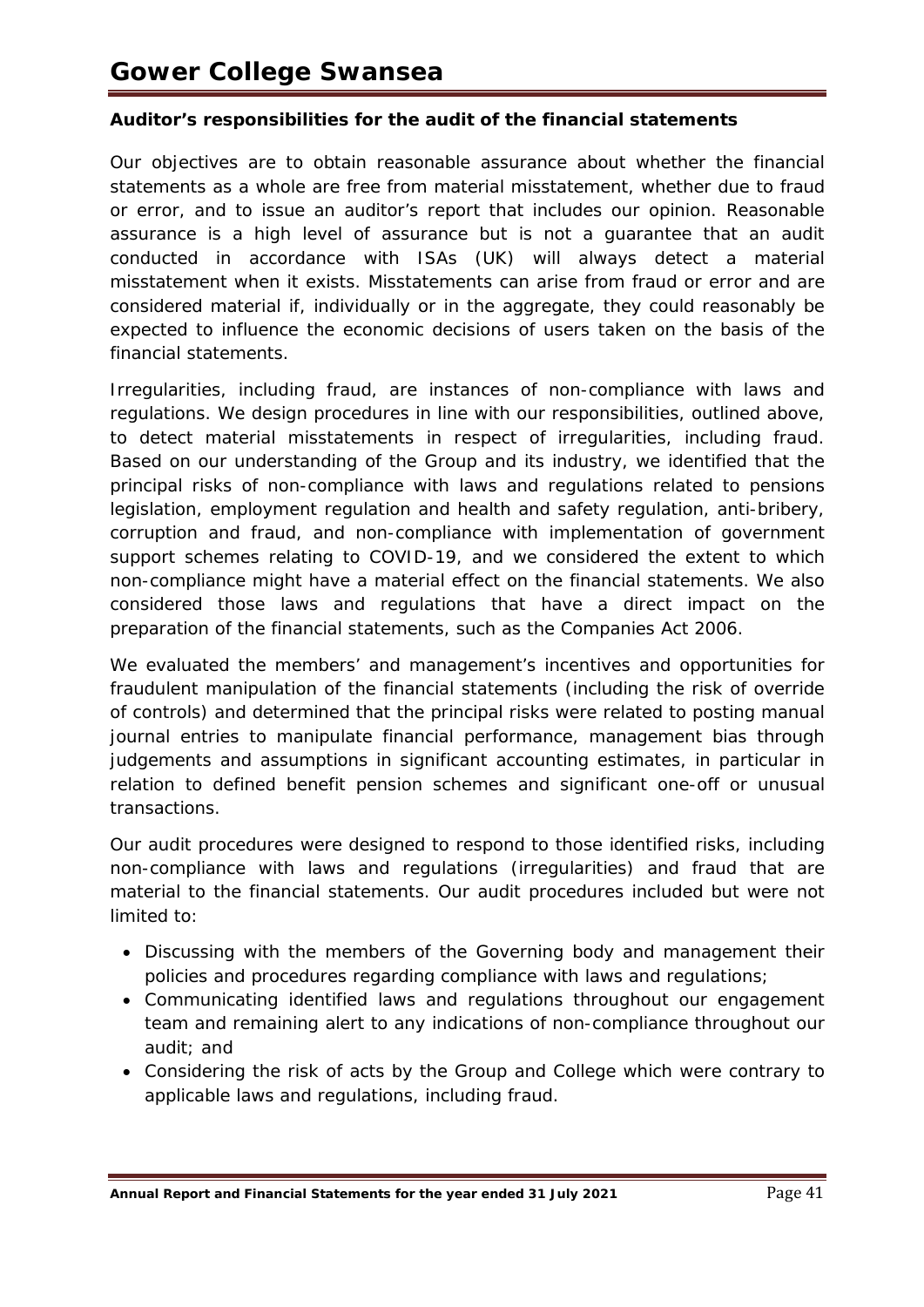Our audit procedures in relation to fraud included but were not limited to:

- Making enquiries of the governing body and management on whether they had knowledge of any actual, suspected or alleged fraud;
- Gaining an understanding of the internal controls established to mitigate risks related to fraud;
- Discussing amongst the engagement team the risks of fraud; and
- Addressing the risks of fraud through management override of controls by performing journal entry testing.

There are inherent limitations in the audit procedures described above and the primary responsibility for the prevention and detection of irregularities including fraud rests with management. As with any audit, there remained a risk of nondetection of irregularities, as these may involve collusion, forgery, intentional omissions, misrepresentations or the override of internal controls.

A further description of our responsibilities for the audit of the financial statements is located on the Financial Reporting Council's website at [www.frc.org.uk/auditorsresponsibilities.](http://www.frc.org.uk/auditorsresponsibilities) This description forms part of our auditor's report.

# **Other Required Reporting**

# **Opinion on other matters prescribed in the Further Education Audit Code of Practice 2015 issued by the Welsh Government**

In our opinion, in all material respects:

- monies expended out of Welsh Government grants and other funds from whatever source administered by the Institution for specific purposes have been properly applied to those purposes and, if appropriate, managed in compliance with all relevant legislation; and
- income has been applied in accordance with the financial memorandum with the Welsh Government.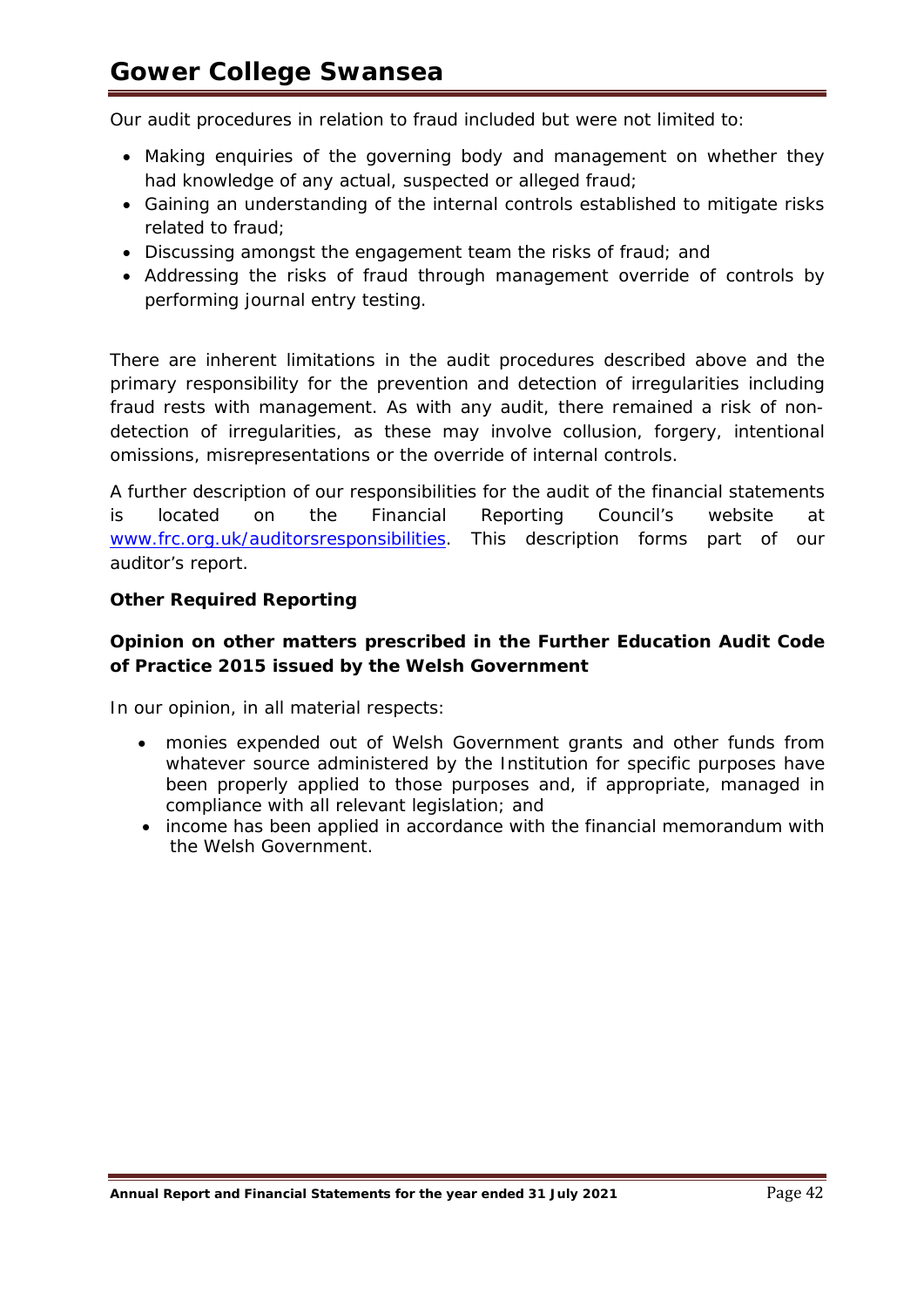# **Use of the audit report**

This report is made solely to the Governing body as a body in accordance with Article 22 of the College's Articles of Government. Our audit work has been undertaken so that we might state to the

Governing body those matters we are required to state to them in an auditor's report and for no other

purpose. To the fullest extent permitted by law, we do not accept or assume responsibility to

anyone other than the Group and the Governing body as a body for our audit work, for this report,

or for the opinions we have formed.

# *Mazars LLP*

Richard Bott (Senior Statutory Auditor) for and on behalf of Mazars LLP

Chartered Accountants and Statutory Auditor

90 Victoria Street, Bristol, BS1 6DP

15 December 2021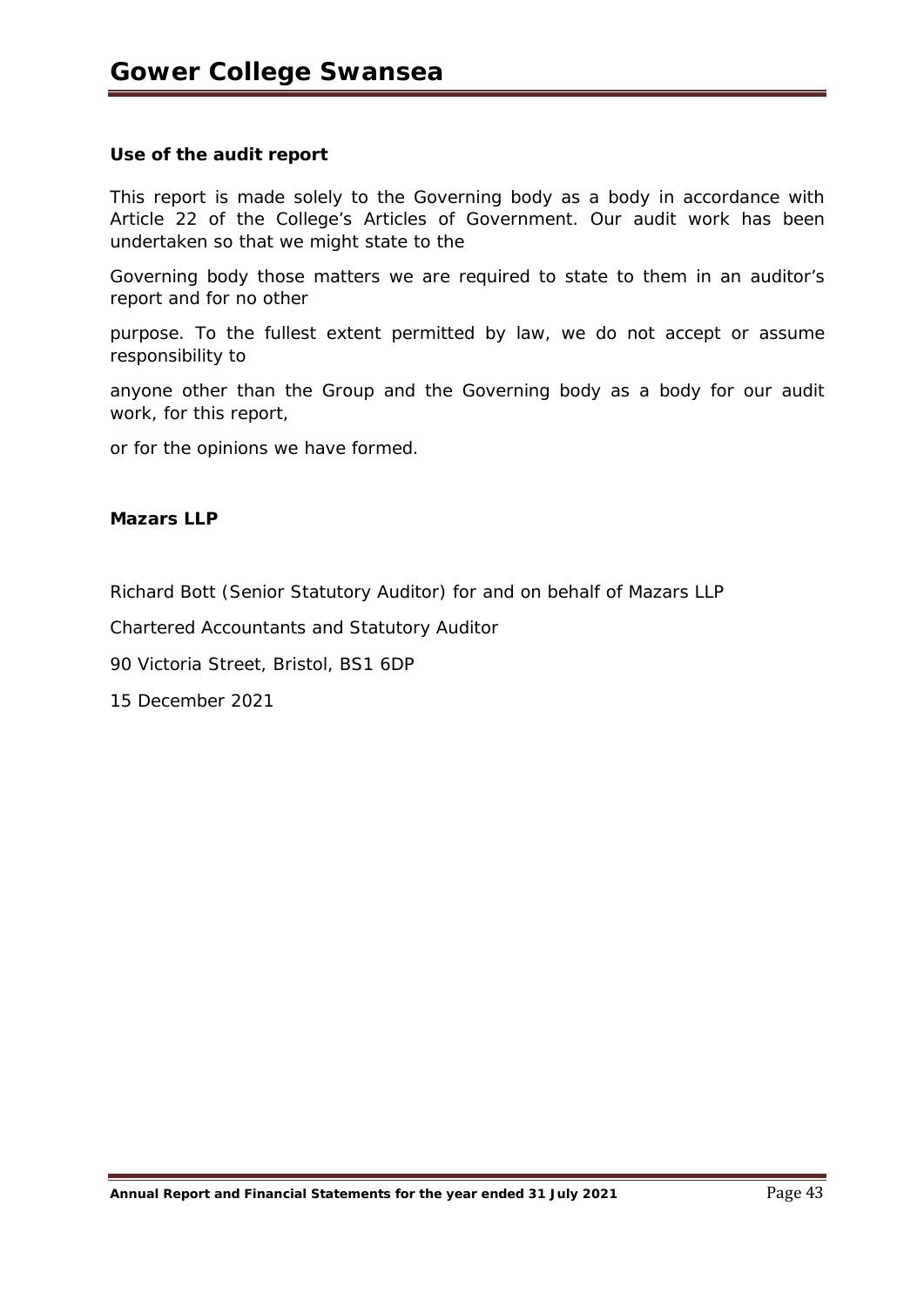# **Consolidated Statements of Comprehensive Income**

|                                                                     | <b>Notes</b> | 2021     | 2021     | 2020      | 2020      |
|---------------------------------------------------------------------|--------------|----------|----------|-----------|-----------|
|                                                                     |              | Group    | College  | Group     | College   |
| <b>INCOME</b>                                                       |              | £'000    | £'000    | £'000     | £'000     |
| Funding body grants                                                 | 2            | 41,140   | 41,137   | 36,546    | 36,507    |
| Tuition fees and education contracts                                | 3            | 2,978    | 2,923    | 4,130     | 3,809     |
| Other grants and contracts                                          | 4            | 3,779    | 3,592    | 3,922     | 3,779     |
| Other income                                                        | 5            | 1,204    | 1,204    | 1,742     | 1,742     |
| Investment income                                                   | 6            | 1        | 1        | 20        | 20        |
| Donations and Endowments                                            | 7            |          |          |           |           |
| <b>Total income</b>                                                 |              | 49,102   | 48,857   | 46,360    | 45,857    |
| <b>EXPENDITURE</b>                                                  |              |          |          |           |           |
| Staff costs                                                         | 8            | 37,312   | 36,698   | 34,725    | 33,810    |
| Fundamental restructuring costs                                     | 8            | 94       | 94       | 765       | 665       |
| Other operating expenses                                            | 9            | 10,148   | 10,559   | 9,507     | 10,035    |
| Depreciation and amortisation                                       | 12,13        | 3,093    | 3,078    | 2,938     | 2,910     |
| Interest and other finance costs                                    | 10           | 701      | 683      | 626       | 606       |
| <b>Total expenditure</b>                                            |              | 51,348   | 51,112   | 48,561    | 48,026    |
| (Deficit) before other gains and losses                             |              | (2, 246) | (2, 255) | (2,201)   | (2, 169)  |
| Loss on investments                                                 | 14           |          |          |           |           |
| (Deficit) before tax                                                |              | (2, 246) | (2, 255) | (2, 201)  | (2, 169)  |
| Taxation                                                            | 11           |          |          | 1         |           |
| (Deficit) for the year                                              |              | (2, 246) | (2, 255) | (2, 200)  | (2, 169)  |
| Actuarial gain/(loss) in respect of pensions<br>schemes             | 26           | 13,790   | 13,790   | (18, 290) | (18, 290) |
| Total Comprehensive Income for the year<br>before minority interest |              | 11,544   | 11,535   | (20, 490) | (20, 459) |
| Minority interest                                                   |              |          |          |           |           |
| Total Comprehensive Income for the year                             |              | 11,544   | 11,535   | (20, 490) | (20, 459) |
| Restricted comprehensive income                                     |              |          |          |           |           |
| Unrestricted comprehensive income                                   |              | 11,544   | 11,535   | (20, 490) | (20, 459) |
|                                                                     |              | 11,544   | 11,535   | (20, 490) | (20, 459) |
| (Deficit) for the year attributable to:                             |              |          |          |           |           |
| Non-controlling interest                                            |              |          |          |           |           |
| Group                                                               |              | (2, 246) | (2, 255) | (2,200)   | (2, 169)  |
|                                                                     |              | (2, 246) | (2, 255) | (2, 200)  | (2, 169)  |
| Total Comprehensive Income for the year<br>attributable to:         |              |          |          |           |           |
| Non-controlling interest                                            |              |          |          |           |           |
| Group                                                               |              | 11,544   | 11,535   | (20, 490) | (20, 459) |
|                                                                     |              | 11,544   | 11,535   | (20, 490) | (20, 459) |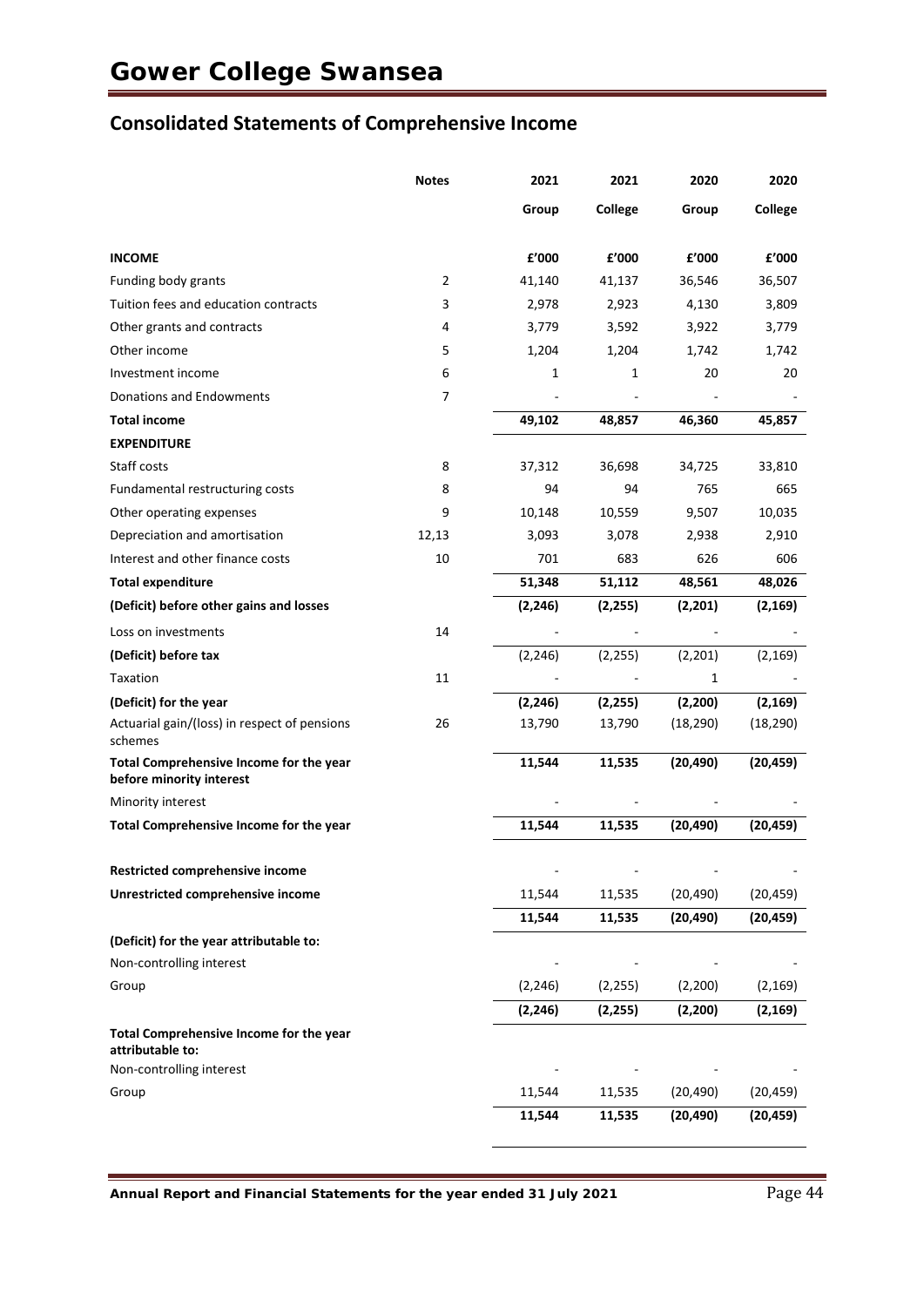# **Consolidated and College Statement of Changes in Reserves**

|                                                                      | Income and<br>expenditure<br>account | Revaluation<br>reserve   | <b>Total</b><br>excluding<br>Non-<br>controlling<br>interest | Non-<br>controlling<br>interest | <b>Total</b> |
|----------------------------------------------------------------------|--------------------------------------|--------------------------|--------------------------------------------------------------|---------------------------------|--------------|
|                                                                      | £'000                                | £'000                    | £'000                                                        | £'000                           | £'000        |
| Group                                                                |                                      |                          |                                                              |                                 |              |
| Balance at 1st August 2019                                           | (4,399)                              | 12,001                   | 7,602                                                        |                                 | 7,602        |
| (Deficit) from the income and expenditure account                    | (2,200)                              |                          | (2, 200)                                                     | ÷,                              | (2,200)      |
| Other comprehensive income                                           | (18, 290)                            |                          | (18, 290)                                                    |                                 | (18, 290)    |
| Transfers between revaluation and income and<br>expenditure reserves | 237                                  | (237)                    |                                                              |                                 |              |
| Movement in the year                                                 | (20, 253)                            | (237)                    | (20, 490)                                                    | $\Box$                          | (20, 490)    |
| Balance at 31 <sup>st</sup> July 2020                                | (24, 652)                            | 11,764                   | (12,888)                                                     | -                               | (12,888)     |
| (Deficit) from the income and expenditure account                    | (2, 246)                             |                          | (2, 246)                                                     |                                 | (2, 246)     |
| Other comprehensive income                                           | 13,790                               |                          | 13,790                                                       |                                 | 13,790       |
| Transfers between revaluation and income and<br>expenditure reserves | 237                                  | (237)                    |                                                              |                                 |              |
| Total comprehensive income for the year                              | 11,781                               | (237)                    | 11,544                                                       | ÷,                              | 11,544       |
| Balance at 31 July 2021                                              | (12, 871)                            | 11,527                   | (1, 344)                                                     | ÷,                              | (1, 344)     |
|                                                                      |                                      |                          |                                                              |                                 |              |
| College                                                              |                                      |                          |                                                              |                                 |              |
| Balance at 1st August 2019                                           | (4, 265)                             | 12,001                   | 7,736                                                        |                                 | 7,736        |
| (Deficit) from the income and expenditure account                    | (2, 169)                             | $\overline{\phantom{a}}$ | (2, 169)                                                     |                                 | (2, 169)     |
| Other comprehensive income                                           | (18, 290)                            |                          | (18, 290)                                                    |                                 | (18, 290)    |
| Transfers between revaluation and income and<br>expenditure reserves | 237                                  | (237)                    |                                                              |                                 |              |
| Movement in the year                                                 | (20, 222)                            | (237)                    | (20, 459)                                                    | $\qquad \qquad \blacksquare$    | (20, 459)    |
| Balance at 31 <sup>st</sup> July 2020                                | (24, 487)                            | 11,764                   | (12, 723)                                                    |                                 | (12, 723)    |
| (Deficit) from the income and expenditure account                    | (2, 255)                             |                          | (2, 255)                                                     |                                 | (2, 255)     |
| Other comprehensive income                                           | 13,790                               |                          | 13,790                                                       |                                 | 13,790       |
| Transfers between revaluation and income and<br>expenditure reserves | 237                                  | (237)                    |                                                              |                                 |              |
| Total comprehensive income for the year                              | 11,772                               | (237)                    | 11,535                                                       | ۰                               | 11,535       |
| Balance at 31 July 2021                                              | (12, 715)                            | 11,527                   | (1, 188)                                                     | $\overline{\phantom{a}}$        | (1, 188)     |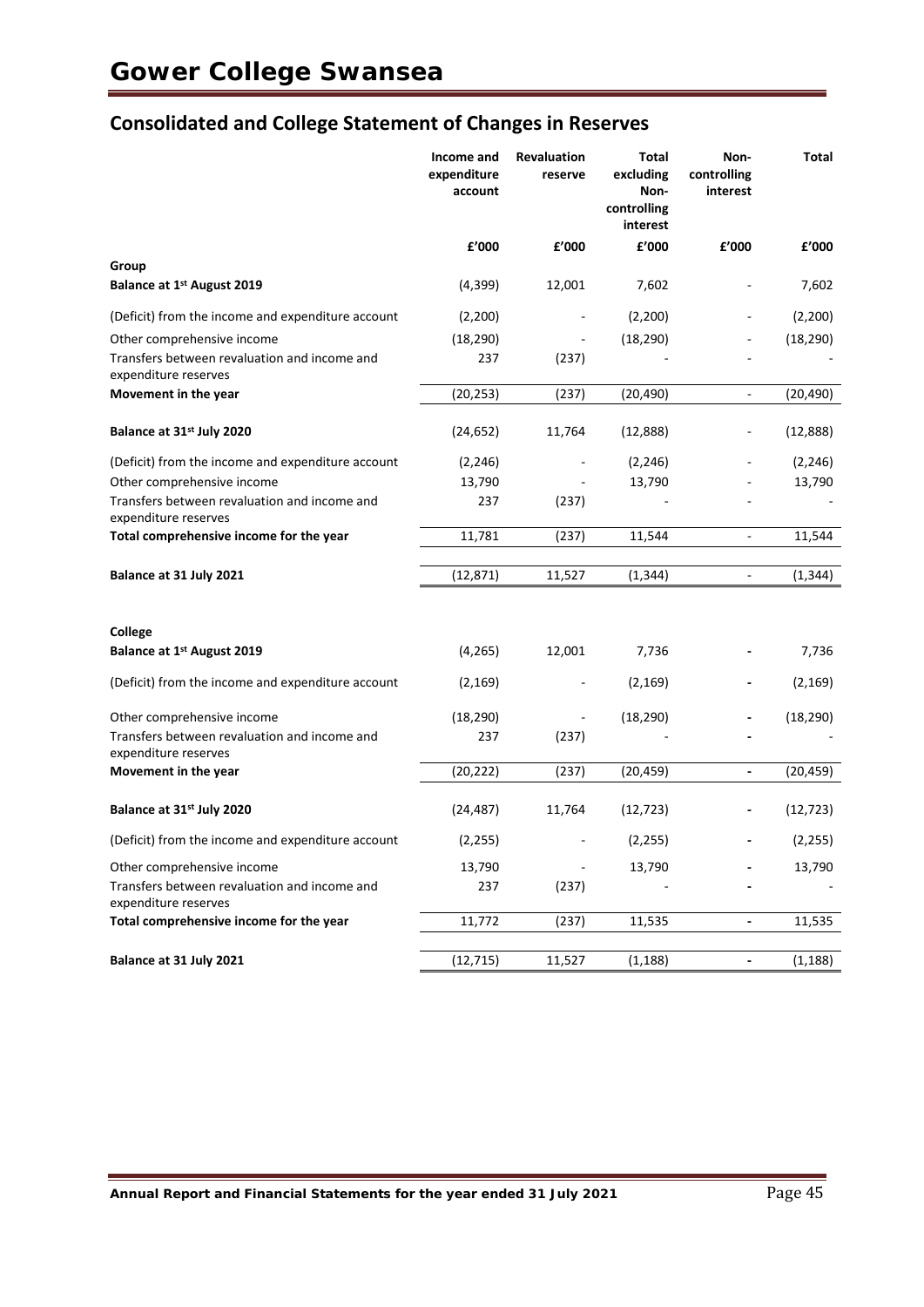# **Balance sheets as at 31 July**

|                                                             | <b>Notes</b> | Group     | College   | Group     | <b>College</b> |
|-------------------------------------------------------------|--------------|-----------|-----------|-----------|----------------|
|                                                             |              | 2021      | 2021      | 2020      | 2020           |
|                                                             |              | £'000     | £'000     | £'000     | f'000          |
| <b>Non-current assets</b>                                   |              |           |           |           |                |
| Intangible fixed assets                                     | 13           | 318       | 318       | 171       | 171            |
| Tangible fixed assets                                       | 12           | 43,155    | 43,152    | 42,180    | 42,157         |
| Investments                                                 | 14           |           |           |           |                |
| Investment properties                                       | 14           | 145       | 145       | 145       | 145            |
|                                                             |              | 43,618    | 43,615    | 42,496    | 42,473         |
| <b>Current assets</b>                                       |              |           |           |           |                |
| Trade and other receivables                                 | 15           | 4,578     | 4,540     | 4,187     | 4,172          |
| Investments                                                 | 16           |           |           |           |                |
| Cash and cash equivalents                                   | 21           | 11,348    | 11,348    | 6,270     | 6,270          |
|                                                             |              | 15,926    | 15,888    | 10,457    | 10,442         |
| Less: Creditors - amounts falling due within one year       | 17           | (9, 416)  | (9, 219)  | (7, 465)  | (7, 266)       |
| <b>Net current assets</b>                                   |              | 6,510     | 6,669     | 2,992     | 3,176          |
| <b>Total assets less current liabilities</b>                |              | 50,128    | 50,284    | 45,488    | 45,649         |
| Creditors - amounts falling due after more than one<br>year | 18           | (11, 410) | (11, 410) | (9, 754)  | (9,750)        |
| <b>Provisions</b>                                           |              |           |           |           |                |
| Defined benefit obligations                                 | 20           | (38, 640) | (38, 640) | (47, 590) | (47, 590)      |
| Other provisions                                            | 20           | (1, 422)  | (1, 422)  | (1,032)   | (1,032)        |
| <b>Total net assets</b>                                     |              | (1, 344)  | (1, 188)  | (12,888)  | (12, 723)      |
|                                                             |              |           |           |           |                |
| <b>Unrestricted Reserves</b>                                |              |           |           |           |                |
| Income and expenditure account                              |              | (12, 871) | (12, 715) | (24, 652) | (24, 487)      |
| <b>Revaluation reserve</b>                                  |              | 11,527    | 11,527    | 11,764    | 11,764         |
| Total unrestricted reserves attributable to the Group       |              | (1, 344)  | (1, 188)  | (12, 888) | (12, 723)      |
| Minority interest                                           |              |           |           |           |                |
| <b>Total unrestricted reserves</b>                          |              | (1, 344)  | (1, 188)  | (12, 888) | (12, 723)      |

The financial statements on pages 44 to 78 were approved and authorised for issue by the Corporation on 9 December 2021 and were signed on its behalf on that date by:

| <b>Meirion Howells</b> |
|------------------------|
|                        |

**Mark Jones** 

**Chair of the Governing Body Principal and Accounting Officer**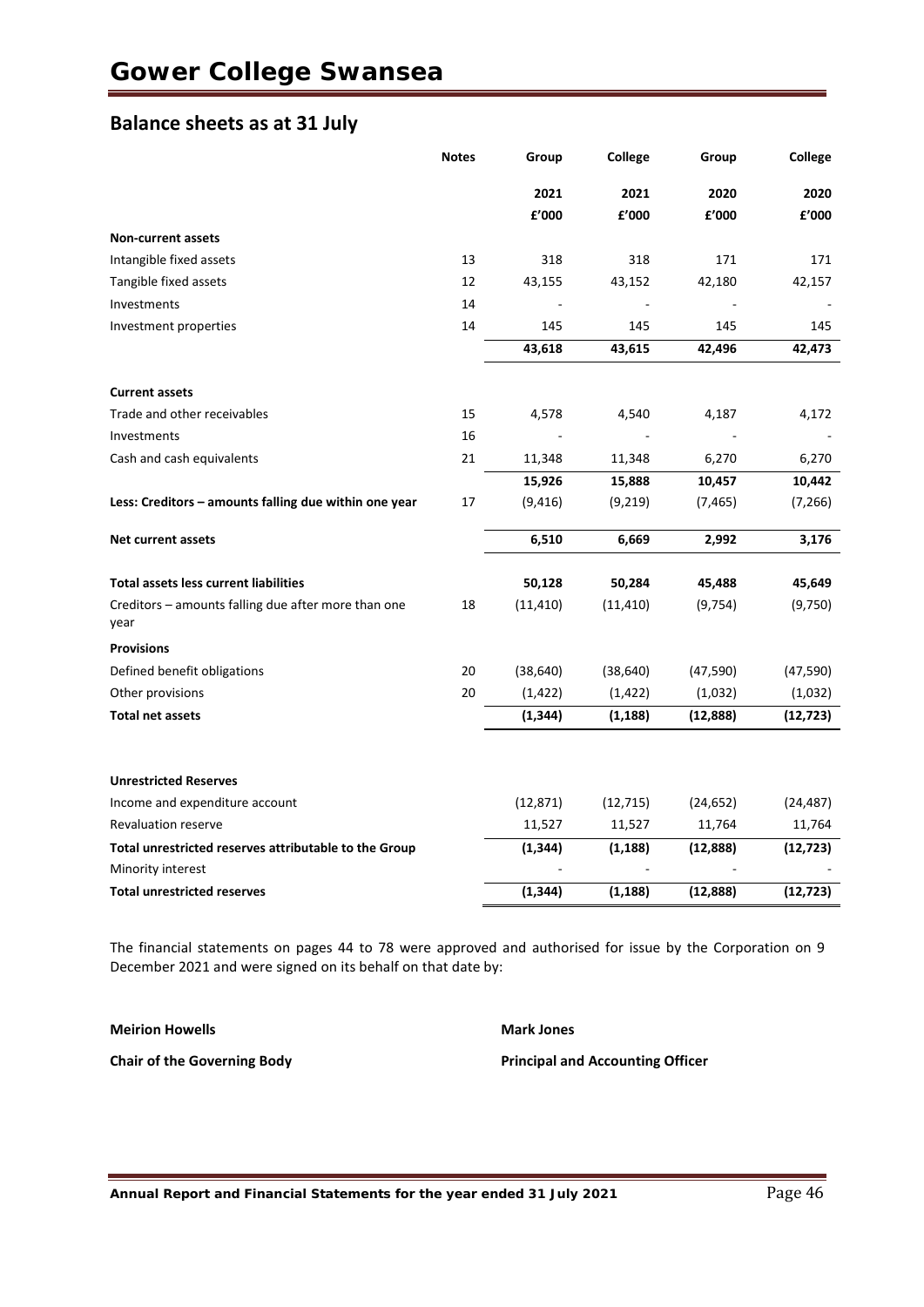# **Consolidated Statement of Cash Flows**

|                                                      | <b>Notes</b> | 2021     | 2020     |
|------------------------------------------------------|--------------|----------|----------|
|                                                      |              | £'000    | £'000    |
| Cash flow from operating activities                  |              |          |          |
| (Deficit) for the year                               |              | (2, 246) | (2,201)  |
| Adjustment for non-cash items                        |              |          |          |
| Depreciation and amortisation                        |              | 3,093    | 2,938    |
| Decrease in stocks                                   |              |          | 6        |
| (Increase)/decrease in debtors                       |              | (391)    | 530      |
| Increase/(decrease) in creditors due within one year |              | 2,070    | (1,270)  |
| Increase in creditors due after one year             |              | 1,896    | 869      |
| Increase/(decrease) in provisions                    |              | 390      | (116)    |
| Pensions costs less contributions payable            |              | 4,840    | 2,380    |
| Revaluation of investment properties                 |              |          |          |
| Taxation                                             |              |          |          |
| Adjustment for investing or financing activities     |              |          |          |
| Investment income                                    |              | (1)      | (20)     |
| Interest payable                                     |              | 51       | 66       |
| <b>Taxation paid</b>                                 |              |          | 1        |
| Loss on disposal of fixed assets                     |              | 6        |          |
| Net cash flow from operating activities              |              | 9,708    | 3,183    |
| Cash flows from investing activities                 |              |          |          |
| Proceeds from sale of fixed assets                   |              |          |          |
| Investment income                                    |              | 1        | 20       |
| Withdrawal of deposits                               |              |          |          |
| New deposits                                         |              |          |          |
| Payments made to acquire fixed assets                |              | (4, 335) | (2,505)  |
|                                                      |              | (4, 334) | (2, 485) |
| Cash flows from financing activities                 |              |          |          |
| Interest paid                                        |              | (49)     | (65)     |
| Interest element of finance lease rental payments    |              | (2)      | (1)      |
| New unsecured loans                                  |              |          |          |
| New secured loan                                     |              |          |          |
| Repayments of amounts borrowed                       |              | (233)    | (220)    |
| Capital element of finance lease rental payments     |              | (7)      | (4)      |
|                                                      |              | (291)    | (290)    |
| Increase in cash and cash equivalents in the year    |              | 5,083    | 408      |
|                                                      |              |          |          |
| Cash and cash equivalents at beginning of the year   | 21           | 6,050    | 5,642    |
| Cash and cash equivalents at end of the year         | 21           | 11,133   | 6,050    |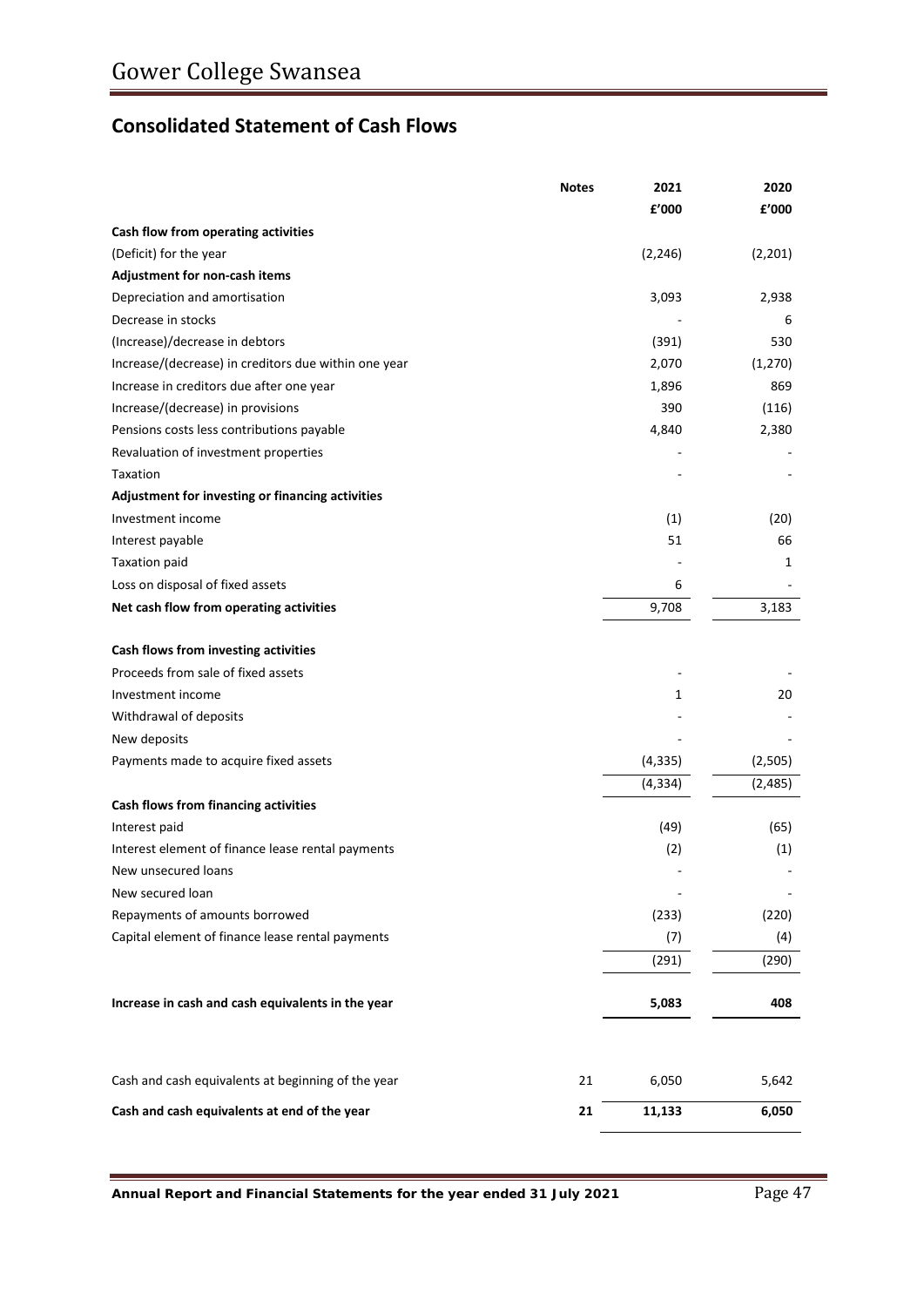# **Notes to the Accounts**

# **1. Statement of accounting policies and estimation techniques**

The following accounting policies have been applied consistently in dealing with items which are considered material in relation to the financial statements.

# **Legal Status**

The Corporation was established under the Further and Higher Education Act 1992 for the purpose of conducting Gower College Swansea. The College is an exempt charity for the purposes of Part 3 of the Charities Act 2011. The Corporation was established in Wales and the registered office is Gower College Swansea, Tycoch Road, Sketty, Swansea, SA2 9EB.

# **Basis of preparation**

These financial statements have been prepared in accordance with the *Statement of Recommended Practice: Accounting for Further and Higher Education 2019* (the 2019 FE HE SORP), the *Accounts Direction for FE Colleges in Wales* issued by Welsh Government and in accordance with Financial Reporting Standard 102 – *"The Financial Reporting Standard applicable in the United Kingdom and Republic of Ireland"* (FRS 102). The College is a public benefit entity and has therefore applied the relevant public benefit requirements of FRS 102.

The preparation of financial statements in compliance with FRS 102 requires the use of certain critical accounting estimates. It also requires management to exercise judgement in applying the College's accounting policies.

# **Basis of accounting**

The financial statements are prepared in accordance with the historical cost convention as modified by the use of previous valuations as deemed cost at transition for certain noncurrent assets.

# **Basis of consolidation**

The consolidated financial statements include the College and its subsidiary, Track Training Limited, controlled by the Group. Control is achieved where the Group has the power to govern the financial and operating policies of an entity so as to obtain benefits from its activities. The results of subsidiaries acquired or disposed of during the period are included in the consolidated income and expenditure account from the date of acquisition or up to the date of disposal. Intra-group sales and profits are eliminated fully on consolidation. In accordance with FRS 102, the activities of the student union have not been consolidated because the College does not control those activities. All financial statements are made up to 31 July 2021.

## **Going concern**

The activities of the College, together with the factors likely to affect its future development and performance are set out in the Report of the Governing Body. The financial position of the College, its cash flow, liquidity and borrowings are presented in the Financial Statements and accompanying notes.

Although the College balance sheet has net liabilities of £1.3 million at 31 July 2021, this net liability position arises from a combination of deferred capital grants of £10.7 million (within creditors) and the actuarial movements in relation to the Local Government Pension Scheme. The pension liability at 31 July 2021 amounted to £38.6 million and falls due after more than one year. The net asset position (excluding the pension liability) amounted to £37.2 million and the net current asset position was £6.5 million.

The College has cash reserves of £11.3m at 31 July 2021. An amount of £9.7m has been generated from operations and working capital movements. The College's forecasts and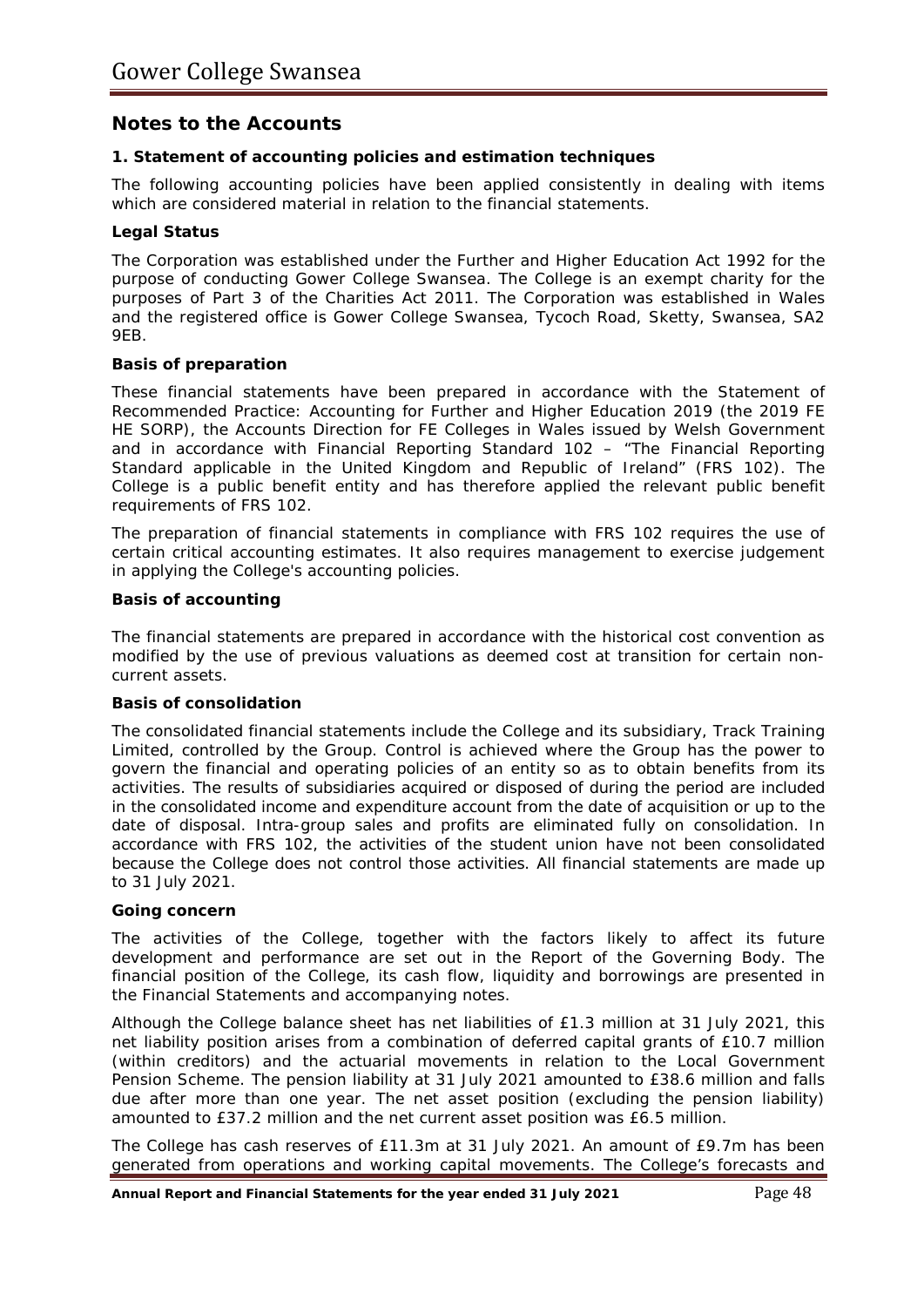financial projections indicate that it will be able to operate within its existing facilities and covenants for the foreseeable future.

The Governors have considered the impact of Covid-19 on the College. The College has successfully adapted its modes of delivery to be flexible between face to face teaching and online remote delivery. In addition, investment continues in the IT Infrastructure of the College to continue to meet these challenges. Enrolments of full time learners in September 2021 were strong and enrolments in future years are expected to increase in line with the demographic for Swansea which identifies increasing numbers of school leavers for the next three years.

The Governors have also considered the impact of Brexit. The College utilises ESF structural funds of around £3 million annually. The College will seek to access successor funding streams via the Shared Prosperity Fund/Regional Investment Fund when funding for existing projects ends during 2022.

Accordingly the College has a reasonable expectation that it has adequate resources to continue in operational existence for the foreseeable future, and for this reason will continue to adopt the going concern basis in the preparation of its Financial Statements.

# **Recognition of income**

Government revenue grants include funding body recurrent grants and other grants and are accounted for under the accrual model as permitted by FRS 102. Funding body recurrent grants are measured in line with best estimates for the period of what is receivable and depend on the particular income stream involved. Any under achievement for the recurrent grant is adjusted for and reflected in the level of recurrent grant recognised in the statement of comprehensive income. The final grant income is normally determined with the conclusion of the year end reconciliation process with the funding body following the year end, and the results of any funding audits.

The recurrent grant from HEFCW represents the funding allocations attributable to the current financial year and is credited direct to the Statement of Comprehensive Income.

Work Based Learning (WBL) funding is recognised when the income has been earned.

Grants (including research grants) from non-government sources are recognised in income when the College is entitled to the income and performance related conditions have been met. Income received in advance of performance related conditions being met is recognised as deferred income within creditors on the balance sheet and released to income as the conditions are met.

Government capital grants are capitalised, held as deferred income and recognised in income over the expected useful life of the asset, under the accrual method as permitted by FRS 102. Other capital grants are recognised in income when the College is entitled to the funds subject to any performance related conditions being met.

Income from tuition fees is stated gross of any expenditure which is not a discount and is recognised in the period for which it is received.

All income from short-term deposits is credited to the income and expenditure account in the period in which it is earned on a receivable basis.

## **Accounting for post-employment benefits**

Post-employment benefits to employees of the College are principally provided by the Teachers' Pension Scheme (TPS) and the Local Government Pension Scheme (LGPS). These are defined benefit plans, which are externally funded and contracted out of the State Second Pension.

The TPS is an unfunded scheme. Contributions to the TPS are calculated so as to spread the cost of pensions over employees' working lives with the College in such a way that the pension cost is a substantially level percentage of current and future pensionable payroll.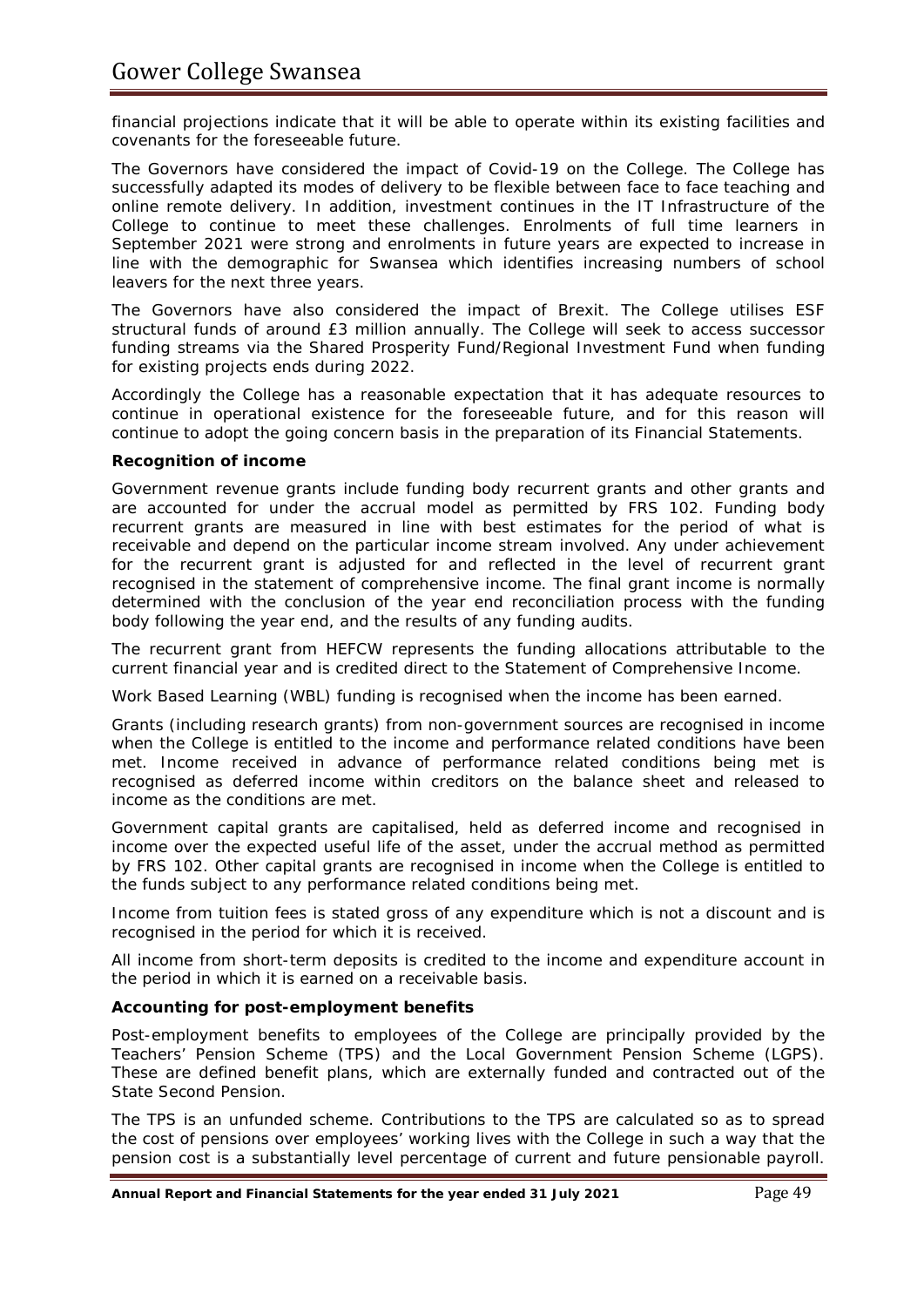The contributions are determined by qualified actuaries on the basis of valuations using a prospective benefit method. The TPS is a multi-employer scheme and the College is unable to identify its share of the underlying assets and liabilities of the scheme on a consistent and reasonable basis. The TPS is therefore treated as a defined contribution plan and the contributions recognised as an expense in the income statement in the periods during which services are rendered by employees.

The LGPS is a funded scheme. The assets of the LGPS are measured using closing fair values. LGPS liabilities are measured using the projected unit credit method and discounted at the current rate of return on a high quality corporate bond of equivalent term and currency to the liabilities. The actuarial valuations are obtained at least triennially and are updated at each balance sheet date. The amounts charged to operating surplus are the current service costs and the costs of scheme introductions, benefit changes, settlements and curtailments. They are included as part of staff costs as incurred. Net interest on the net defined benefit liability/asset is also recognised in the Statement of Comprehensive Income and comprises the interest cost on the defined benefit obligation and interest income on the scheme assets, calculated by multiplying the fair value of the scheme assets at the beginning of the period by the rate used to discount the benefit obligations. The difference between the interest income on the scheme assets and the actual return on the scheme assets is recognised in other recognised gains and losses.

Actuarial gains and losses are recognised immediately in other recognised gains and losses.

# **Short term Employment benefits**

Short term employment benefits such as salaries and compensated absences (holiday pay) are recognised as an expense in the year in which the employees render service to the College. Any unused benefits are accrued and measured as the additional amount the College expects to pay as a result of the unused entitlement.

## **Enhanced Pensions**

The actual cost of any enhanced ongoing pension to a former member of staff is paid by a college annually. An estimate of the expected future cost of any enhancement to the ongoing pension of a former member of staff is charged in full to the College's income in the year that the member of staff retires. In subsequent years a charge is made to provisions in the balance sheet using the enhanced pension spreadsheet provided by the funding bodies.

## **Non-current Assets - Tangible fixed assets**

Tangible fixed assets are stated at cost/deemed cost less accumulated depreciation and accumulated impairment losses. Certain items of fixed assets that had been revalued to fair value on or prior to the date of transition to the 2015 FE HE SORP, are measured on the basis of deemed cost, being the revalued amount at the date of that revaluation.

## *Land and buildings*

Freehold land is not depreciated.

Freehold buildings are depreciated on a straight line basis over their expected useful economic life to the College of between 10 and 50 years. The College has a policy of depreciating major adaptations to buildings over the period of their useful economic life of between 10 and 50 years.

Where buildings and equipment are acquired with the aid of specific grants, they are capitalised and depreciated as above. The related grants are credited to a deferred income account within creditors, and are released to the income and expenditure account over the expected useful economic life of the related asset on a systematic basis consistent with the depreciation policy. The deferred income is allocated between creditors due within one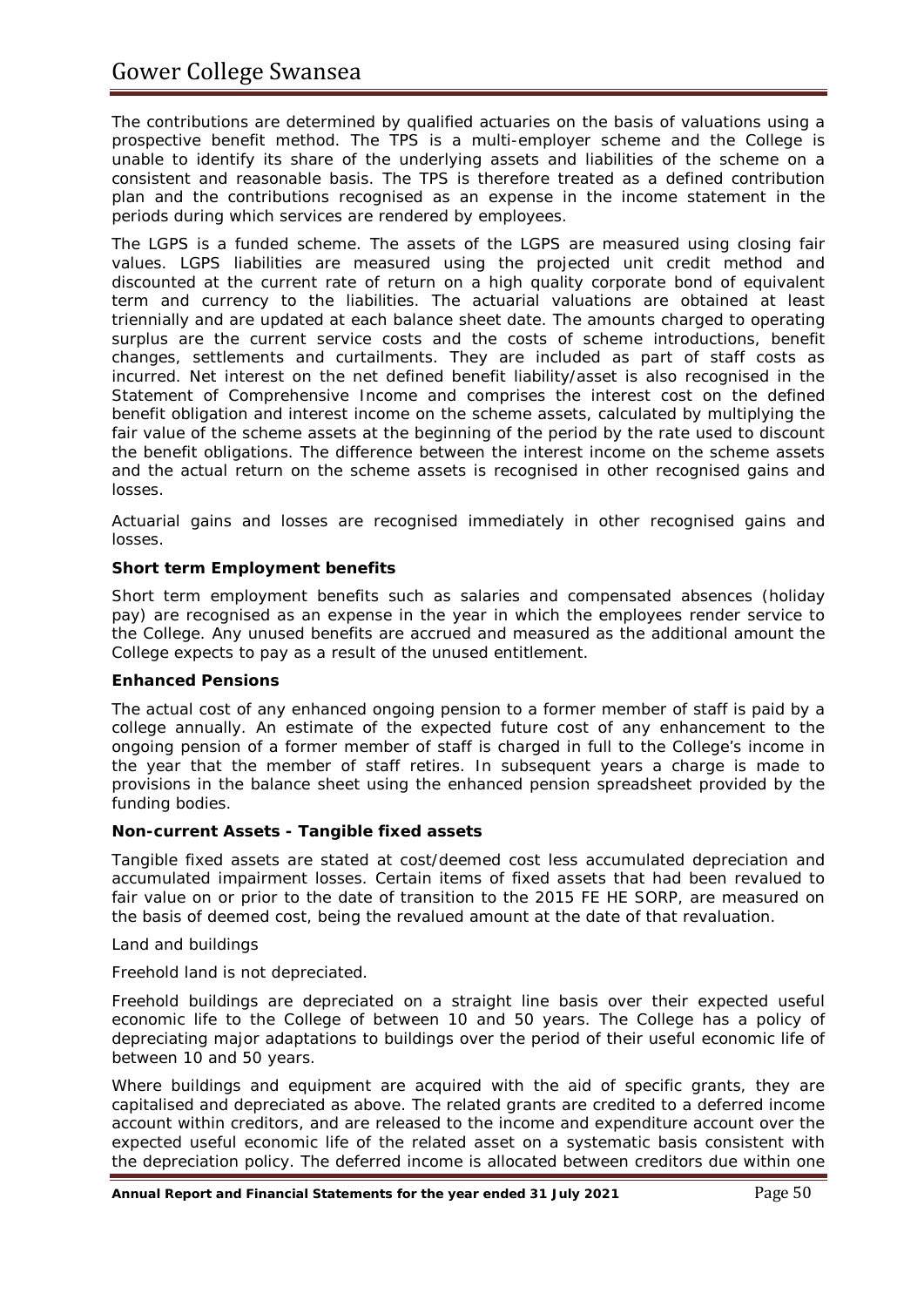year and those due after more than one year. Grants relating to the acquisition of land are recognised as income in the year they are received.

A review for impairment of a fixed asset is carried out if events or changes in circumstances indicate that the carrying amount of any fixed asset may not be recoverable.

On adoption of FRS 102, the College followed the transitional provision to retain the book value buildings, which were valued on incorporation in 1993, but not to adopt a policy of revaluations of these properties in the future. The College also revalued land as part of the transitional arrangements as at 1 August 2014, but did not adopt a policy of revaluations of the land in the future.

# *Assets under construction*

Assets under construction are accounted for at cost, based on the value of architects' certificates and other direct costs, incurred to 31 July. They are not depreciated until they are brought into use.

# *Equipment*

Equipment which has a useful life in excess of one year is capitalised at cost.

Capitalised equipment is depreciated on a straight-line basis over its remaining useful economic life as follows:

| • motor vehicles                   | 4 years      |
|------------------------------------|--------------|
| • computer equipment               | 4 years      |
| • furniture, fixtures and fittings | 5 - 10 years |

# **Intangible assets and goodwill**

Goodwill arising on acquisition of subsidiary companies is amortised on a straight line basis over a period of 5 years from the date of acquisition.

Computer software and licences are capitalised as intangible fixed assets and amortised over the expected useful life of the software or licence of between 4 and 10 years. Annual software maintenance costs are charged to the Statement of Comprehensive Income in the year to which they relate.

## **Borrowing costs**

Borrowing costs are recognised as expenditure in the period in which they are incurred.

## **Leased assets**

Costs in respect of operating leases are charged on a straight-line basis over the lease term. Any lease premiums or incentives relating to leases signed after 1 August 2014 are spread over the minimum lease term. The College has taken advantage of the transitional exemptions in FRS 102 and has retained the policy of spreading lease premiums and incentives to the date of the first market rent review for leases signed before 1 August 2014.

Leasing agreements which transfer to the College substantially all the benefits and risks of ownership of an asset are treated as finance leases.

Assets held under finance leases are recognised initially at the fair value of the leased asset (or, if lower, the present value of minimum lease payments) at the inception of the lease. The corresponding liability to the lessor is included in the balance sheet as a finance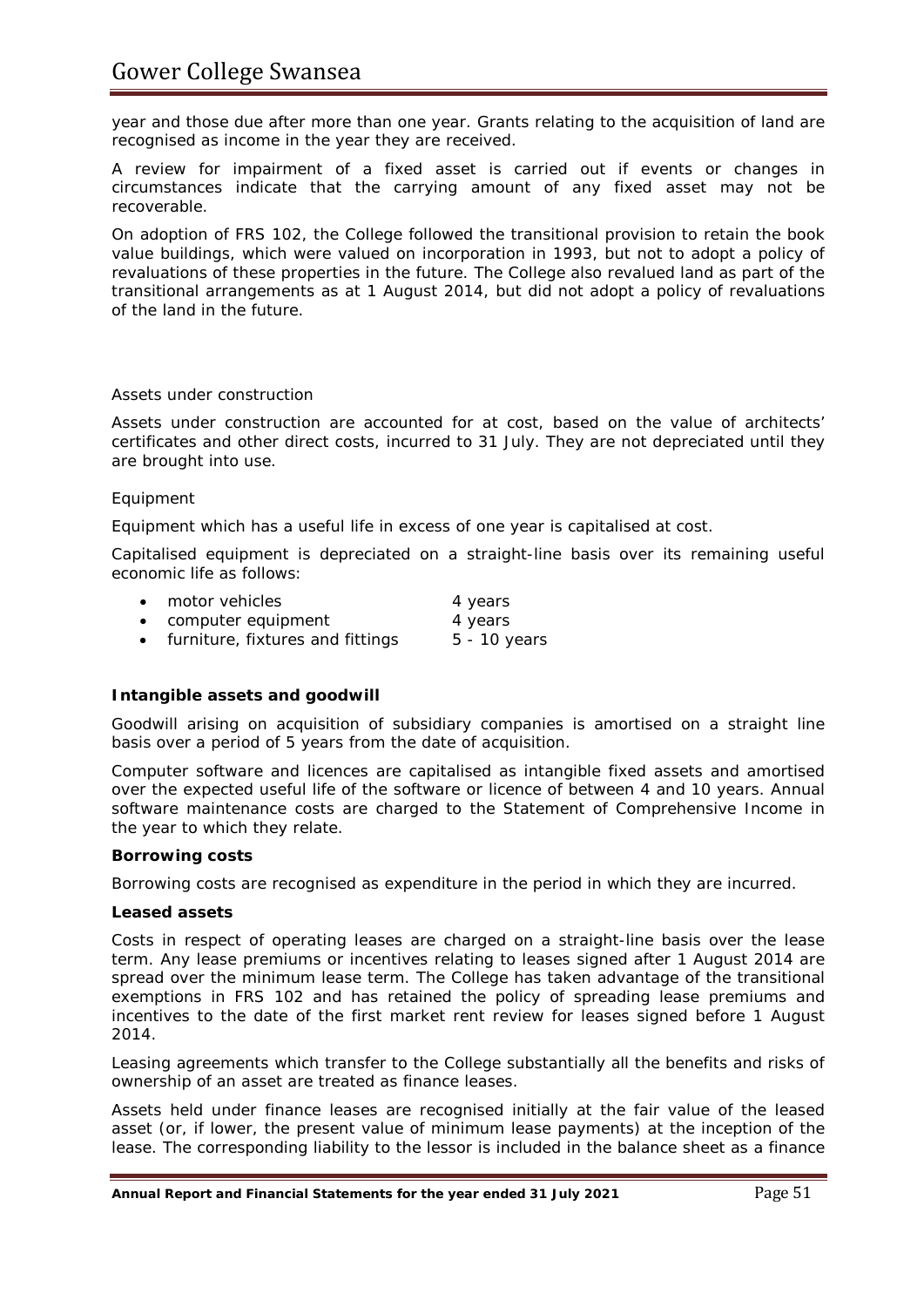lease obligation. Assets held under finance leases are included in tangible fixed assets and depreciated and assessed for impairment losses in the same way as owned assets.

Minimum lease payments are apportioned between the finance charge and the reduction of the outstanding liability. The finance charges are allocated over the period of the lease in proportion to the capital element outstanding.

## **Investments**

*Investments in subsidiaries*

Investments in subsidiaries are accounted for at cost less impairment in the individual financial statements.

## *Other investments*

Listed investments held as non-current assets and current asset investments, which may include listed investments, are stated at fair value, with movements recognised in Comprehensive Income. Investments comprising unquoted equity instruments are measured at fair value, estimated using a valuation technique.

## **Investment Properties**

Investment properties are stated at open market value at the balance sheet date.

### **Inventories**

Inventories are stated at the lower of their cost and net realisable value, being selling price less cost to complete and sell. Where necessary, provision is made for obsolete, slow-moving and defective items.

### **Cash and cash equivalents**

Cash includes cash in hand, deposits repayable on demand and overdrafts. Deposits are repayable on demand if they are in practice available within 24 hours without penalty.

Cash equivalents are short term, highly liquid investments that are readily convertible to known amounts of cash with insignificant risk of change in value. An investment qualifies as a cash equivalent when it has maturity of 3 months or less from the date of acquisition.

## **Financial liabilities and equity**

Financial liabilities and equity are classified according to the substance of the financial instrument's contractual obligations, rather than the financial instrument's legal form.

All loans, investments and short term deposits held by the Group are classified as basic financial instruments in accordance with FRS 102. These instruments are initially recorded at the transaction price less any transaction costs (historical cost). FRS 102 requires that basic financial instruments are subsequently measured at amortised cost, however the Group has calculated that the difference between the historical cost and amortised cost basis is not material and so these financial instruments are stated on the balance sheet at historical cost. Loans and investments that are payable or receivable within one year are not discounted.

## **Foreign currency translation**

Transactions denominated in foreign currencies are recorded using the rate of exchange ruling at the date of the transaction. Monetary assets and liabilities denominated in foreign currencies are translated at the rates of exchange ruling at the end of the financial period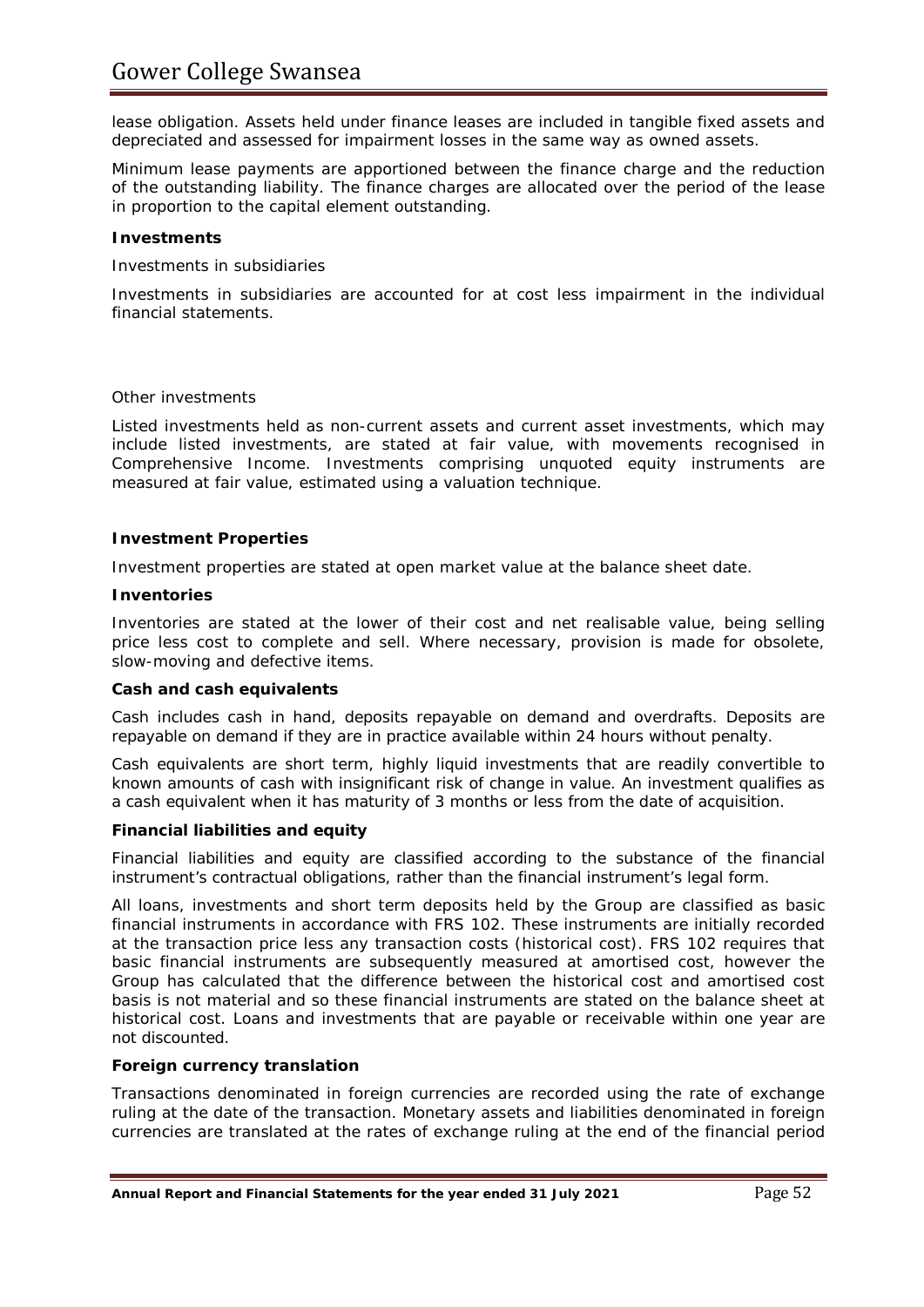with all resulting exchange differences being taken to income in the period in which they arise.

# **Taxation**

The College is considered to pass the tests set out in Paragraph 1 Schedule 6 Finance Act 2010 and therefore it meets the definition of a charitable company for UK corporation tax purposes. Accordingly, the College is potentially exempt from taxation in respect of income or capital gains received within categories covered by sections 478-488 of the Corporation Tax Act 2010 or Section 256 of the Taxation of Chargeable Gains Act 1992, to the extent that such income or gains are applied exclusively to charitable purposes.

The College is partially exempt in respect of Value Added Tax, so that it can only recover around 3% of the VAT charged on its inputs. Irrecoverable VAT on inputs is included in the costs of such inputs and added to the cost of tangible fixed assets as appropriate, where the inputs themselves are tangible fixed assets by nature.

The College's subsidiary companies are subject to corporation tax and VAT in the same way as any commercial organisation.

# **Provisions and contingent liabilities**

Provisions are recognised when the College has a present legal or constructive obligation as a result of a past event, it is probable that a transfer of economic benefit will be required to settle the obligation and a reliable estimate can be made of the amount of the obligation.

Where the effect of the time value of money is material, the amount expected to be required to settle the obligation is recognised at present value using a pre-tax discount rate. The unwinding of the discount is recognised as a finance cost in the statement of comprehensive income in the period it arises.

A contingent liability arises from a past event that gives the College a possible obligation whose existence will only be confirmed by the occurrence or otherwise of uncertain future events not wholly within the control of the College. Contingent liabilities also arise in circumstances where a provision would otherwise be made but either it is not probable that an outflow of resources will be required or the amount of the obligation cannot be measured reliably. Contingent liabilities are not recognised in the balance sheet but are disclosed in the notes to the financial statements.

## **Agency arrangements**

The College acts as an agent in the collection and payment of discretionary support funds. Related payments received from the funding bodies and subsequent disbursements to students are excluded from the income and expenditure of the College where the College is exposed to minimal risk or enjoys minimal economic benefit related to the transaction.

## **Judgements in applying accounting policies and key sources of estimation uncertainty**

In preparing these financial statements, management have made the following judgements:

- Determine whether leases entered into by the College either as a lessor or a lessee are operating or finance leases. These decisions depend on an assessment of whether the risks and rewards of ownership have been transferred from the lessor to the lessee on a lease by lease basis.
- Determine whether there are indicators of impairment of the group's tangible assets, including goodwill. Factors taken into consideration in reaching such a decision include the economic viability and expected future financial performance of the asset and where it is a component of a larger cash-generating unit, the viability and expected future performance of that unit.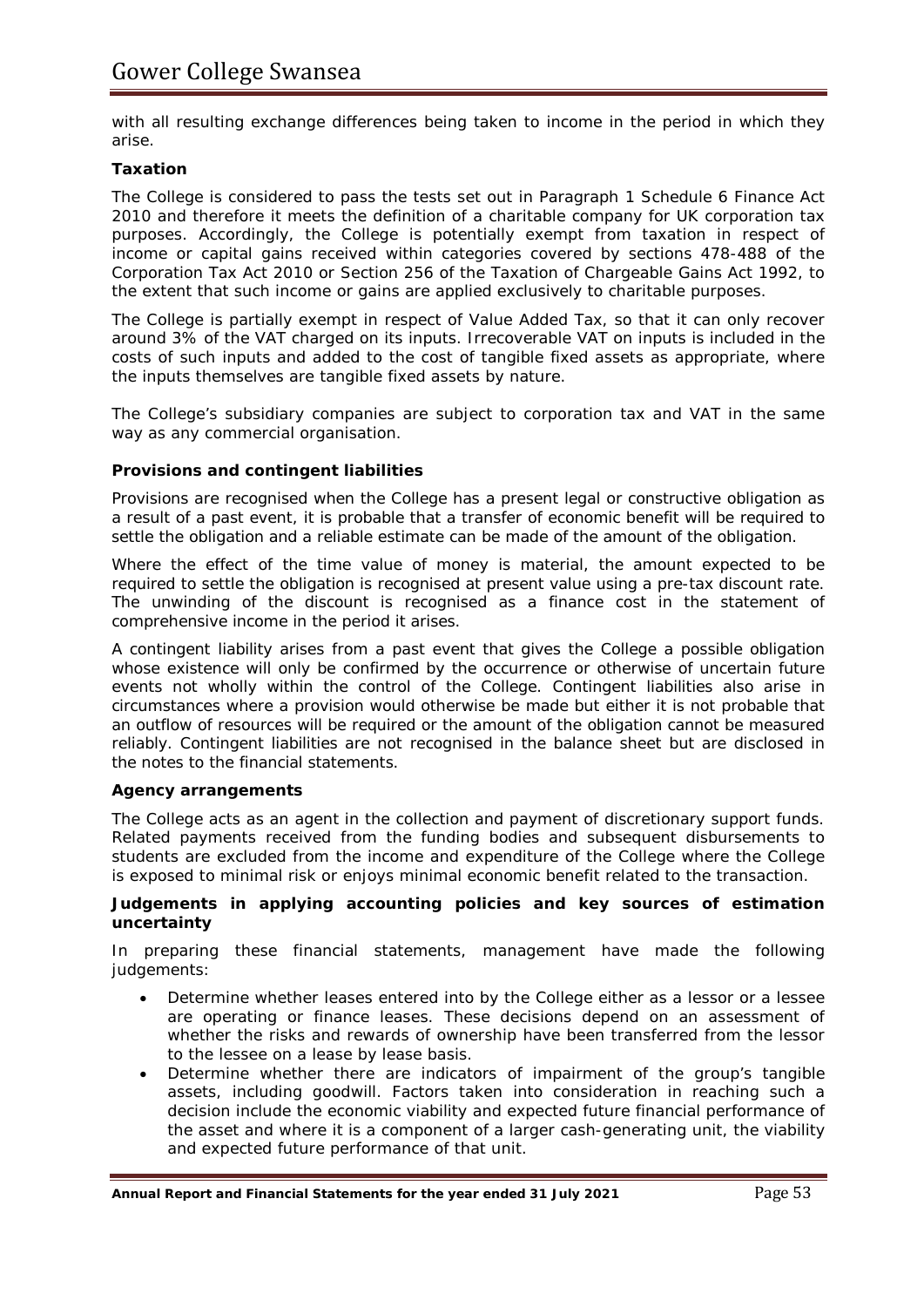*Other key sources of estimation uncertainty*

• *Tangible fixed assets*

Tangible fixed assets, other than investment properties, are depreciated over their useful lives taking into account residual values, where appropriate. The actual lives of the assets and residual values are assessed annually and may vary depending on a number of factors. In re-assessing asset lives, factors such as technological innovation and maintenance programmes are taken into account. Residual value assessments consider issues such as future market conditions, the remaining life of the asset and projected disposal values.

## • *Local Government Pension Scheme*

The present value of the Local Government Pension Scheme defined benefit liability depends on a number of factors that are determined on an actuarial basis using a variety of assumptions. The assumptions used in determining the net cost (income) for pensions include the discount rate. Any changes in these assumptions, which are disclosed in note 26, will impact the carrying amount of the pension liability. Furthermore a roll forward approach which projects results from the latest full actuarial valuation performed at 31 March 2019 has been used by the actuary in valuing the pensions liability at 31 July 2021. Any differences between the figures derived from the roll forward approach and a full actuarial valuation would impact on the carrying amount of the pension liability.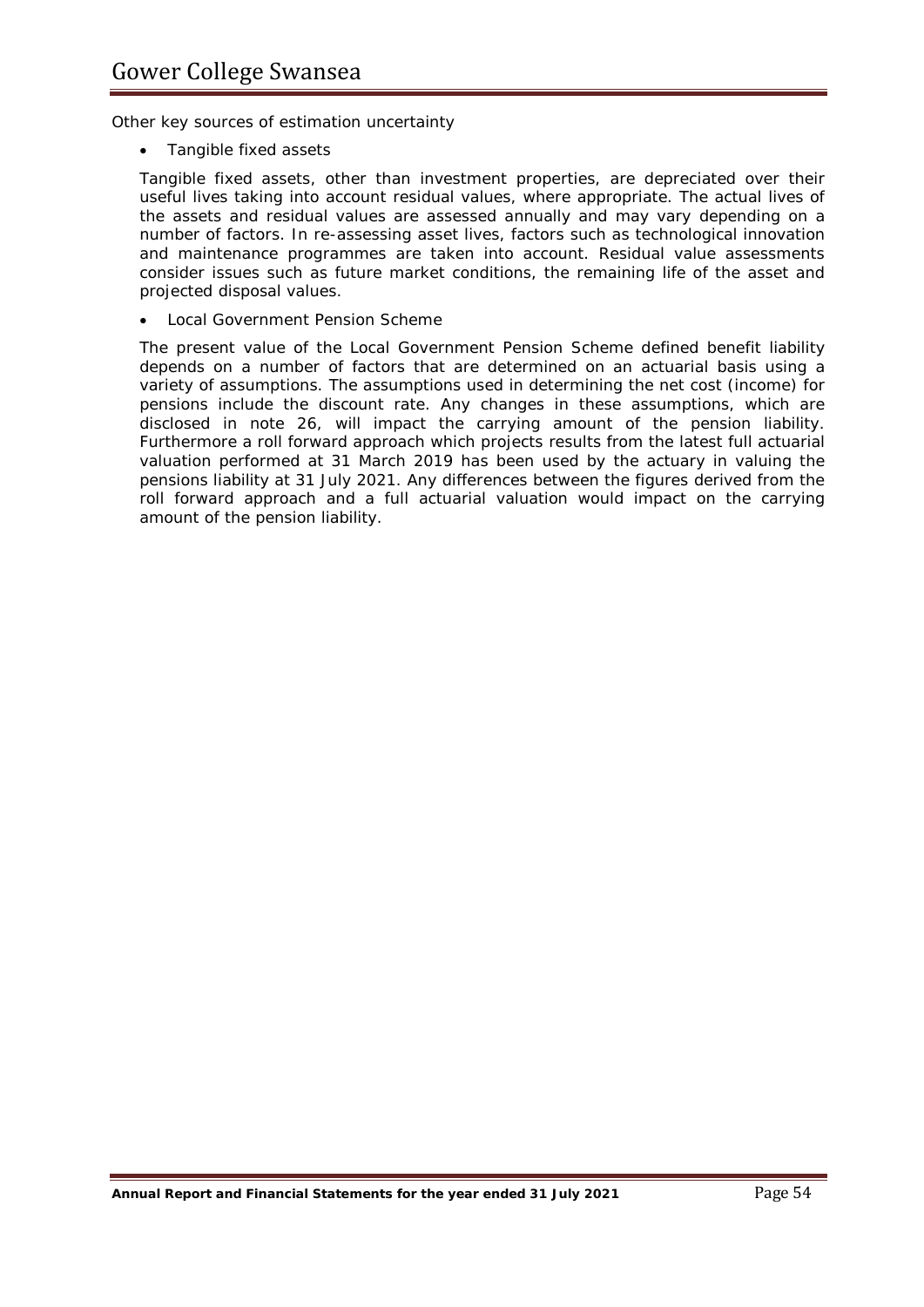| <b>Funding body grants</b><br>2                  | 2021<br>Group          | Year ended 31 July<br>2021<br>College | 2020<br>Group          | Year ended 31 July<br>2020<br><b>College</b> |
|--------------------------------------------------|------------------------|---------------------------------------|------------------------|----------------------------------------------|
|                                                  | £'000                  | £'000                                 | £'000                  | £'000                                        |
| <b>Recurrent grants</b>                          |                        |                                       |                        |                                              |
| Welsh Government recurrent grant                 | 26,547                 | 26,547                                | 25,593                 | 25,593                                       |
| Higher Education Funding Council for Wales       | 69                     | 69                                    | 74                     | 74                                           |
| <b>Specific grants</b>                           |                        |                                       |                        |                                              |
| <b>Work Based Learning</b>                       | 5,930                  | 5,927                                 | 7,074                  | 7,035                                        |
| Releases of Welsh Government capital grants      | 1,092                  | 1,092                                 | 697                    | 697                                          |
| Other Welsh Government grants                    | 7,502                  | 7,502                                 | 3,108                  | 3,108                                        |
| Total                                            | 41,140                 | 41,137                                | 36,546                 | 36,507                                       |
|                                                  |                        |                                       |                        |                                              |
| 3<br><b>Tuition fees and education contracts</b> | Year ended 31 July     |                                       |                        | Year ended 31 July                           |
|                                                  | 2021                   | 2021                                  | 2020                   | 2020                                         |
|                                                  | Group                  | College                               | Group                  | College                                      |
|                                                  | £'000                  | £'000                                 | £'000                  | £'000                                        |
| Adult education fees                             | 220                    | 219                                   | 462                    | 415                                          |
| Apprenticeship fees and contracts                | 61                     | 22                                    | 279                    | 22                                           |
| Fees for FE loan supported courses               | 143                    | 143                                   | 383                    | 383                                          |
| Fees for HE loan supported courses               | 1,270                  | 1,270                                 | 1,457                  | 1,457                                        |
| International students fees                      | 501                    | 501                                   | 720                    | 720                                          |
| <b>Total tuition fees</b>                        | 2,195                  | 2,155                                 | 3,301                  | 2,997                                        |
| <b>Education contracts</b>                       | 783                    | 768                                   | 829                    | 812                                          |
| Total                                            | 2,978                  | 2,923                                 | 4,130                  | 3,809                                        |
| 4<br>Other grants and contracts                  |                        | Year ended 31 July                    |                        | Year ended 31 July                           |
|                                                  | 2021                   | 2021                                  | 2020                   | 2020                                         |
|                                                  | Group                  | College                               | Group                  | College                                      |
|                                                  | ${\bf f}^{\prime}$ 000 | ${\bf f}^{\prime}$ 000                | ${\bf f}^{\prime}$ 000 | ${\bf f}^{\prime}$ 000                       |
| Erasmus                                          | 15                     | 15                                    |                        |                                              |
| <b>European Commission</b>                       | 3,027                  | 3,027                                 | 3,126                  | 3,126                                        |
| Other grants and contracts                       | 737                    | 550                                   | 796                    | 653                                          |
| <b>Total</b>                                     | 3,779                  | 3,592                                 | 3,922                  | 3,779                                        |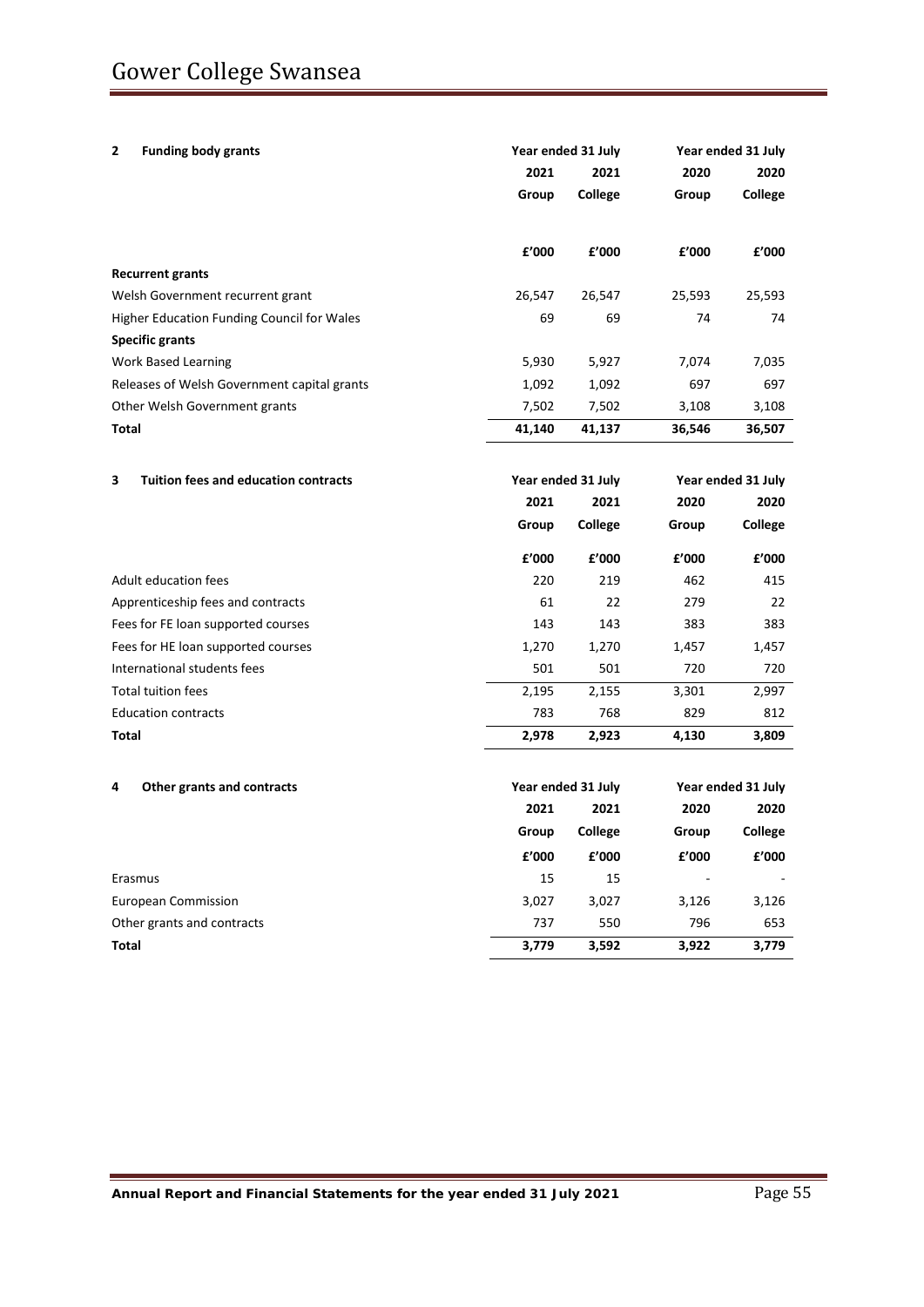| 5.<br>Other income                 | Year ended 31 July |         | Year ended 31 July |         |
|------------------------------------|--------------------|---------|--------------------|---------|
|                                    | 2021               | 2021    | 2020               | 2020    |
|                                    | Group              | College | Group              | College |
|                                    | f'000              | f'000   | f'000              | £'000   |
| Catering and residences            | 239                | 239     | 692                | 692     |
| Other income generating activities | 44                 | 44      | 109                | 109     |
| Other grant income                 | 268                | 268     | 256                | 256     |
| Non-government capital grants      | 37                 | 37      | 41                 | 41      |
| Miscellaneous income               | 616                | 616     | 644                | 644     |
| <b>Total</b>                       | 1.204              | 1,204   | 1.742              | 1.742   |

| <b>Investment income</b><br>6          |                          | Year ended 31 July | Year ended 31 July |         |
|----------------------------------------|--------------------------|--------------------|--------------------|---------|
|                                        | 2021                     | 2021               | 2020               | 2020    |
|                                        | Group                    | College            | Group              | College |
|                                        | f'000                    | £'000              | f'000              | £'000   |
| Other investment income                | ٠                        | -                  |                    |         |
| Other interest receivable              | 1                        | $\mathbf{1}$       | 20                 | 20      |
|                                        | 1                        | 1                  | 20                 | 20      |
| Net return on pension scheme (note 25) | $\overline{\phantom{a}}$ |                    | -                  |         |
| Total                                  | 1                        | 1                  | 20                 | 20      |

## **7 Donations – College only**

|                        | 2021                     | 2020                     |
|------------------------|--------------------------|--------------------------|
|                        | f'000                    | £'000                    |
| Unrestricted donations | $\overline{\phantom{a}}$ | $\sim$                   |
| <b>Total</b>           | $\overline{\phantom{0}}$ | $\overline{\phantom{0}}$ |
|                        |                          |                          |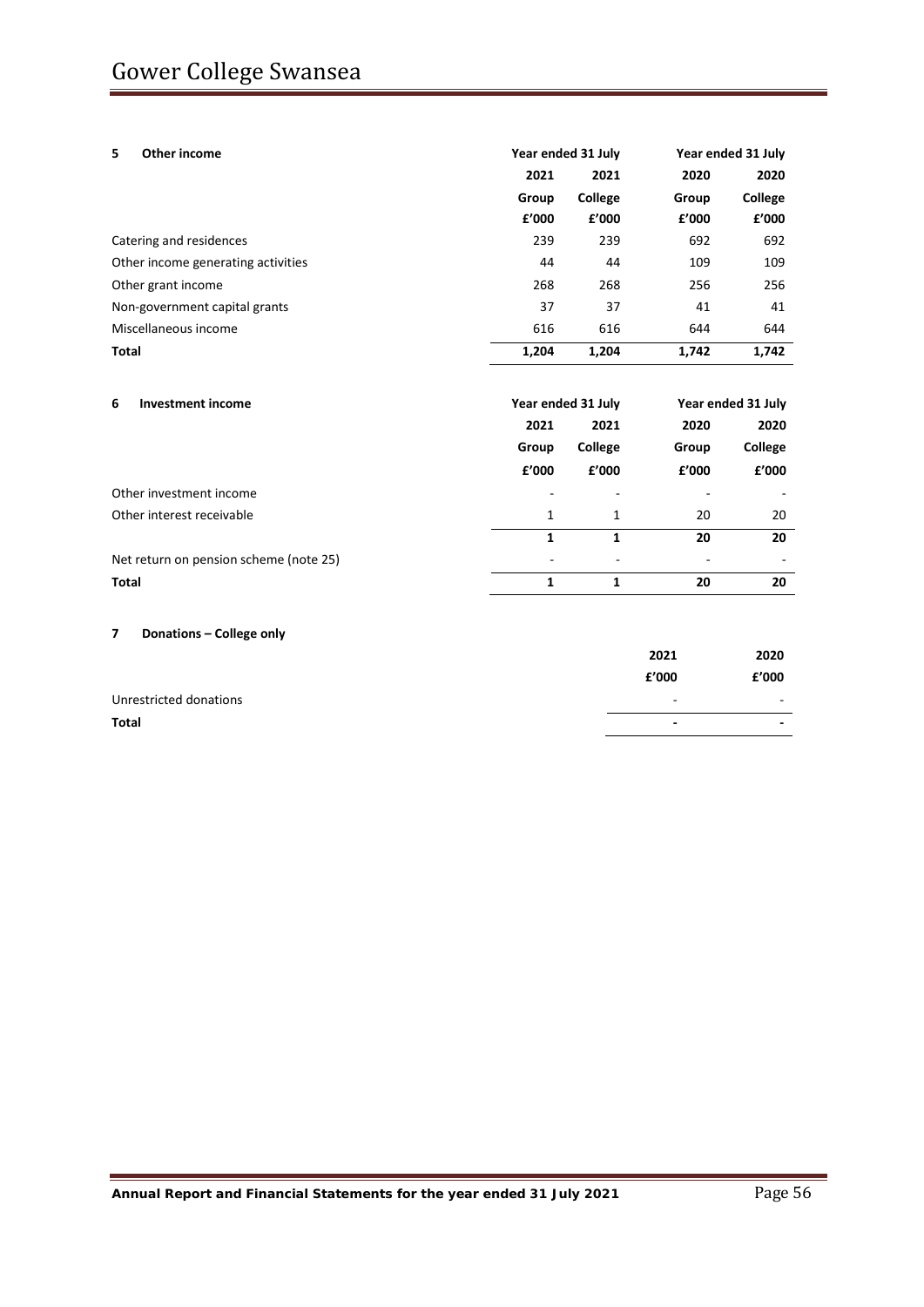#### 8 **Staff costs – Group and College**

The average number of persons (including key management personnel) employed by the College during the year, was:

|                                   | 2021   | 2021    | 2020   | 2020    |
|-----------------------------------|--------|---------|--------|---------|
|                                   | Group  | College | Group  | College |
| <b>Headcount</b>                  | No.    | No.     | No.    | No.     |
| Teaching department staff         | 587    | 578     | 631    | 612     |
| Non-teaching department staff     | 478    | 470     | 449    | 440     |
|                                   | 1,065  | 1,048   | 1,080  | 1,052   |
|                                   |        |         |        |         |
|                                   | 2021   | 2021    | 2020   | 2020    |
| Staff costs for the above persons | Group  | College | Group  | College |
|                                   | £'000  | £'000   | £'000  | £'000   |
| Wages and salaries                | 25,395 | 24,853  | 25,227 | 24,408  |
| Social security costs             | 2,443  | 2,387   | 2,427  | 2,351   |
| Other pension costs               | 9,474  | 9,458   | 7,071  | 7,051   |
| <b>Staff costs</b>                | 37,312 | 36,698  | 34,725 | 33,810  |
| Restructuring costs               | 94     | 94      | 765    | 665     |
| <b>Total Staff costs</b>          | 37,406 | 36,792  | 35,490 | 34,475  |

#### **Key management personnel**

Key management personnel are those persons having authority and responsibility for planning, directing and controlling the activities of the Group and are represented by the Strategic Planning Group which comprises the Principal, the Deputy Principal, the Director of Curriculum and Quality, the Director of Skills and Business Development, the Director of HR and the Director of Finance. Staff costs include compensation paid to key management personnel for loss of office.

#### **Emoluments of Key management personnel, Accounting Officer and other higher paid staff**

|                                                                              | 2021 | 2020 |
|------------------------------------------------------------------------------|------|------|
|                                                                              | No.  | No.  |
| The number of key management personnel including the Accounting Officer was: | 6    |      |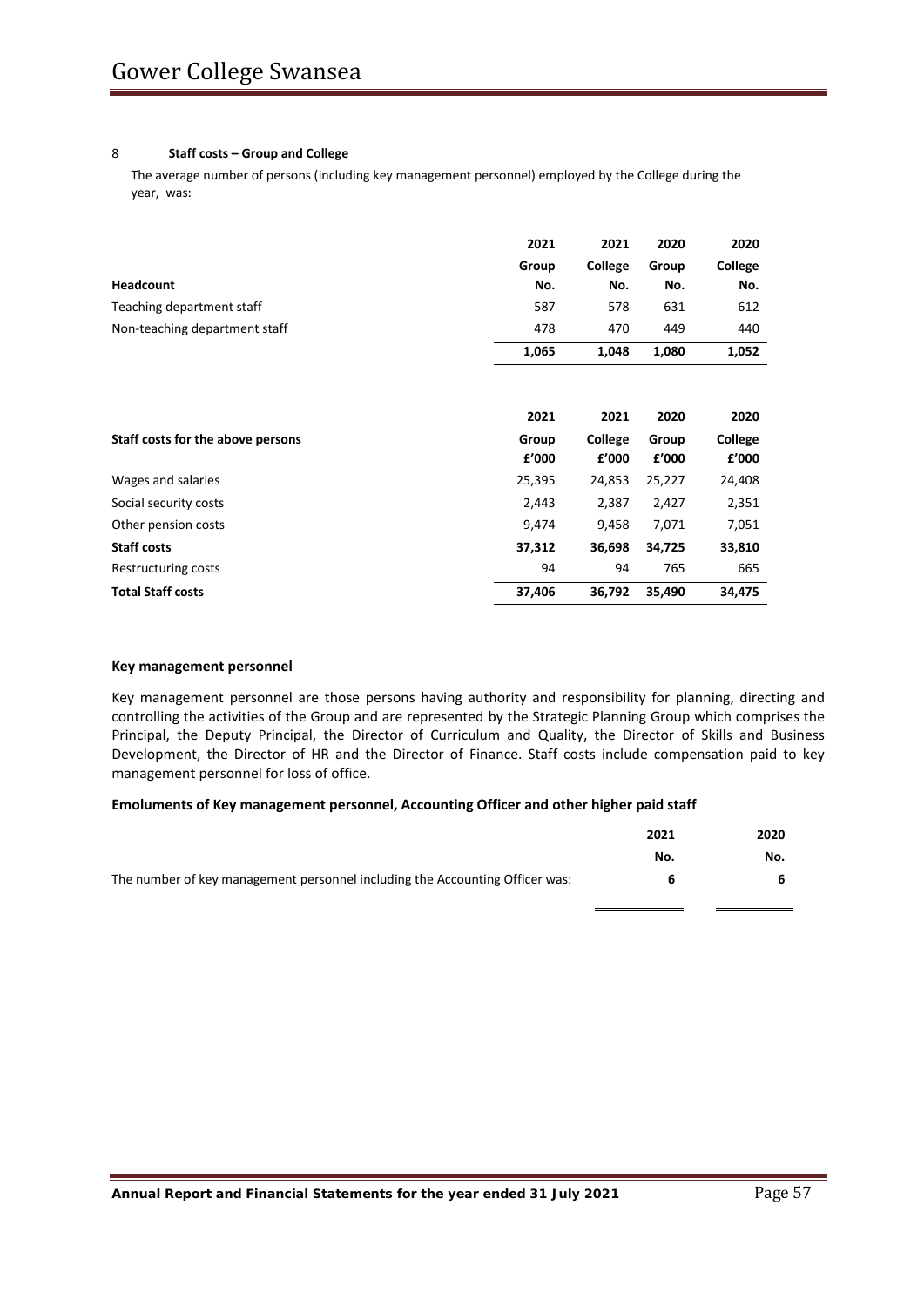The number of key management personnel and other higher paid staff who received annual emoluments (excluding pension contributions but including benefits in kind) in the Group and the College were in the following ranges:

| Group                     |      | Key management personnel |      | <b>Other staff</b> |
|---------------------------|------|--------------------------|------|--------------------|
|                           | 2021 | 2020                     | 2021 | 2020               |
|                           | No.  | No.                      | No.  | No.                |
| £60,001 to £65,000 p.a.   |      |                          | 0.9  | 1.0                |
| £65,001 to £70,000 p.a.   |      |                          | 3.0  | 4.0                |
| £70,001 to £75,000 p.a.   |      |                          |      |                    |
| £75,001 to £80,000 p.a.   | 1.8  | 2.0                      |      |                    |
| £80,001 to £85,000 p.a.   | 2.0  |                          | 1.0  |                    |
| £85,001 to £90,000 p.a.   |      | 1.7                      |      |                    |
| £90,001 to £95,000 p.a.   |      |                          |      |                    |
| £95,001 to £100,000 p.a.  |      | 1.0                      |      |                    |
| £110,001 to £115,000 p.a. | 1.0  |                          |      |                    |
| £155,001 to £160,000 p.a. |      | 1.0                      |      |                    |
| £165,001 to £170,000 p.a. | 1.0  |                          |      |                    |
|                           | 5.8  | 5.7                      | 4.9  | 5.0                |

The emoluments of key management personnel and other higher paid staff in the Group above was:

| Group                          | Key management personnel |      | <b>Other staff</b> |      |
|--------------------------------|--------------------------|------|--------------------|------|
|                                | 2021                     | 2020 | 2021               | 2020 |
|                                | £000                     | £000 | £000               | £000 |
| <b>Salaries</b>                | 562                      | 555  | 349                | 333  |
| Performance related pay        | 26                       | 7    |                    |      |
| Benefits in kind               | ٠                        | ۰    | ۰                  | ۰    |
|                                | 588                      | 562  | 349                | 333  |
| Employer pension contributions | 132                      | 125  | 64                 | 62   |
|                                | 720                      | 687  | 413                | 395  |

The number of other staff above and their associated remuneration includes one (2020: one) of the directors of the subsidiary company, Track Training Limited.

The employer's national insurance in relation to key management personnel for the year was £74,000 (2020: £71,000).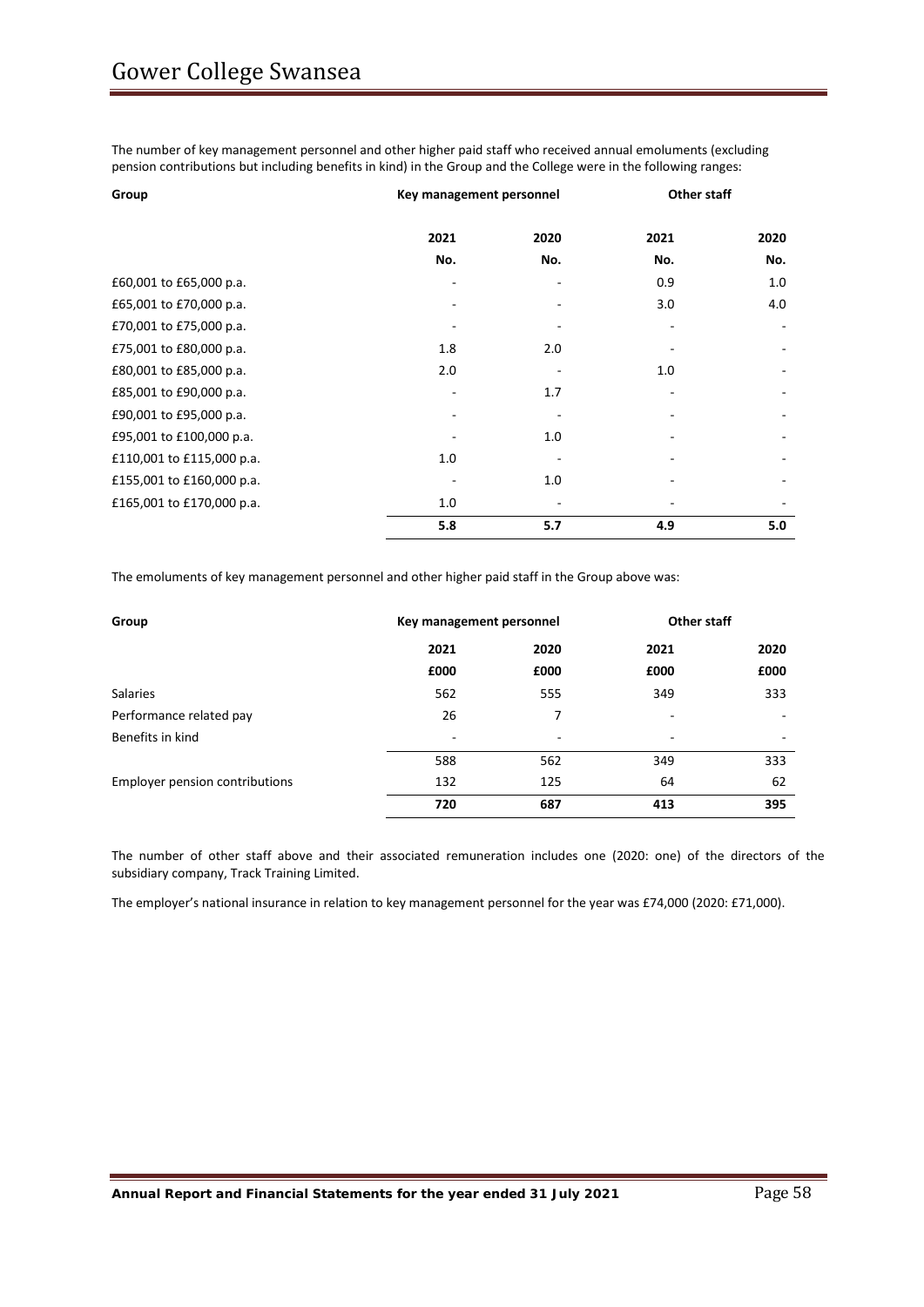| College                   |      | Key management personnel |      | <b>Other staff</b> |
|---------------------------|------|--------------------------|------|--------------------|
|                           | 2021 | 2020                     | 2021 | 2020               |
|                           | No.  | No.                      | No.  | No.                |
| £60,001 to £65,000 p.a.   |      |                          | 0.9  | 1.0                |
| £65,001 to £70,000 p.a.   |      |                          | 3.0  | 3.0                |
| £70,001 to £75,000 p.a.   |      |                          | ۰    |                    |
| £75,001 to £80,000 p.a.   | 1.8  | 2.0                      |      |                    |
| £80,001 to £85,000 p.a.   | 2.0  |                          |      |                    |
| £85,001 to £90,000 p.a.   |      | 1.7                      |      |                    |
| £90,001 to £95,000 p.a.   |      |                          |      |                    |
| £95,001 to £100,000 p.a.  |      | 1.0                      |      |                    |
| £110,001 to £115,000 p.a. | 1.0  |                          |      |                    |
| £155,001 to £160,000 p.a. |      | 1.0                      |      |                    |
| £165,001 to £170,000 p.a. | 1.0  |                          |      |                    |
|                           | 5.8  | 5.7                      | 3.9  | 4.0                |

The emoluments of key management personnel and other higher paid staff in the College above was:

| College                        |      | <b>Other staff</b><br>Key management personnel |      |      |
|--------------------------------|------|------------------------------------------------|------|------|
|                                | 2021 | 2020                                           | 2021 | 2020 |
|                                | £000 | £000                                           | £000 | £000 |
| <b>Salaries</b>                | 562  | 555                                            | 268  | 265  |
| Performance related pay        | 26   | 7                                              |      |      |
| Benefits in kind               | ٠    | ٠                                              | -    | -    |
|                                | 588  | 562                                            | 268  | 265  |
| Employer pension contributions | 132  | 125                                            | 62   | 60   |
|                                | 720  | 687                                            | 330  | 325  |

There were no amounts due to key management personnel or higher paid staff that were waived in the year. Compensation for loss of office payable to higher paid staff amounted to £nil (2019: £nil).

The above emoluments include amounts payable to the Accounting Officer (who is also the highest paid officer) of:

|                         | 2021                     | 2020  |
|-------------------------|--------------------------|-------|
|                         | £'000                    | £'000 |
| Salaries                | 160                      | 155   |
| Performance related pay | 10                       |       |
| Benefits in kind        | $\overline{\phantom{0}}$ | ۰     |
|                         | 170                      | 155   |
|                         |                          |       |
| Pension contributions   | 39                       | 36    |
|                         |                          |       |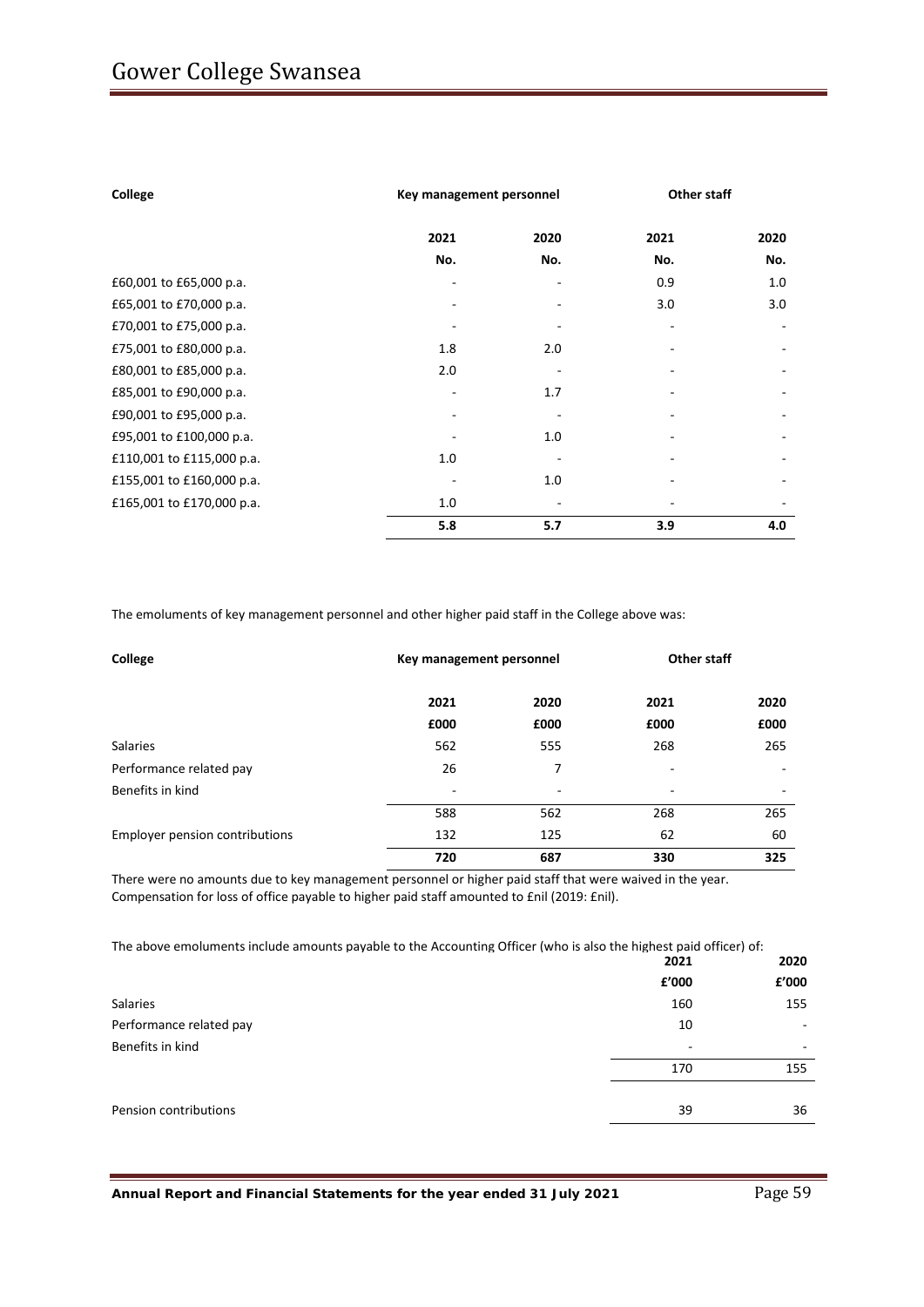**9 Other operating expenses**

The remuneration package of the Principal and Chief Executive, is subject to annual review by the Remuneration Committee of the Governing Body who use benchmarking information to provide objective guidance. The Remuneration Committee assesses the Corporation's performance against KPIs and the attainment of students in the year, as well as the progress against the college's long term strategic objectives, including the objective of achieving growth, when reviewing the remuneration package of the Principal and Chief Executive. Qualitative measures of success, such as level of engagement of the staff and students are also considered. The level of pay is benchmarked against the pay of colleges of similar size in the prior financial year, taken from their financial statements, and the general trend within the sector is also considered. In 2019/20, the College exceeded its Key Performance Indicator targets and the Remuneration Committee awarded performance related pay to the Principal/Chief Executive in addition to the standard inflationary increase.

### **Relationship of Principal/Chief Executive pay and remuneration expressed as a multiple**

|                                                                             | 2021  | 2020  |
|-----------------------------------------------------------------------------|-------|-------|
|                                                                             | f'000 | £'000 |
| Principal/CEO basic salary as a multiple of the median of all staff         | 5.8   | 5.6   |
| Principal/CEO's total remuneration as a multiple of the median of all staff | 6.2   | 5.6   |

The members of the Corporation other than the Accounting Officer, the staff members and the NUS Officer did not receive any payment from the institution other than the reimbursement of travel and subsistence expenses incurred in the course of their duties. The total payments for Governors expenses amounted to £285 (2020: £1,163) and related to 2 (2020: 3) Governors.

| 2021         | 2021    | 2020  | 2020    |
|--------------|---------|-------|---------|
| Group        | College | Group | College |
| £'000        | £'000   | f'000 | £'000   |
| 4,364        | 4,956   | 3,641 | 4,359   |
| 2,950        | 2,837   | 3,152 | 3,003   |
| 2,834        | 2,766   | 2,714 | 2,673   |
| 10,148       | 10,559  | 9,507 | 10,035  |
|              |         |       |         |
| 2021         | 2021    | 2020  | 2020    |
| Group        | College | Group | College |
| £'000        | £'000   | £'000 | £'000   |
|              |         |       |         |
| 32           | 23      | 31    | 22      |
| 16           | 16      | 10    | 10      |
|              |         |       |         |
|              |         |       |         |
| $\mathbf{1}$ |         | 2     |         |
|              |         |       |         |
|              |         |       |         |
| 324          | 296     | 309   | 277     |
|              |         |       |         |
|              |         |       |         |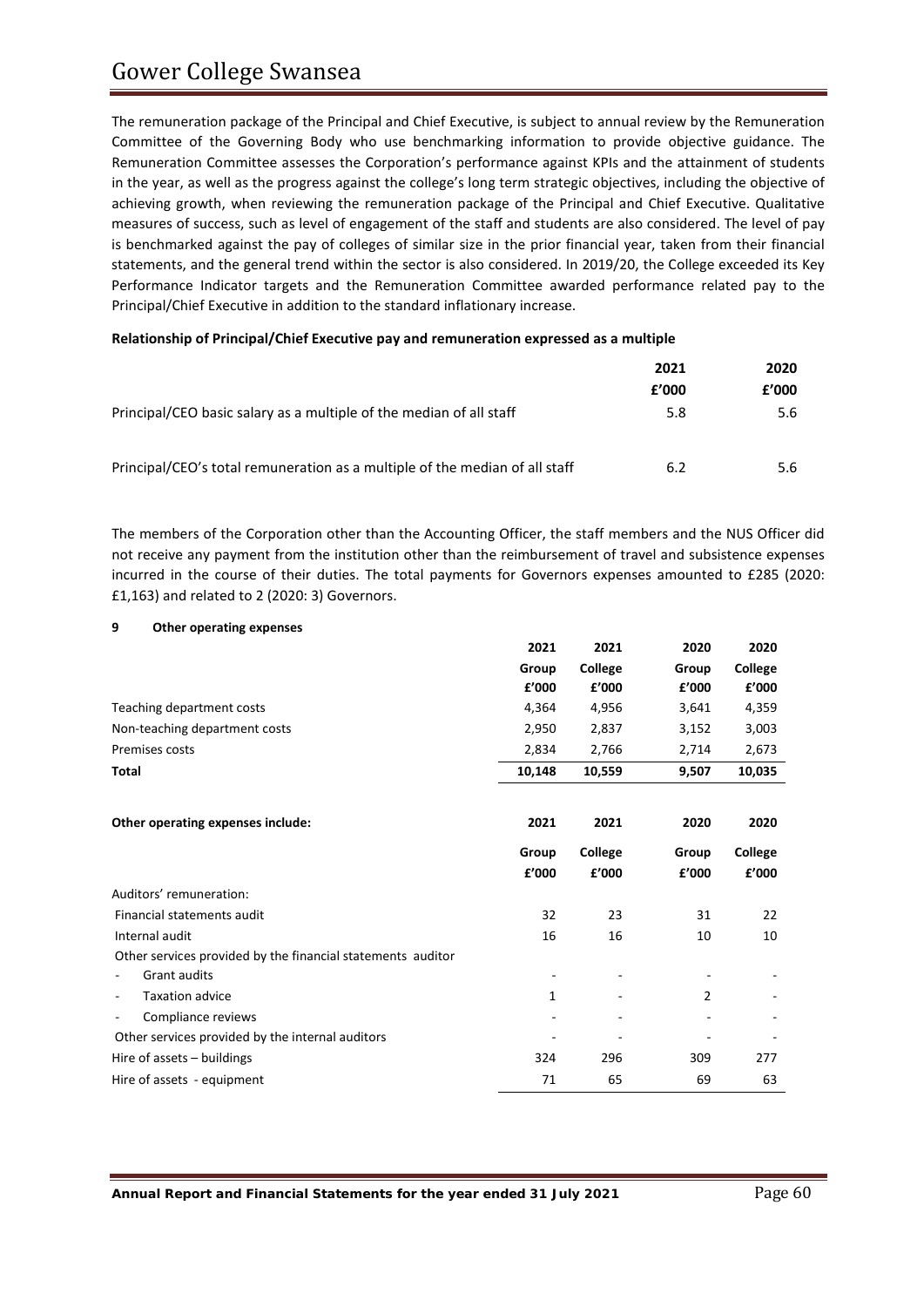# Gower College Swansea

#### **10 Interest and other finance costs – Group and College**

|                                            | 2021  | 2021    | 2020         | 2020    |  |
|--------------------------------------------|-------|---------|--------------|---------|--|
|                                            | Group | College | Group        | College |  |
|                                            | £'000 | f'000   | f'000        | f'000   |  |
| On bank loans, overdrafts and other loans: | 50    | 33      | 65           | 46      |  |
|                                            | 50    | 33      | 65           | 46      |  |
| On finance leases                          | 1     |         | $\mathbf{1}$ |         |  |
| Interest payable on early retirements      |       |         |              | ۰       |  |
| Pension finance costs (note 26)            | 650   | 650     | 560          | 560     |  |
| Total                                      | 701   | 683     | 626          | 606     |  |

#### 11 **Taxation – Group only**

|                                                | 2021                     | 2020  |
|------------------------------------------------|--------------------------|-------|
|                                                | f'000                    | f'000 |
| United Kingdom corporation tax charge/(credit) | $\overline{\phantom{a}}$ | (1)   |
| Provision for deferred corporation tax         | $\overline{\phantom{0}}$ |       |
| Total                                          |                          |       |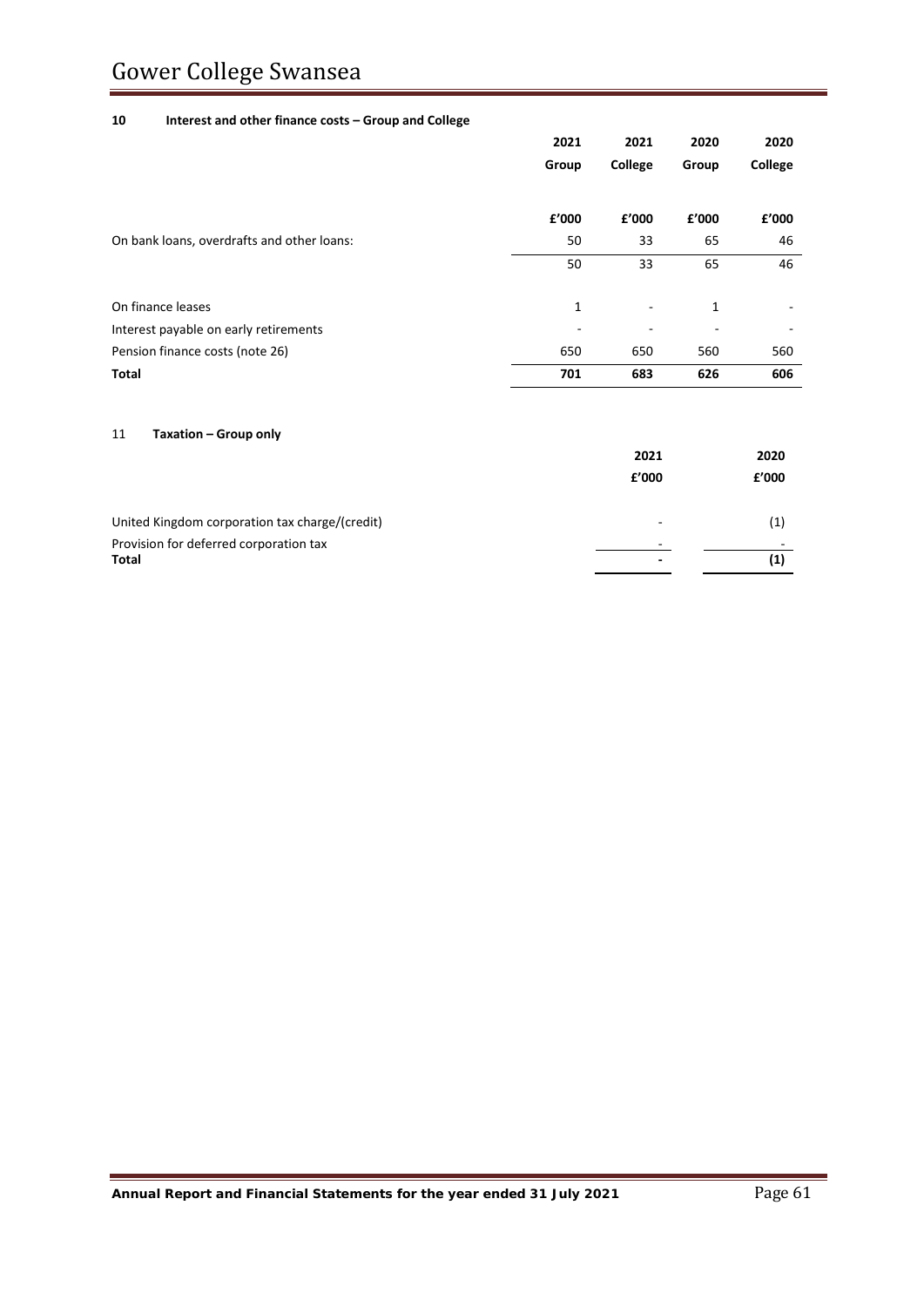# **12 Tangible fixed assets (Group)**

|                                     | <b>Land and buildings</b> |                   | Equipment | <b>Motor vehicles</b> | <b>Total</b> |  |
|-------------------------------------|---------------------------|-------------------|-----------|-----------------------|--------------|--|
|                                     | Freehold                  | Long<br>leasehold |           |                       |              |  |
|                                     | £'000                     | £'000             | £'000     | f'000                 | £'000        |  |
| <b>Cost or valuation</b>            |                           |                   |           |                       |              |  |
| At 1 August 2020                    | 56,408                    | 772               | 13,283    | 399                   | 70,862       |  |
| <b>Additions</b>                    | 1,364                     |                   | 2,612     |                       | 3,976        |  |
| Disposals                           |                           | -                 | (682)     | -                     | (682)        |  |
| At 31 July 2021                     | 57,772                    | 772               | 15,213    | 399                   | 74,156       |  |
| <b>Depreciation</b>                 |                           |                   |           |                       |              |  |
| At 1 August 2020                    | 18,350                    |                   | 10,012    | 320                   | 28,682       |  |
| Charge for the year                 | 1,405                     | ۰                 | 1,552     | 38                    | 2,995        |  |
| Elimination in respect of disposals |                           | ۰                 | (676)     | ٠                     | (676)        |  |
| At 31 July 2021                     | 19,755                    | ۰                 | 10,888    | 358                   | 31,001       |  |
| Net book value at 31 July 2021      | 38,017                    | 772               | 4,325     | 41                    | 43,155       |  |
| Net book value at 31 July 2020      | 38,058                    | 772               | 3,271     | 79                    | 42,180       |  |

## **Tangible fixed assets (College only)**

|                                     |          | Land and buildings | Equipment | Motor    | Total  |
|-------------------------------------|----------|--------------------|-----------|----------|--------|
|                                     | Freehold | Long<br>leasehold  |           | vehicles |        |
|                                     | £'000    | £'000              | £'000     | £'000    | £'000  |
| <b>Cost or valuation</b>            |          |                    |           |          |        |
| At 1 August 2020                    | 56,408   | 772                | 13,030    | 399      | 70,609 |
| Additions                           | 1,364    |                    | 2,611     |          | 3,975  |
| <b>Disposals</b>                    |          | ۰                  | (473)     |          | (473)  |
| At 31 July 2021                     | 57,772   | 772                | 15,168    | 399      | 74,111 |
| <b>Depreciation</b>                 |          |                    |           |          |        |
| At 1 August 2020                    | 18,350   |                    | 9,782     | 320      | 28,452 |
| Charge for the year                 | 1,405    |                    | 1,537     | 38       | 2,980  |
| Elimination in respect of disposals | -        | ۰                  | (473)     |          | (473)  |
| At 31 July 2021                     | 19,755   | -                  | 10,846    | 358      | 30,959 |
| Net book value at 31 July 2021      | 38,017   | 772                | 4,322     | 41       | 43,152 |
| Net book value at 31 July 2020      | 38,058   | 772                | 3,248     | 79       | 42,157 |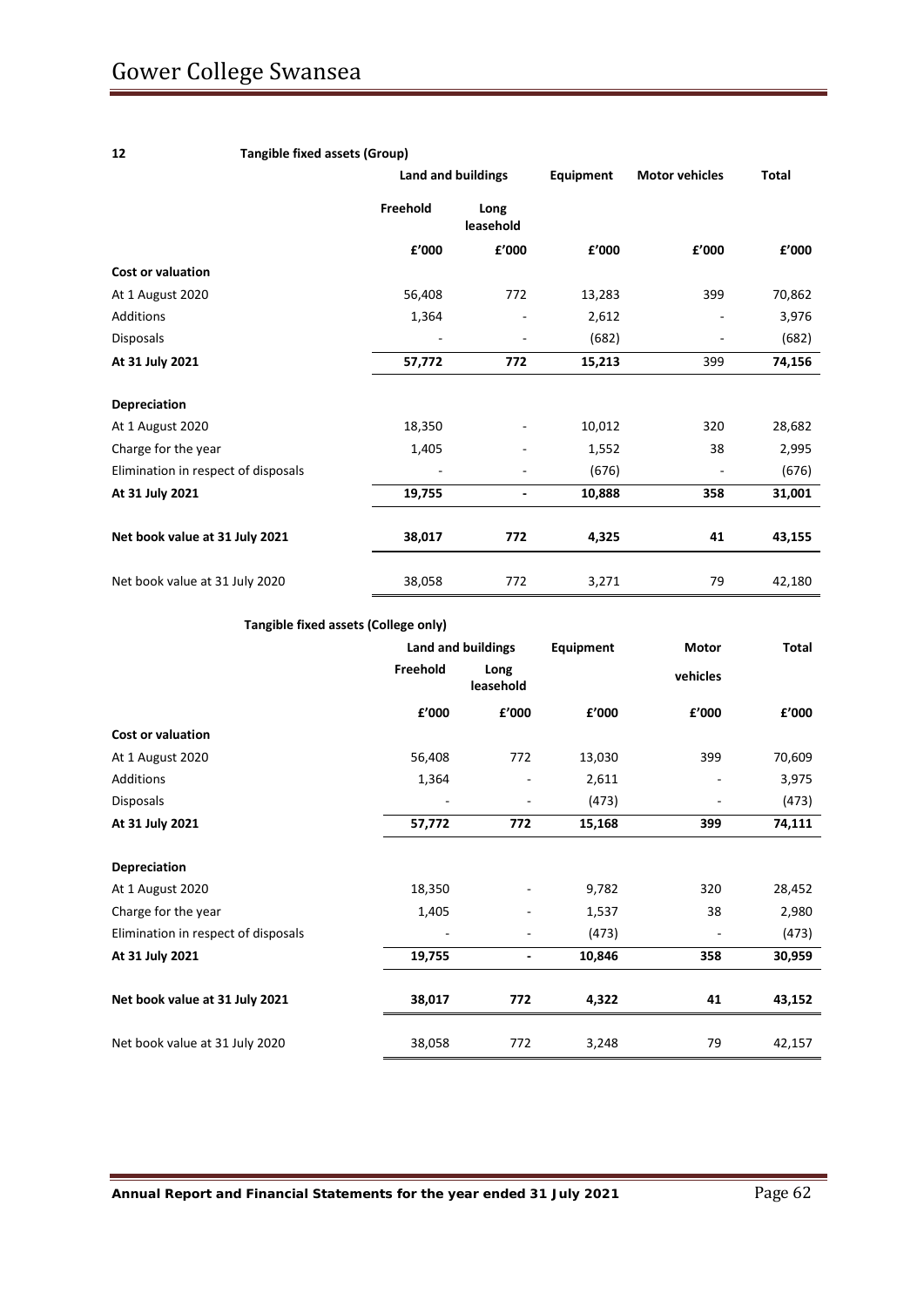# Gower College Swansea

Buildings inherited from the Local Education Authority at 1 April 1993 were valued at depreciated replacement cost by Chartered Surveyors from West Glamorgan County Council, Estates Section, Property Services Department. Other tangible fixed assets inherited from the Local Education Authority at incorporation have been valued by the Corporation on a depreciated replacement cost basis. Should these assets be sold, the College would either have to surrender the sale proceeds to the Welsh Government or use them in accordance with the Financial Memorandum with the Welsh Government.

Freehold land was revalued at open market value at 1 August 2014 as part of the transitional arrangements under FRS102.

Included within land and buildings (College and Group) is an amount of £66,000 (2020: £828,000) relating to assets in the course of construction.

Included within the net book value of tangible fixed assets (Group only) is £2,000 (2020: £5,000) in respect of assets held under finance leases or similar hire purchase contracts. Depreciation for the year on assets held under finance leases or similar hire purchase contracts was £3,000 (2020: £6,000).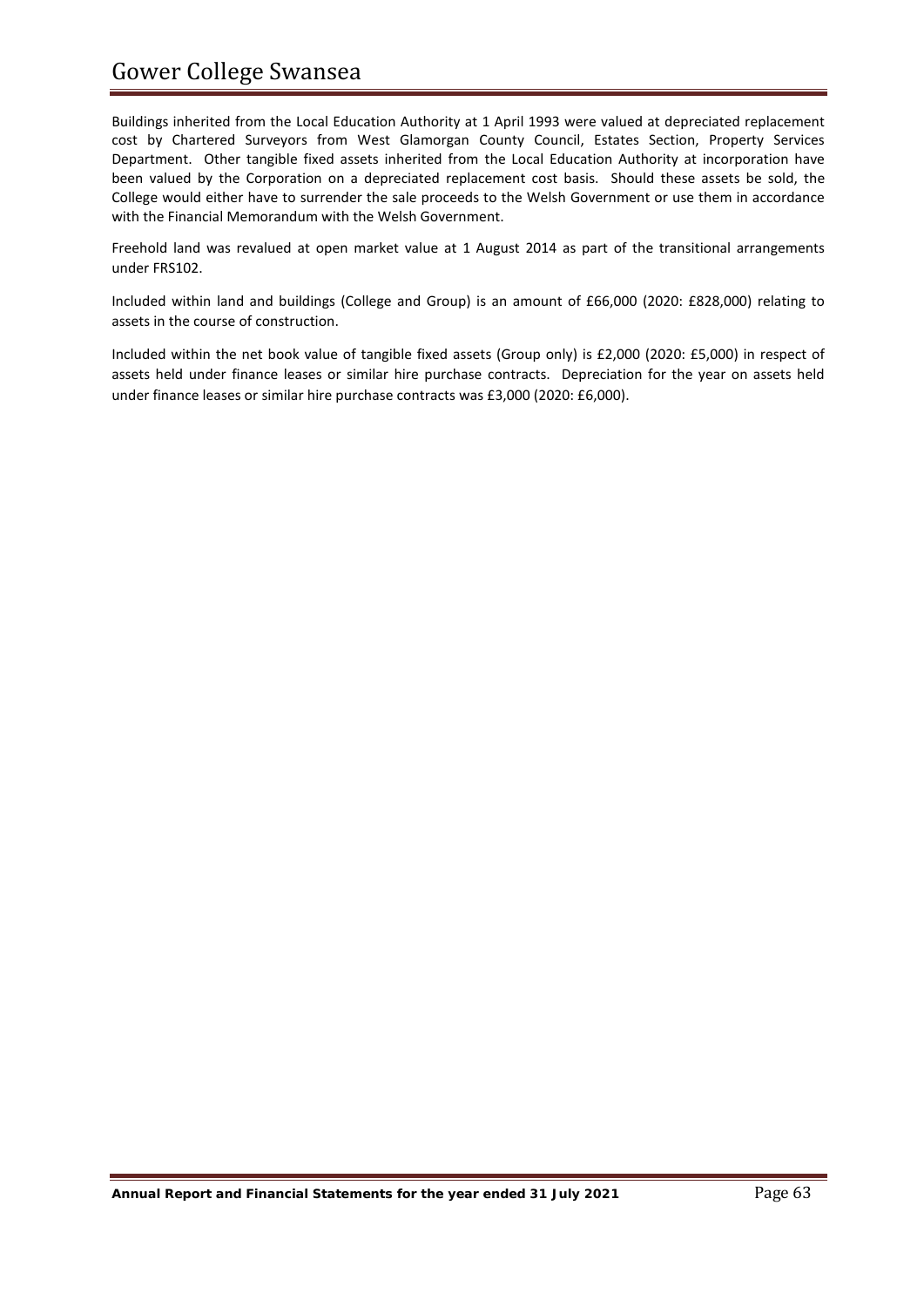# **13 Intangible assets**

| Group                               | Goodwill | Software and<br><b>Licences</b> | Total |
|-------------------------------------|----------|---------------------------------|-------|
|                                     | £'000    | £'000                           | £'000 |
| Cost or valuation                   |          |                                 |       |
| At 1 August 2020                    | 283      | 507                             | 790   |
| Additions                           |          | 245                             | 245   |
| Disposals                           |          |                                 |       |
| At 31 July 2021                     | 283      | 752                             | 1,035 |
| Depreciation                        |          |                                 |       |
| At 1 August 2020                    | 283      | 336                             | 619   |
| Charge for the year                 |          | 98                              | 98    |
| Elimination in respect of disposals |          |                                 |       |
| At 31 July 2021                     | 283      | 434                             | 717   |
| Net book value at 31 July 2021      |          | 318                             | 318   |
| Net book value at 31 July 2020      |          | 171                             | 171   |

| College                             | Software and<br>Licences | <b>Total</b> |
|-------------------------------------|--------------------------|--------------|
|                                     | £'000                    | £'000        |
| <b>Cost or valuation</b>            |                          |              |
| At 1 August 2020                    | 507                      | 507          |
| Additions                           | 245                      | 245          |
| <b>Disposals</b>                    |                          |              |
| At 31 July 2021                     | 752                      | 752          |
| Depreciation                        |                          |              |
| At 1 August 2020                    | 336                      | 336          |
| Charge for the year                 | 98                       | 98           |
| Elimination in respect of disposals |                          |              |
| At 31 July 2021                     | 434                      | 434          |
| Net book value at 31 July 2021      | 318                      | 318          |
| Net book value at 31 July 2020      | 171                      | 171          |
|                                     |                          |              |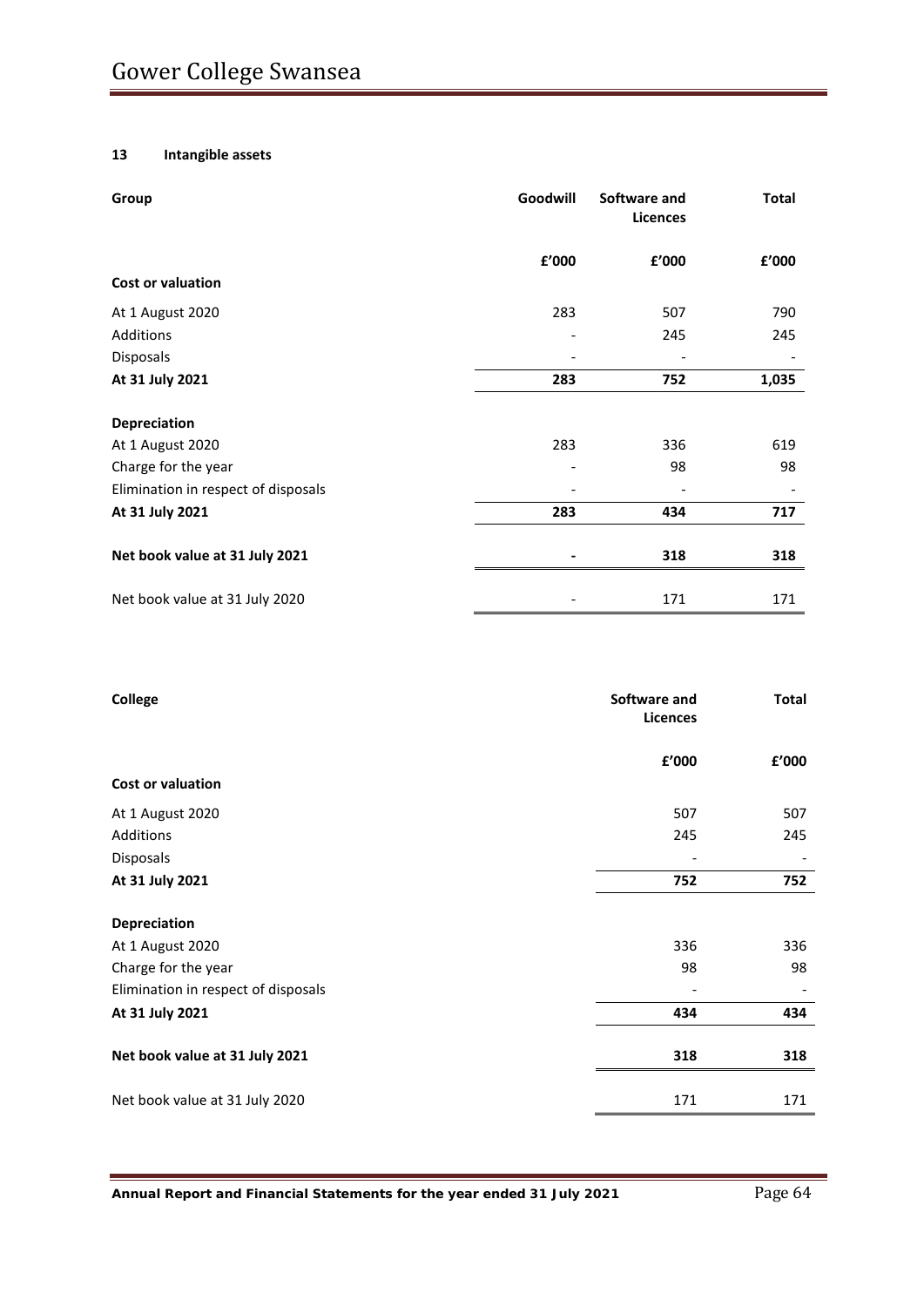### **14 Non-current investments**

#### *a) Investments - College*

|                                     | <b>College</b>           | College                  |
|-------------------------------------|--------------------------|--------------------------|
|                                     | 2021                     | 2020                     |
|                                     | £'000                    | £'000                    |
| Investments in subsidiary companies | $\overline{\phantom{0}}$ | $\overline{\phantom{0}}$ |

The College owns 80 per cent of the issued ordinary £1 shares of Track Training Limited, a company incorporated in England and Wales. The principal business activity of Track Training Limited is carrying out training of employees on behalf of employers. The College has fully provided against the cost of this investment.

#### *Associated companies*

The College is a member of College University Skills Partnership, a company limited by guarantee. The principal activity of the company is to promote higher education opportunities between Swansea University and other member colleges.

#### *b) Investment Properties – Group and College*

|                       | 2021  | 2020  |
|-----------------------|-------|-------|
|                       | £'000 | £'000 |
| Investment Properties | 145   | 145   |

The College values investment properties at open market value at the balance sheet date. The valuation is performed by an independent surveyor.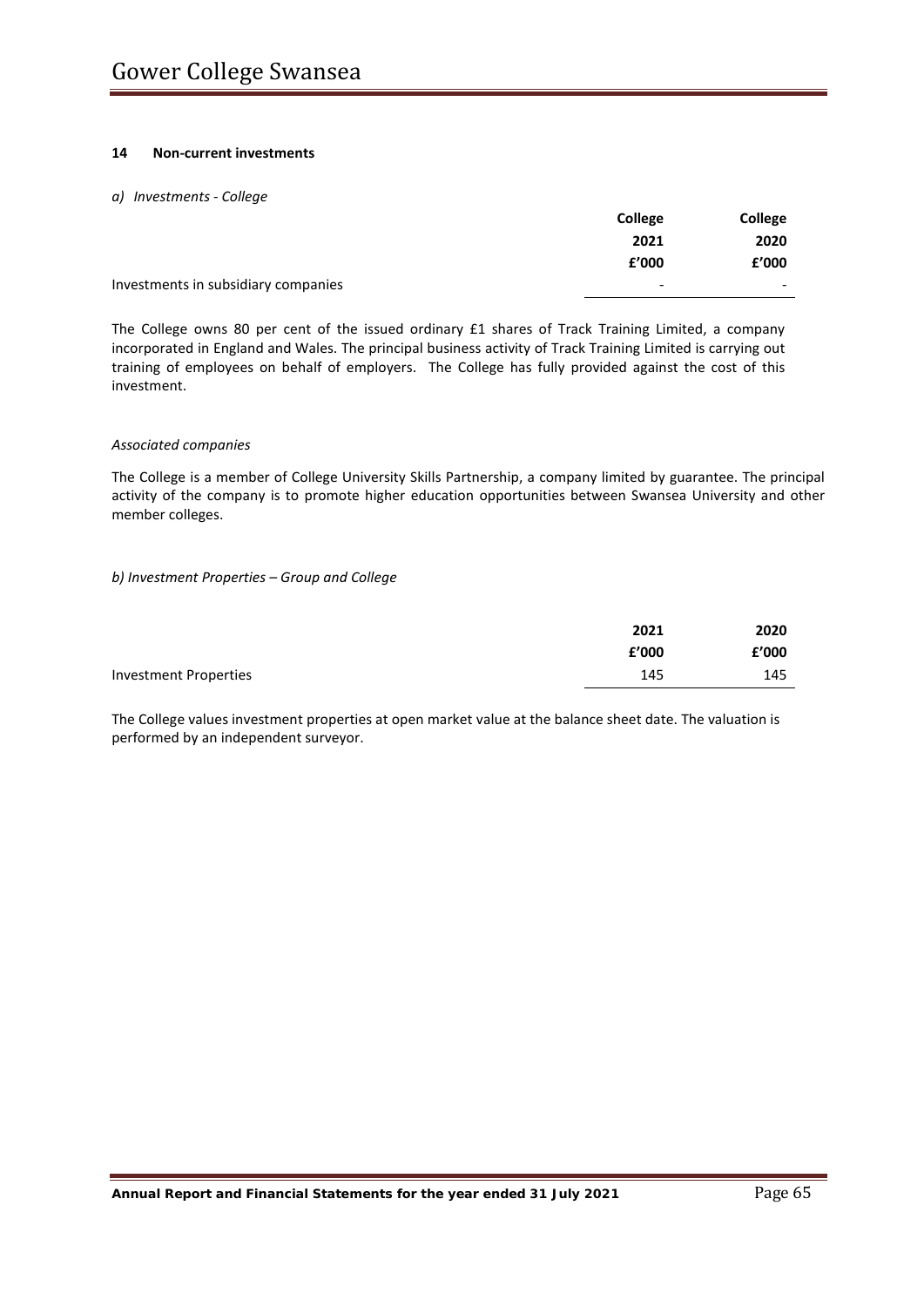| <b>Debtors</b><br>15                 | Group         | College       | Group         | College       |
|--------------------------------------|---------------|---------------|---------------|---------------|
|                                      | 2021<br>f'000 | 2021<br>f'000 | 2020<br>f'000 | 2020<br>f'000 |
| Amounts falling due within one year: |               |               |               |               |
| Trade receivables                    | 370           | 356           | 419           | 412           |
| Amounts owed by group undertakings:  |               |               |               |               |
| Subsidiary undertakings              |               |               |               | 9             |
| Associate undertakings               |               |               |               |               |
| Prepayments and accrued income       | 715           | 691           | 484           | 467           |
| Amounts owed by Welsh Government     | 3,493         | 3,493         | 3.284         | 3,284         |
| Total                                | 4,578         | 4,540         | 4,187         | 4.172         |

Amounts owed by Welsh Government relate primarily to Work Based Learning (WBL) payments and outstanding claims for European Structural Funds (ESF) from the Welsh European Funding Office (WEFO).

| 16<br>Investments   | Group          | <b>College</b>           | Group | College                  |
|---------------------|----------------|--------------------------|-------|--------------------------|
|                     | 2021           | 2021                     | 2020  | 2020                     |
|                     | £'000          | £'000                    | £'000 | £'000                    |
| Short term deposits | -              | $\overline{\phantom{0}}$ | -     | $\overline{\phantom{0}}$ |
| <b>Total</b>        | $\blacksquare$ | $\,$                     | $\,$  | ۰                        |

Short term deposits are held with banks and building societies operating in the London market and licensed by the Financial Conduct Authority with more than three months maturity at the balance sheet date. The interest rates for these deposits are fixed for the duration of the deposit at time of placement.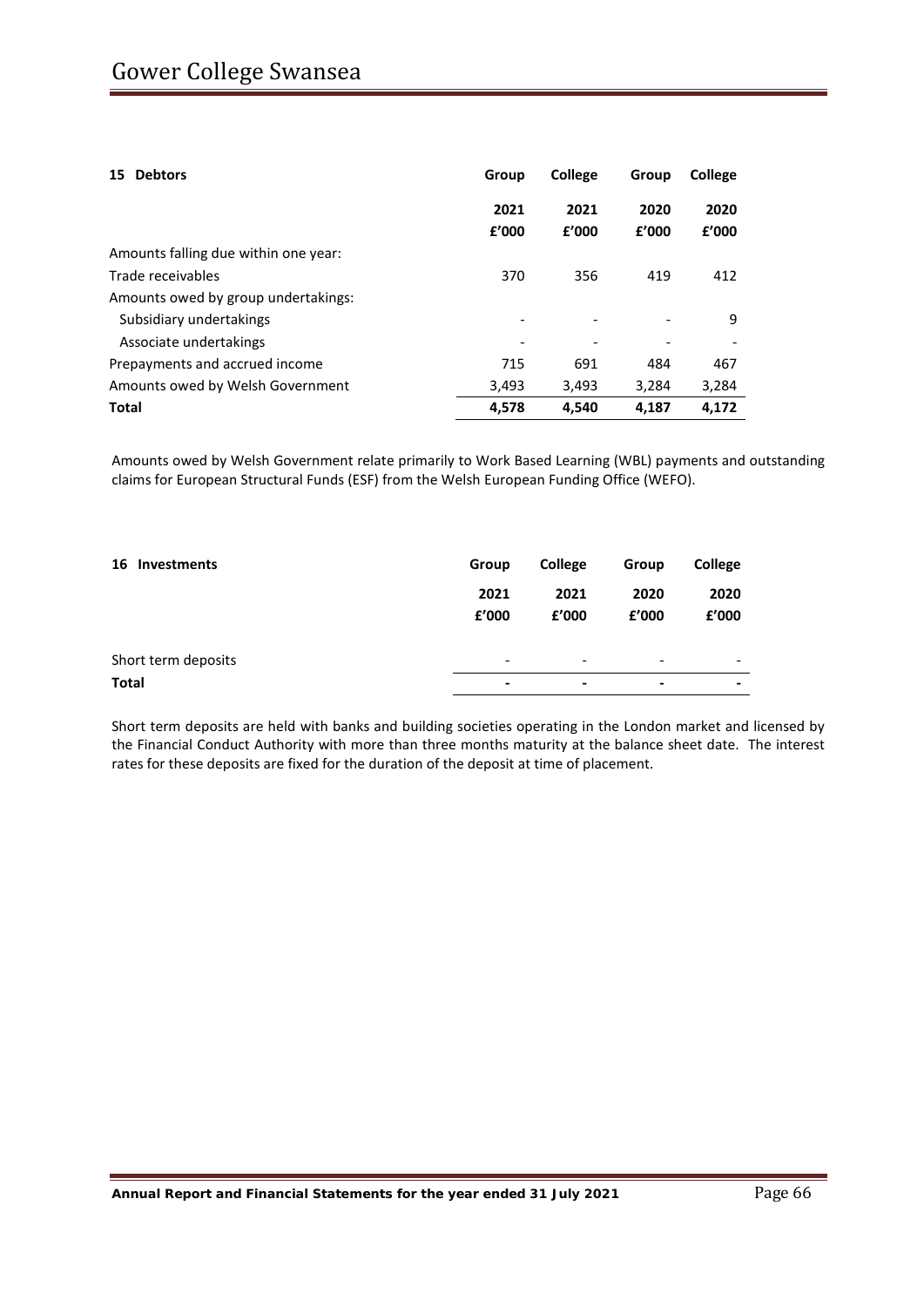| Creditors falling due within one year<br>17  | Group  | College | Group | <b>College</b> |
|----------------------------------------------|--------|---------|-------|----------------|
|                                              | 2021   | 2021    | 2020  | 2020           |
|                                              | £'000  | £'000   | £'000 | £'000          |
| Bank loans and overdrafts                    | 431    | 216     | 433   | 213            |
| Other loans                                  | 18     | 18      | 18    | 18             |
| Obligations under finance leases             | 1      |         | 4     |                |
| Capital creditors                            | 173    | 173     | 287   | 287            |
| Trade payables                               | 916    | 899     | 744   | 735            |
| Amounts owed to group undertakings:          |        |         |       |                |
| Subsidiary undertakings                      |        | 90      |       | 218            |
| Associate undertakings                       |        |         |       |                |
| Corporation tax                              |        |         |       |                |
| Other taxation and social security           | 559    | 543     | 590   | 569            |
| Holiday pay accrual                          | 758    | 752     | 610   | 589            |
| Accruals and deferred income                 | 3,683  | 3,651   | 3,264 | 3,122          |
| Deferred income - government capital grants  | 1,395  | 1,395   | 817   | 817            |
| Deferred income - government revenue grants  | 1,482  | 1,482   | 698   | 698            |
| <b>Total</b>                                 | 9,416  | 9,219   | 7,465 | 7,266          |
|                                              |        |         |       |                |
| 18 Creditors falling due after more than one | Group  | College | Group | <b>College</b> |
|                                              | 2021   | 2021    | 2020  | 2020           |
|                                              | £'000  | f'000   | f'000 | £'000          |
| <b>Bank loans</b>                            | 2,001  | 2,001   | 2,218 | 2,218          |
| Other loans                                  | 57     | 57      | 76    | 76             |
| Obligations under finance leases             |        |         | 4     |                |
| Deferred income - government capital grants  | 9,352  | 9,352   | 7,456 | 7,456          |
| <b>Total</b>                                 | 11,410 | 11,410  | 9,754 | 9,750          |

### **(a) Bank loans and overdrafts**

|                            | Group | <b>College</b> | Group | <b>College</b> |
|----------------------------|-------|----------------|-------|----------------|
|                            | 2021  | 2021           | 2020  | 2020           |
|                            | f'000 | f'000          | £'000 | £'000          |
| In one year or less        | 431   | 216            | 433   | 213            |
| Between one and two years  | 218   | 218            | 216   | 216            |
| Between two and five years | 1,703 | 1,703          | 1,811 | 1,811          |
| In five years or more      | 80    | 80             | 191   | 191            |
| Total                      | 2,432 | 2.217          | 2,651 | 2.431          |

The bank loan with Lloyds Bank is secured and incurs interest at base rate plus 0.35% at 31 July 2021. The loan is repayable in monthly instalments and is due to be fully repaid by 2026.

The bank loan with HSBC is secured and incurs interest at base rate plus 1.65%. The loan is repayable in monthly instalments until October 2023 at which point the balance will need to be repaid in full or refinanced.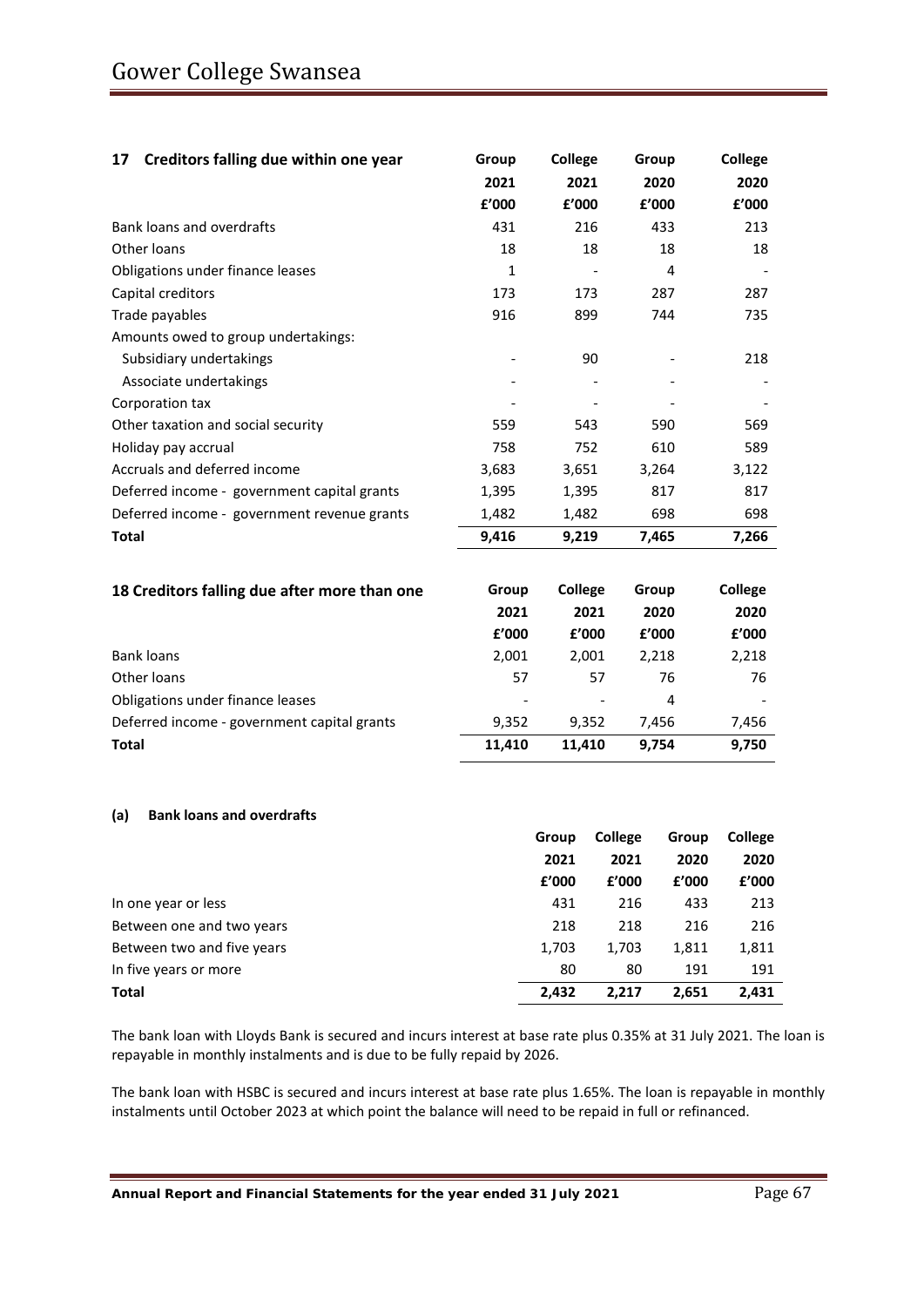### **(b) Other loans**

|                            | Group         | College                  | Group         | College |
|----------------------------|---------------|--------------------------|---------------|---------|
|                            | 2021<br>£'000 | 2021<br>f'000            | 2020<br>f'000 | 2020    |
|                            |               |                          |               | £'000   |
| In one year or less        | 18            | 18                       | 18            | 18      |
| Between one and two years  | 18            | 18                       | 18            | 18      |
| Between two and five years | 39            | 39                       | 55            | 55      |
| In five years or more      | -             | $\overline{\phantom{a}}$ | 3             |         |
| Total                      | 75            | 75                       | 94            | 94      |

Other loans include an interest free Salix loan to fund energy efficient improvements which is backed by the Welsh Government. The initial loan of £86,150 is repayable in six-monthly instalments and will be fully repaid in 2025. Other loans also includes an Invest to Save loan to fund the installation of new heating systems and controls which is backed by the Welsh Government. The initial loan of £60,615 is repayable in eight equal instalments and will be fully repaid in 2026.

### **(c) Obligations under finance leases**

|                            | Group                    | College                  | Group                    | College                  |
|----------------------------|--------------------------|--------------------------|--------------------------|--------------------------|
|                            | 2021                     | 2021                     | 2020                     | 2020                     |
|                            | £'000                    | f'000                    | £'000                    | £'000                    |
| In one year or less        |                          | -                        | 4                        |                          |
| Between one and two years  | ٠                        | $\overline{\phantom{a}}$ |                          | $\overline{\phantom{a}}$ |
| Between two and five years | $\overline{\phantom{a}}$ | $\overline{\phantom{a}}$ |                          | $\overline{\phantom{a}}$ |
| In five years or more      | $\overline{\phantom{a}}$ | $\overline{\phantom{0}}$ | $\overline{\phantom{a}}$ | $\overline{\phantom{a}}$ |
| <b>Total</b>               |                          | $\blacksquare$           | 8                        | $\,$                     |

### **19 Financial Instruments**

|                                             | Group  | College | Group | College |
|---------------------------------------------|--------|---------|-------|---------|
|                                             | 2021   | 2021    | 2020  | 2020    |
|                                             | £'000  | f'000   | f'000 | £'000   |
| <b>Financial assets</b>                     |        |         |       |         |
| Financial assets measured at amortised cost | 15.217 | 15.197  | 9.973 | 10.061  |

#### **Financial liabilities**

.

| Financial liabilities measured at amortised cost<br>20,826 20,629 17,219 17,016 |  |  |
|---------------------------------------------------------------------------------|--|--|
|---------------------------------------------------------------------------------|--|--|

Financial assets that are debt instruments measured at amortised cost comprise debtors (excluding prepayments) and cash and cash equivalents.

Financial liabilities measured at amortised cost comprise trade creditors, loans, amounts due from connected parties and other creditors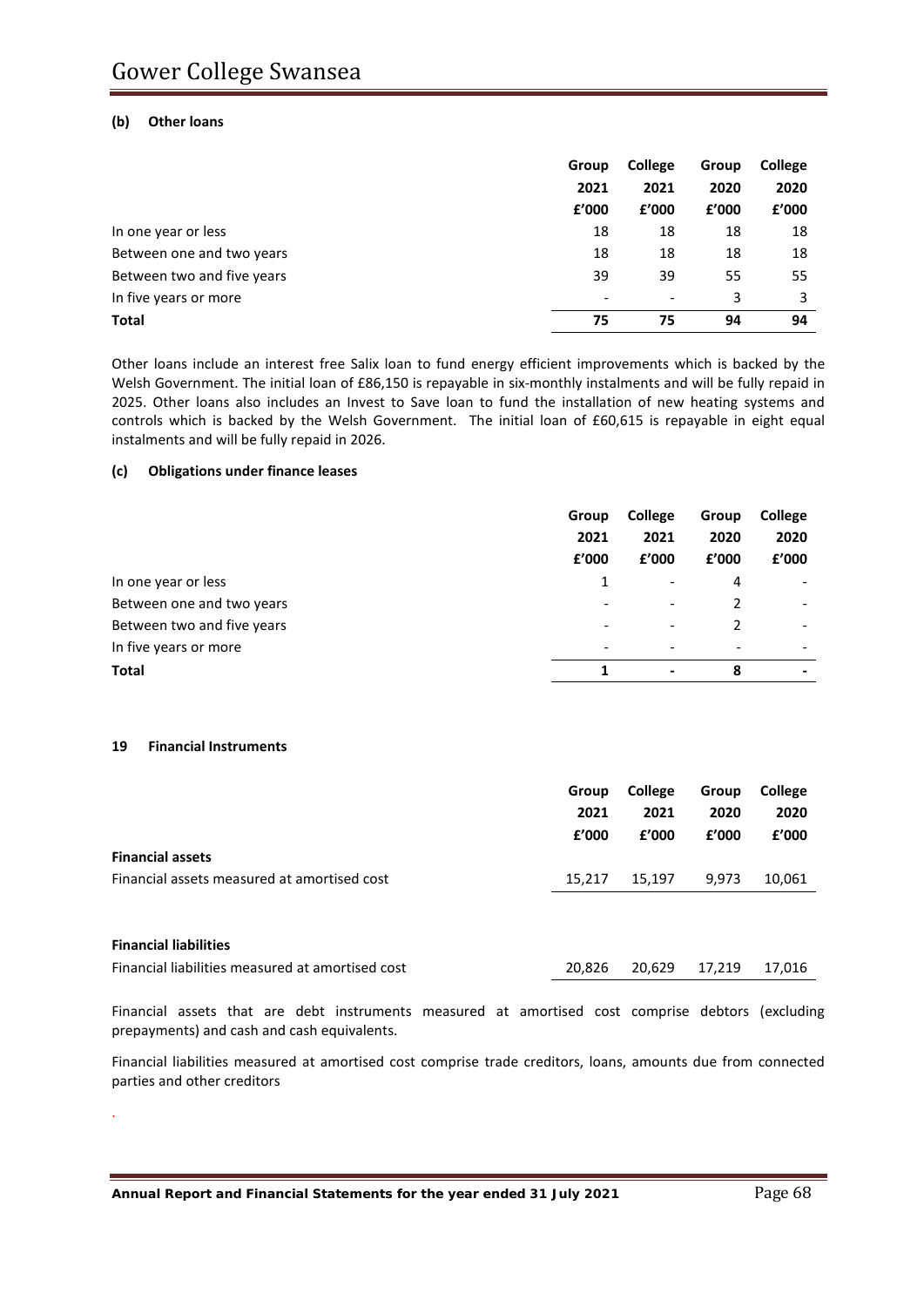## **20 Provisions**

|                           | <b>Group and College</b>    |                          |           |                                          |              |  |
|---------------------------|-----------------------------|--------------------------|-----------|------------------------------------------|--------------|--|
|                           | <b>Enhanced</b><br>pensions | Other                    | Sub-total | <b>Defined</b><br>benefit<br>obligations | <b>Total</b> |  |
|                           | f'000                       | f'000                    | f'000     | £'000                                    | f'000        |  |
| At 1 August 2020          | 1,032                       | $\overline{\phantom{a}}$ | 1,032     | 47,590                                   | 48,622       |  |
| Expenditure in the period | (76)                        | $\overline{\phantom{a}}$ | (76)      | (2,520)                                  | (2, 596)     |  |
| Movement in the period    | 36                          | 430                      | 466       | (6, 430)                                 | (5,964)      |  |
| At 31 July 2021           | 992                         | 430                      | 1,422     | 38,640                                   | 40,062       |  |

Defined benefit obligations relate to the liabilities under the College's membership of the Local Government Pension Scheme. Further details are given in Note 26.

The enhanced pension provision relates to the cost of staff that have already left the College's employment and commitments for reorganisation costs from which the College cannot reasonably withdraw at the balance sheet date. This provision has been recalculated in accordance with guidance issued by the funding bodies.

The principal assumptions for this calculation are:

|                 | 2021 | 2020 |
|-----------------|------|------|
| Price inflation | 2.6% | 2.2% |
| Discount rate   | 1.6% | 1.3% |

Other provisions relate to potential dilapidation charges in relation to leased premises and have been estimated by an independent chartered surveyor.

| 21 Cash flows             | At 1<br>August<br>2020 | Cash<br>flows | At 31<br>July<br>2021 |
|---------------------------|------------------------|---------------|-----------------------|
|                           | £'000                  | f'000         | £'000                 |
| Cash and cash equivalents | 6,270                  | 5,078         | 11,348                |
| Overdrafts                | (220)                  | 5             | (215)                 |
| <b>Total</b>              | 6,050                  | 5,083         | 11,133                |

### **22 Capital and other commitments**

|                                       | <b>Group and College</b> |       |  |
|---------------------------------------|--------------------------|-------|--|
|                                       | 2021                     | 2020  |  |
|                                       | f'000                    | £'000 |  |
| Commitments contracted for at 31 July | 229                      | 288   |  |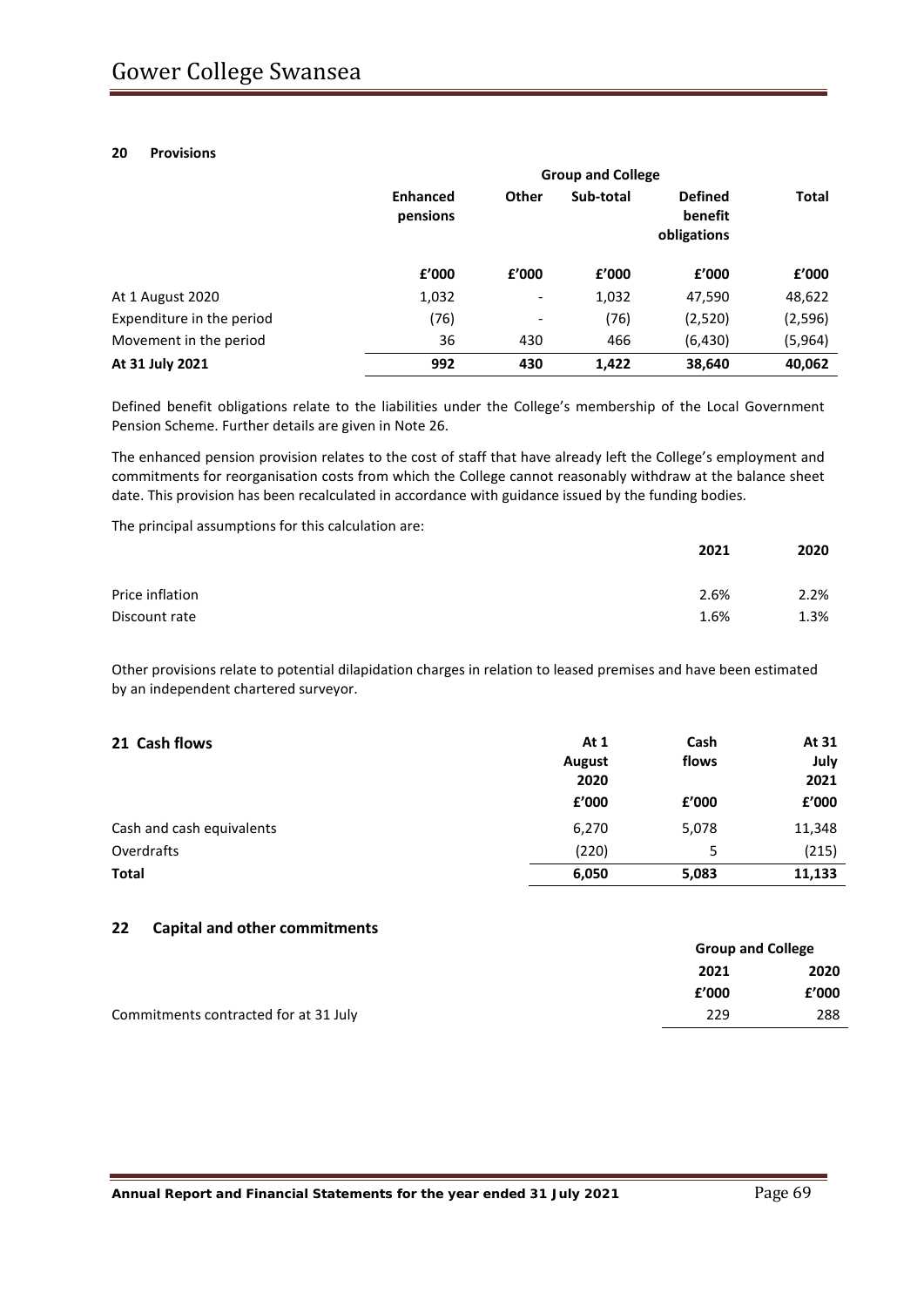## **23 Leases**

At 31 July the College had minimum lease payments under non-cancellable operating leases as follows:

| Future minimum lease payments due                 | Group | <b>College</b> | Group | College |
|---------------------------------------------------|-------|----------------|-------|---------|
|                                                   | 2021  | 2021           | 2020  | 2020    |
|                                                   | £'000 | f'000          | f'000 | f'000   |
| Land and buildings                                |       |                |       |         |
| Not later than one year                           | 199   | 188            | 192   | 192     |
| Later than one year and not later than five years | 30    | 30             | 68    | 68      |
| Later than five years                             |       |                |       |         |
|                                                   | 229   | 218            | 260   | 260     |
| Other                                             |       |                |       |         |
| Not later than one year                           | 31    | 25             | 78    | 72      |
| Later than one year and not later than five years | 3     | -              | 37    | 20      |
| Later than five years                             |       |                |       |         |
|                                                   | 34    | 25             | 115   | 92      |

## **24 Contingent liabilities**

The College does not have any contingent liabilities.

# **25 Events after the reporting period**

There are no reportable events after the balance sheet date.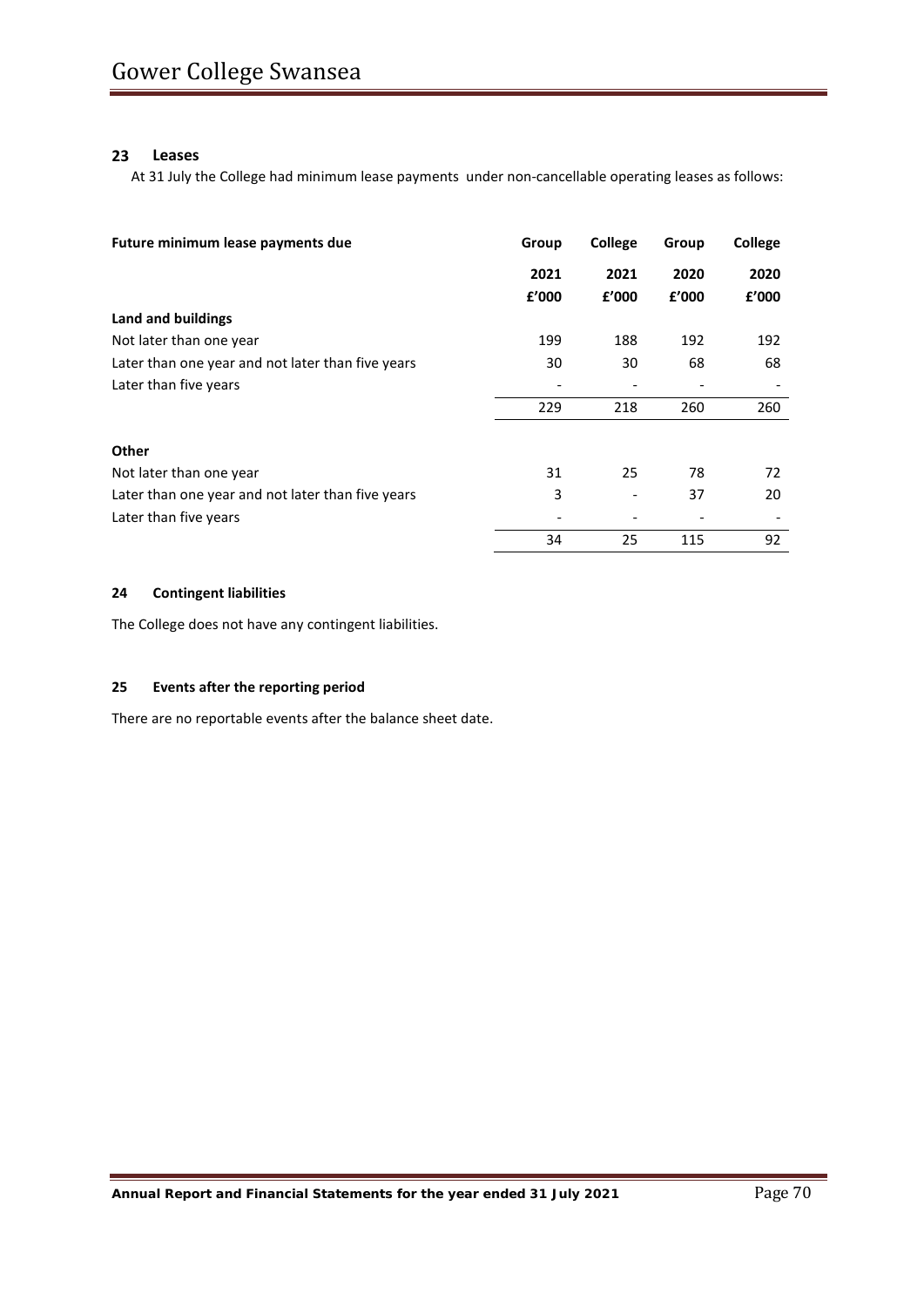## **26 Defined benefit obligations**

The College's employees belong to two principal post-employment benefit plans: the Teachers' Pension Scheme England and Wales (TPS) for academic and related staff; and the City and County of Swansea Pension Fund (Local Government Pension Scheme (LGPS)) for non-teaching staff, which is managed by the Local Authority of the City and County of Swansea. Both are multi-employer defined-benefit plans.

| Total pension cost for the year - College       |       | 2021<br>£000 |       | 2020<br>£000 |
|-------------------------------------------------|-------|--------------|-------|--------------|
| Teachers' Pension Scheme: contributions paid    |       | 2.711        |       | 2,781        |
| Local Government Pension Scheme:                |       |              |       |              |
| Contributions paid                              | 2.520 |              | 2,390 |              |
| FRS 102 (28) charge                             | 4,190 |              | 1,820 |              |
| Charge to the Statement of Comprehensive Income |       | 6.710        |       | 4.210        |
| Enhanced pension charge to Statement of         |       | 37           |       | 60           |
| Comprehensive Income                            |       |              |       |              |
| Total pension cost for year within staff costs  |       | 9,458        |       | 7.051        |

The pension costs are assessed in accordance with the advice of independent qualified actuaries. The latest formal actuarial valuation of the TPS was 31 March 2016 and of the LGPS 31 March 2019. Contributions amounting to £580,000 (2020: £578,000) were payable to the schemes at 31<sup>st</sup> July and are included within creditors.

### **Teachers' Pension Scheme**

The Teachers' Pension Scheme (TPS) is a statutory, contributory, defined benefit scheme, governed by the Teachers' Pension Scheme Regulations 2014. These regulations apply to teachers in schools, colleges and other educational establishments. Membership is automatic for teachers and lecturers at eligible institutions. Teachers and lecturers are able to opt out of the TPS.

The TPS is an unfunded scheme and members contribute on a 'pay as you go' basis – these contributions, along with those made by employers, are credited to the Exchequer under arrangements governed by the above Act. Retirement and other pension benefits are paid by public funds provided by Parliament.

The valuation of the TPS is carried out in line with regulations made under the Public Service Pension Act 2013. Valuations credit the teachers' pension account with a real rate of return assuming funds are invested in notional investments that produce that real rate of return.

The latest actuarial review of the TPS was carried out as at 31 March 2016. The valuation report was published by the Department for Education (the Department in April 2019. The valuation reported total scheme liabilities (pensions currently in payment and the estimated cost of future benefits) for service to the effective date of £218 billion, and notional assets (estimated future contributions together with the notional investments held at the valuation date) of £198 billion giving a notional past service deficit of £22 billion.

As a result of the valuation, new employer contribution rates were set at 23.68% of pensionable pay from September 2019 onwards (compared to 16.48% during 2018/19).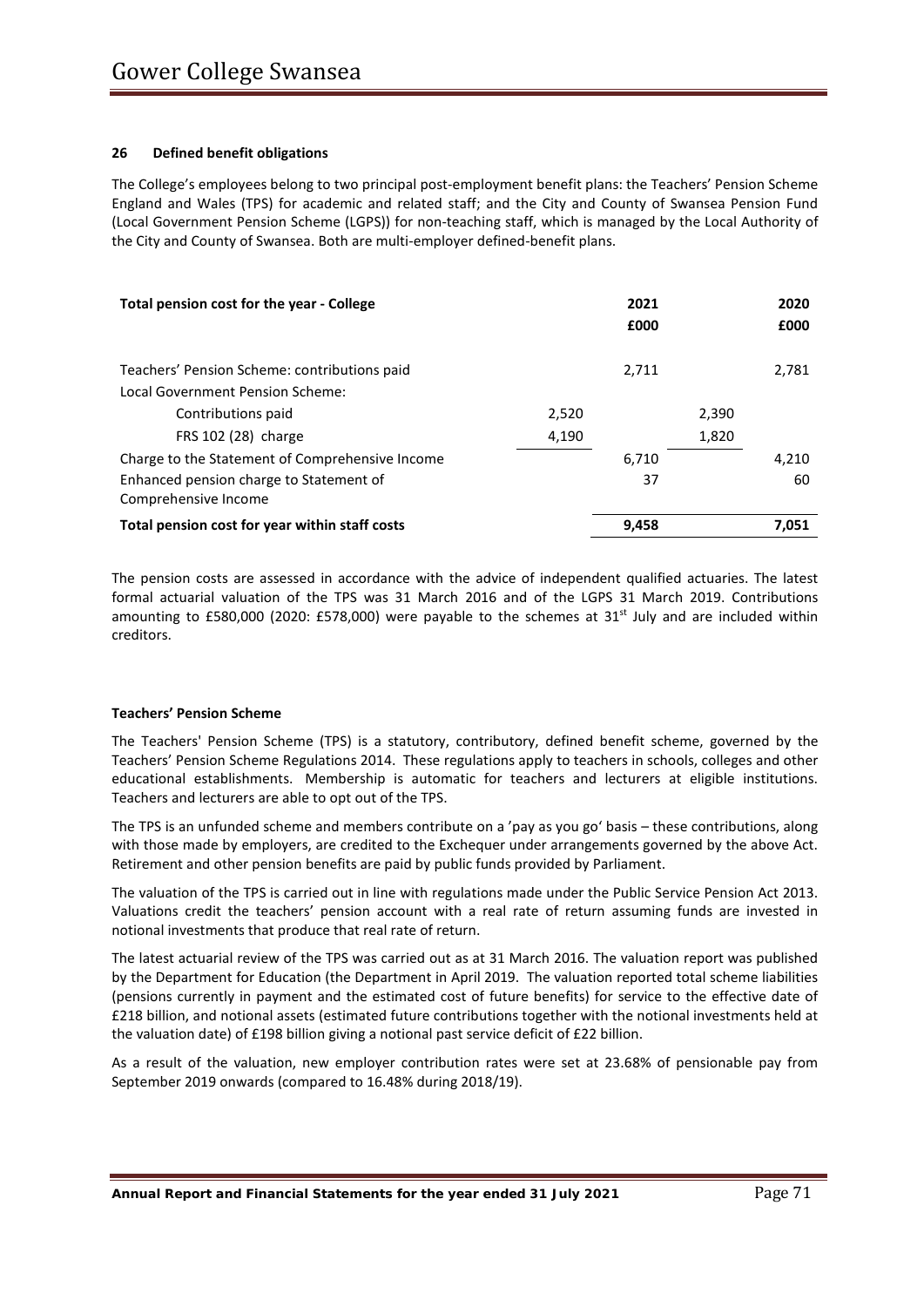# Gower College Swansea

A full copy of the valuation report and supporting documentation can be found on the Teachers' Pension Scheme website at the following location:

#### **<https://www.teacherspensions.co.uk/news/employers/2014/06/publication-of-the-valuation-report.aspx>**

The pension costs paid to TPS in the year amounted to £2,711,000 (2020: £2,781,000).

### *FRS 102 (28)*

Under the definitions set out in FRS 102 (28.11), the TPS is a multi-employer pension plan. The College is unable to identify its share of the underlying assets and liabilities of the plan.

Accordingly, the College has taken advantage of the exemption in FRS 102 and has accounted for its contributions to the scheme as if it were a defined-contribution plan. The College has set out above the information available on the plan and the implications for the College in terms of the anticipated contribution rates.

#### **Local Government Pension Scheme**

The LGPS is a funded defined-benefit plan, with the assets held in separate funds administered by the Local Authority of City and County of Swansea. The total contributions made for the year ended 31 July 2021 were £3,240,000 (2020: £3,080,000) of which employer's contributions totalled £2,520,000 (2020: £2,390,000) and employees' contributions totalled £720,000 (2020: £690,000).

The agreed contribution rates to 31 March 2020 were 21.8% for employers and range from 5.5% to 12.5% for employees, depending on salary. From 1 April 2020, the employer contribution rate decreased to 21.3%.

On 26 October 2018, the High Court handed down a judgement involving the Lloyds Banking Group's defined benefit pension schemes. The judgement concluded the schemes should be amended to equalise pension benefits for men and women in relation to guaranteed minimum pension benefits, ('GMP'). The impact of this judgement and also of the McCloud judgement has been taken into account when calculating the liability arising in the LGPS.

### **Principal Actuarial Assumptions**

The following information is based upon a full actuarial valuation of the fund at 31 March 2019 updated to 31 July 2021 by a qualified independent actuary.

|                                      | At 31 July<br>2021 | At 31 July<br>2020 | At 31 July<br>2019 |
|--------------------------------------|--------------------|--------------------|--------------------|
| Rate of increase in salaries         | 4.1%               | 3.8%               | 3.7%               |
| Future pensions increases            | 2.6%               | 2.3%               | 2.2%               |
| Discount rate for scheme liabilities | 1.7%               | 1.4%               | 2.2%               |
| Inflation assumption (CPI)           | 2.6%               | 2.3%               | 2.2%               |
| Commutation of pensions to lump sums | 80%                | 80%                | 80%                |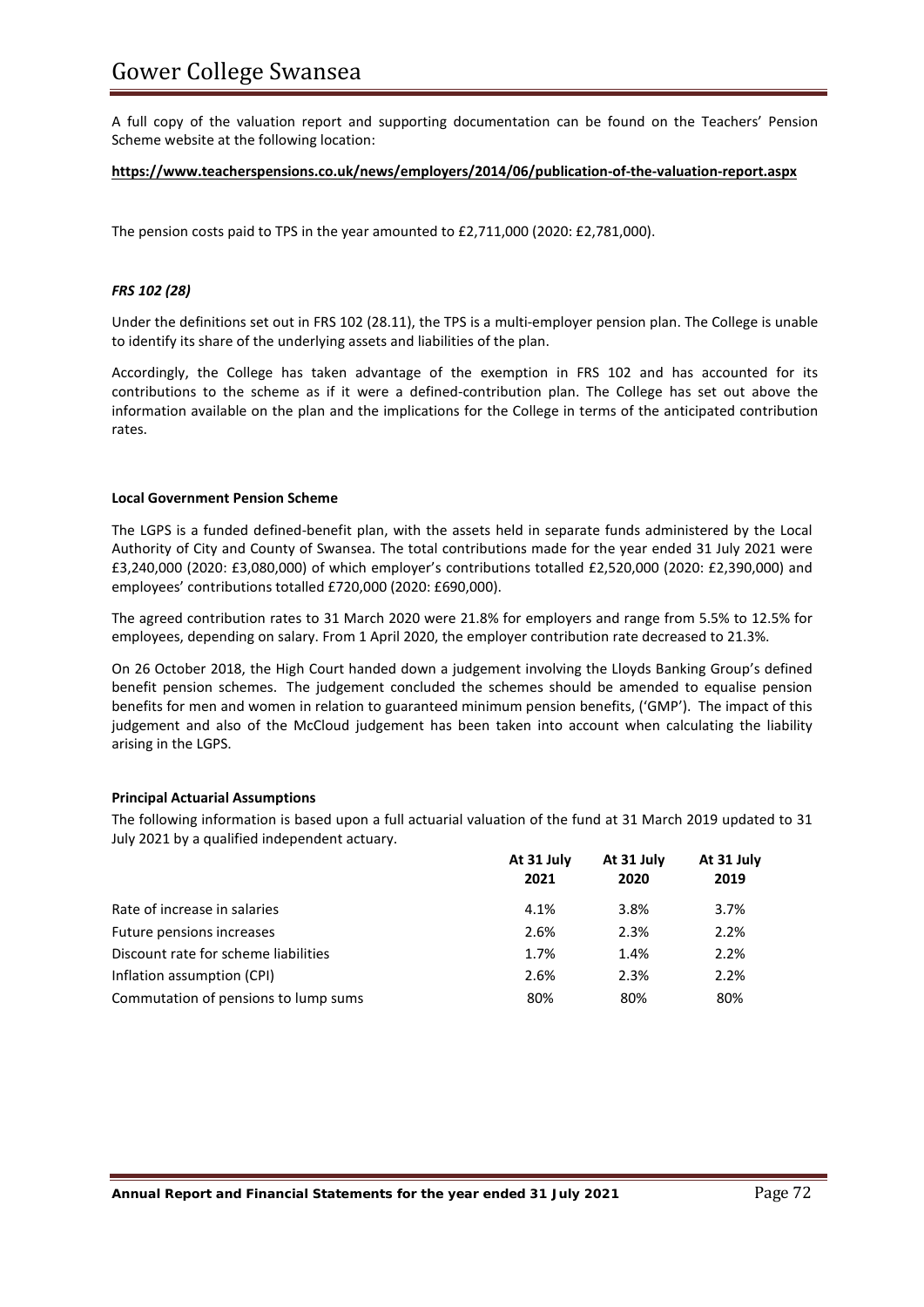The current mortality assumptions include sufficient allowance for future improvements in mortality rates. The assumed life expectations on retirement age 65 are:

|                      | At 31 July<br>2021 | At 31 July<br>2020<br>Years |
|----------------------|--------------------|-----------------------------|
|                      | Years              |                             |
| Retiring today       |                    |                             |
| Males                | 22.3               | 22.2                        |
| Females              | 24.3               | 24.2                        |
| Retiring in 20 years |                    |                             |
| Males                | 23.3               | 23.2                        |
| Females              | 25.8               | 25.7                        |
|                      |                    |                             |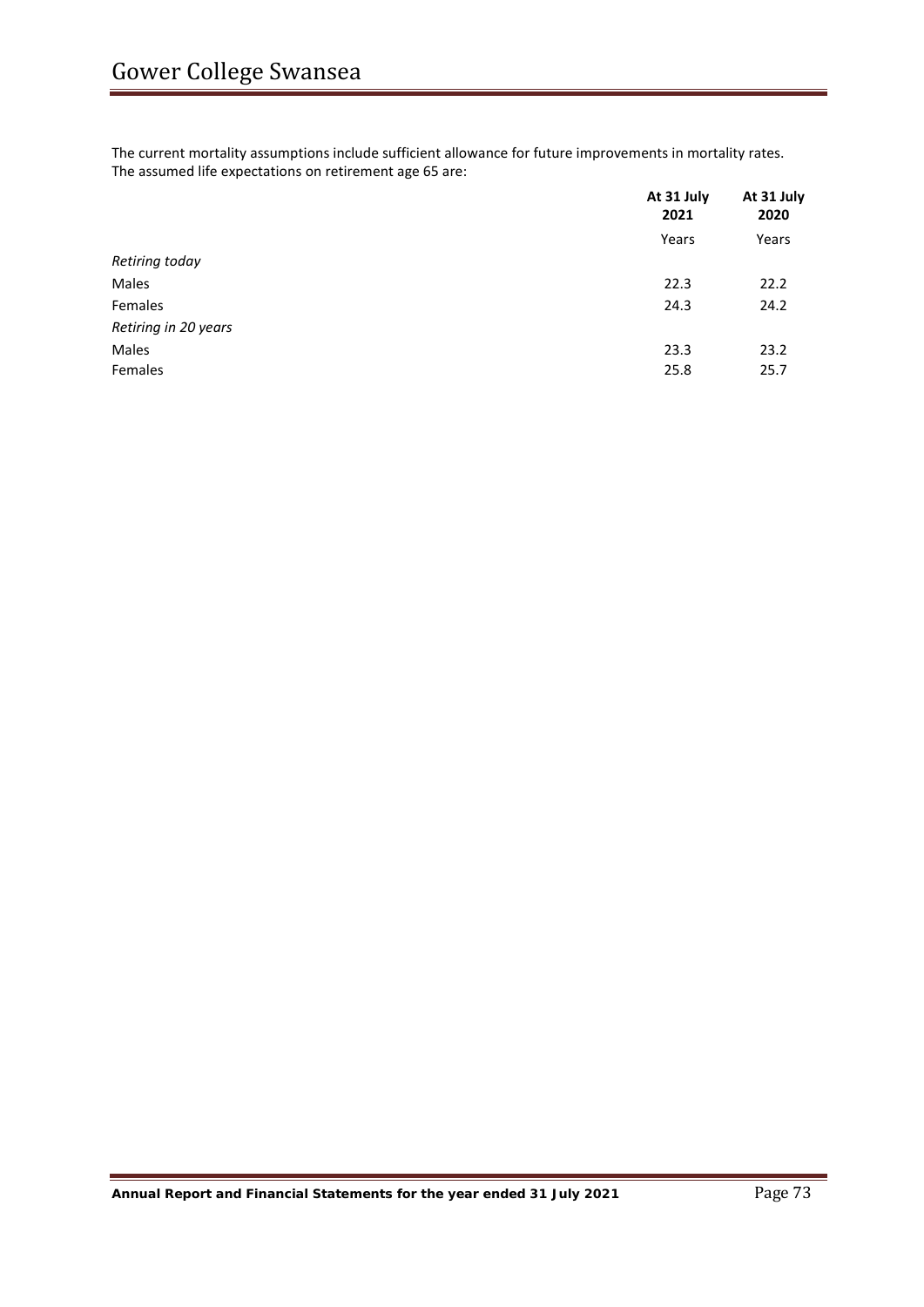# Gower College Swansea

|                                 | <b>Fair Value</b><br>at 31 July<br>2021 | <b>Fair Value</b><br>at 31 July<br>2020 |  |
|---------------------------------|-----------------------------------------|-----------------------------------------|--|
|                                 | £'000                                   | £'000                                   |  |
| Equity instruments              | 53,480                                  | 39,868                                  |  |
| Government bonds                | 2,660                                   | 2,825                                   |  |
| Property                        | 2,520                                   | 2,665                                   |  |
| Cash                            | 4,840                                   | 1,173                                   |  |
| Corporate bonds                 | 1,160                                   | 533                                     |  |
| Other                           | 3,550                                   | 6,236                                   |  |
| Total fair value of plan assets | 68,210                                  | 53,300                                  |  |
| Actual return on plan assets    | 13,110                                  | 350                                     |  |

**The amount included in the balance sheet in respect of the defined benefit pension plan is as follows:**

|                                          | 2021       | 2020       |
|------------------------------------------|------------|------------|
|                                          | £'000      | £'000      |
| Fair value of plan assets                | 68.210     | 53,300     |
| Present value of plan liabilities        | (106, 850) | (100, 890) |
| Net pensions (liability)/asset (Note 20) | (38, 640)  | (47, 590)  |
|                                          |            |            |

| Amounts recognised in the Statement of Comprehensive Income in respect of the plan are as follows: |  |
|----------------------------------------------------------------------------------------------------|--|
|                                                                                                    |  |

|                                                                  | 2021   | 2020      |
|------------------------------------------------------------------|--------|-----------|
|                                                                  | £'000  | f'000     |
| Amounts included in staff costs                                  |        |           |
| Current service cost                                             | 6,630  | 4,210     |
| Curtailment cost                                                 | 80     |           |
| Total                                                            | 6,710  | 4,210     |
| Amounts included in interest and other finance costs             |        |           |
| Net interest cost                                                | 650    | 560       |
|                                                                  | 650    | 560       |
| Amount recognised in Other Comprehensive Income                  |        |           |
| Return on pension plan assets                                    | 1,440  | (800)     |
| Experience gains/(losses) arising on defined benefit obligations | 12,350 | (17, 490) |
| Amount recognised in Other Comprehensive Income                  | 13,790 | (18,290)  |

**Annual Report and Financial Statements for the year ended 31 July 2021** Page 74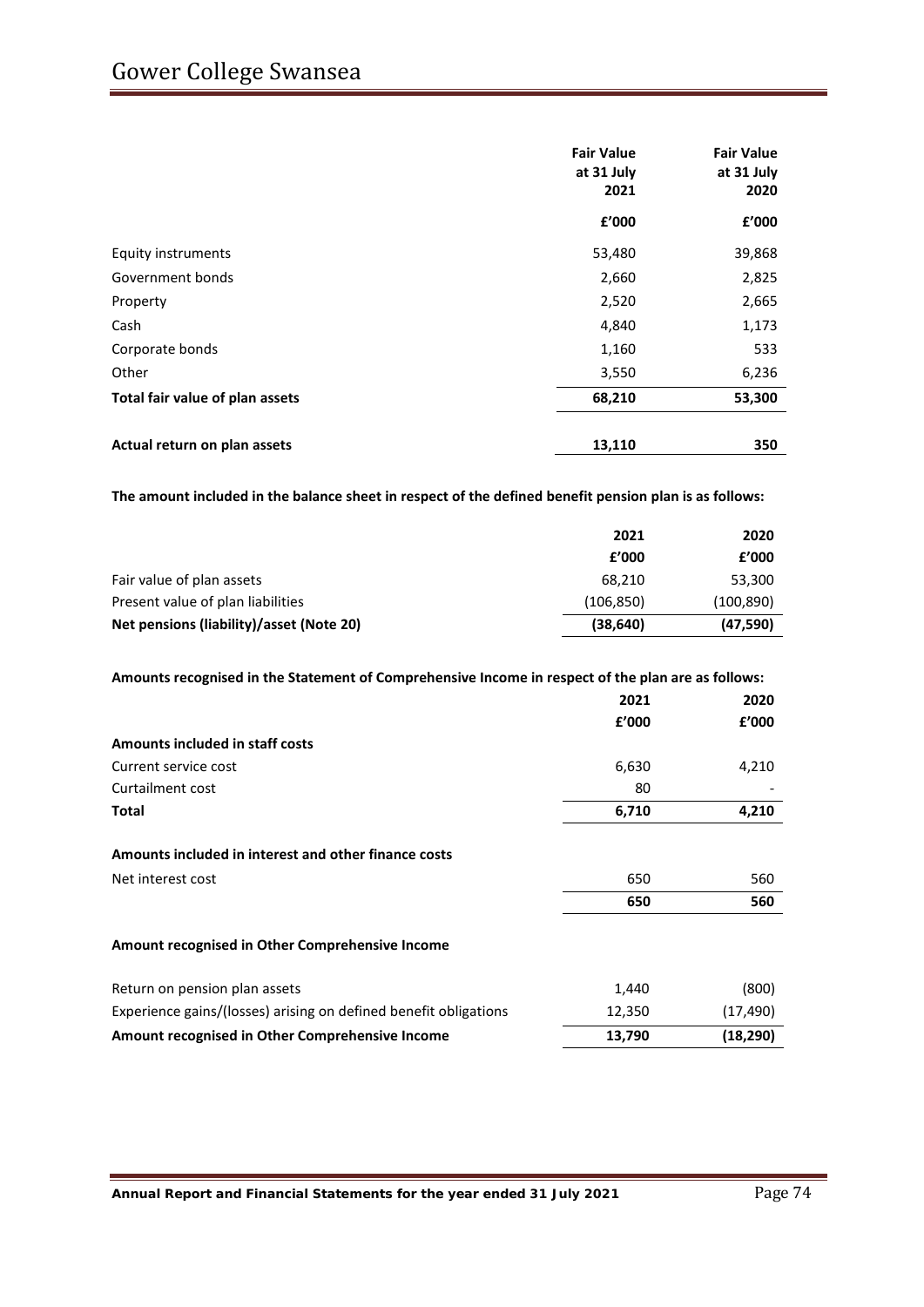# Gower College Swansea

#### **Movement in net defined benefit (liability)/asset during year**

|                                                             | 2021      | 2020      |
|-------------------------------------------------------------|-----------|-----------|
|                                                             | £'000     | £'000     |
| Net defined benefit (liability)/asset in scheme at 1 August | (47, 590) | (26, 920) |
| Movement in year:                                           |           |           |
| Current service cost                                        | (6,630)   | (4, 210)  |
| <b>Employer contributions</b>                               | 2,520     | 2,390     |
| Past service cost                                           |           |           |
| <b>Curtailment cost</b>                                     | (80)      |           |
| Net interest on the defined (liability)/asset               | (650)     | (560)     |
| Actuarial gain or loss                                      | 13,790    | (18, 290) |
| Net defined benefit (liability)/asset at 31 July            | (38, 640) | (47, 590) |
| <b>Asset and Liability Reconciliation</b>                   |           |           |
|                                                             | 2021      | 2020      |
| Changes in the present value of defined benefit obligations | £'000     | £'000     |
|                                                             |           |           |
| Defined benefit obligations at start of period              | 100,890   | 78,050    |
| Current service cost                                        | 6,630     | 4,210     |
| Interest cost                                               | 1,410     | 1,710     |
| Contributions by Scheme participants                        | 720       | 690       |
| Experience gains and losses on defined benefit obligations  | (1,440)   | 17,490    |
| Estimated benefits paid                                     | (1, 440)  | (1,260)   |
| Past Service cost                                           |           |           |
| <b>Curtailments and settlements</b>                         | 80        |           |
| Defined benefit obligations at end of period                | 106,850   | 100,890   |
| Changes in fair value of plan assets                        |           |           |
| Fair value of plan assets at start of period                | 53,300    | 51,130    |
| Interest on plan assets                                     | 760       | 1,150     |
| Return on plan assets                                       | 12,350    | (800)     |
| <b>Employer contributions</b>                               | 2,520     | 2,390     |
| Contributions by Scheme participants                        | 720       | 690       |
| Estimated benefits paid                                     | (1, 440)  | (1,260)   |
| Fair value of plan assets at end of period                  | 68,210    | 53,300    |

Track Training Limited has operated a NEST pension scheme for staff since November 2016. Contributions to the scheme by the company are:

- 1% of pensionable pay up to 5 April 2018

- 2% of pensionable pay from 6 April 2018 to 5 April 2019

- 3% of pensionable pay from 6 April 2019 onwards.

Company contributions in the year amounted to £16,000 (2020: £20,000). Amounts payable to the pension scheme at the year end amounted to £2,000 (2020: £3,000).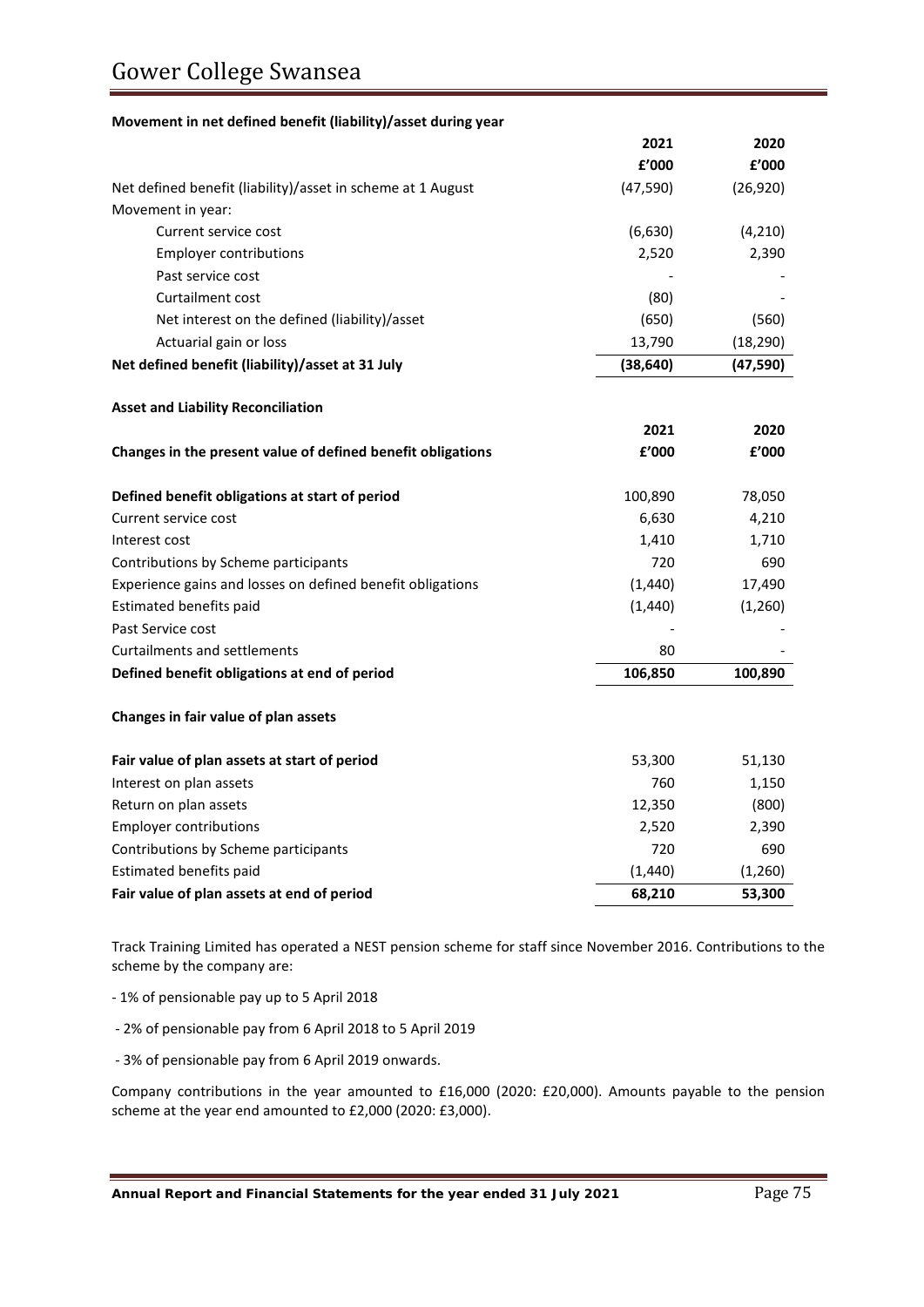## **27 Related party transactions**

Owing to the nature of the College's operations and the composition of the board of governors being drawn from local public and private sector organisations, it is inevitable that transactions will take place with organisations in which a member of the board of governors may have an interest. All transactions involving such organisations are conducted at arm's length and in accordance with the College's financial regulations and normal procurement procedures.

The total expenses paid to or on behalf of the Governors during the year was £285; 2 governors (2020: £1,163; 3 governors). This represents travel and subsistence expenses and other out of pocket expenses incurred in attending Governor meetings and other events in their official capacity.

No Governor (other than the Principal, staff governors or NUS Officer) has received any remuneration or waived payments from the College or its subsidiaries during the year (2020: None).

Related party transactions are as follows:

|                                      | Income | Expenditure | Income | Expenditure |
|--------------------------------------|--------|-------------|--------|-------------|
|                                      | 2021   | 2021        | 2020   | 2020        |
|                                      | f'000  | £'000       | £'000  | £'000       |
| University of Wales Trinity St David | 365    |             | 432    | ۰           |
| City & County of Swansea             | 338    | 60          | 419    | 21          |

The College has two Governors who are Councillors representing the City & County of Swansea. Income and expenditure in the year relate to the supply of educational services and provision of transport. One Governor is a member of the Senior Management Team at University of Wales Trinity St David. Income and expenditure relate to fees for higher education courses through franchise arrangements.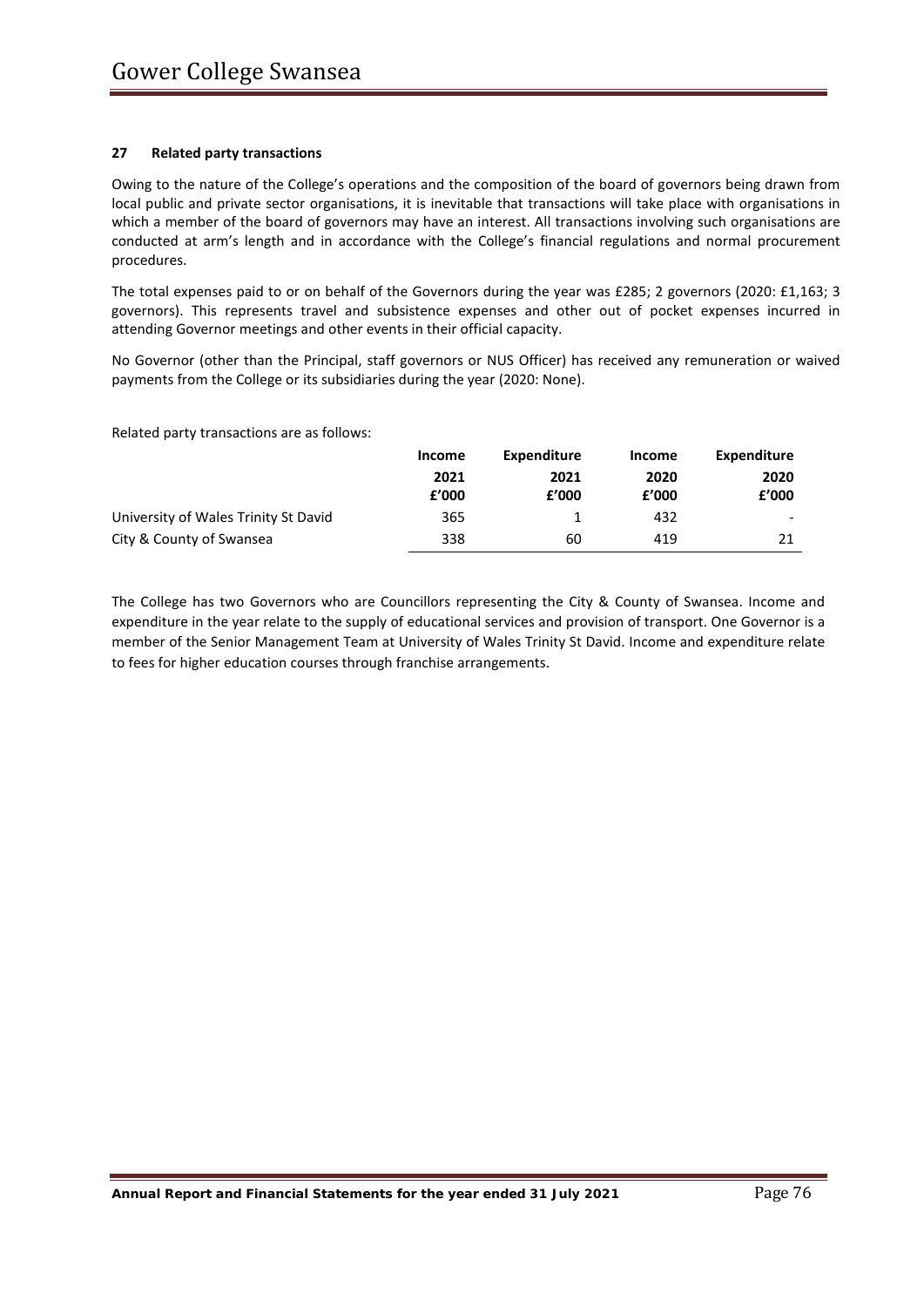#### **28 Amounts disbursed as agent**

## **Financial Contingency Funds (FCF)**

|                                              | 2021  | 2020  |
|----------------------------------------------|-------|-------|
|                                              | £'000 | £'000 |
| FCF grants - unspent amounts from prior year | 48    |       |
| FCF grants - discretionary learner support   | 540   | 515   |
|                                              | 588   | 515   |
| Disbursed to students                        | (533) | (452) |
| Administration costs                         | (16)  | (15)  |
| Balance unspent as at 31 July                | 39    | 48    |
|                                              |       |       |

Funding body grants are available solely for students. The discretionary learner support grant relates to the Financial Contingency Fund where the College only acts as a paying agent on behalf of Welsh Government. In these circumstances, the grants and related disbursements are therefore excluded from the Statement of Comprehensive Income.

#### **Work Based Learning Employer Incentive scheme**

|                           | 2021  | 2020  |
|---------------------------|-------|-------|
|                           | £'000 | £'000 |
| Balance as at 1 August    | (11)  | 24    |
| EIS grants                | 287   | 29    |
|                           | 276   | 53    |
| Disbursed to participants | (388) | (62)  |
| Administration costs      | (16)  |       |
| Balance as at 31 July     | (128) | (11)  |

The Employer Incentive Scheme is a scheme where the College only acts as a paying agent on behalf of Welsh Government. In these circumstances, the grants and related disbursements are therefore excluded from the Statement of Comprehensive Income.